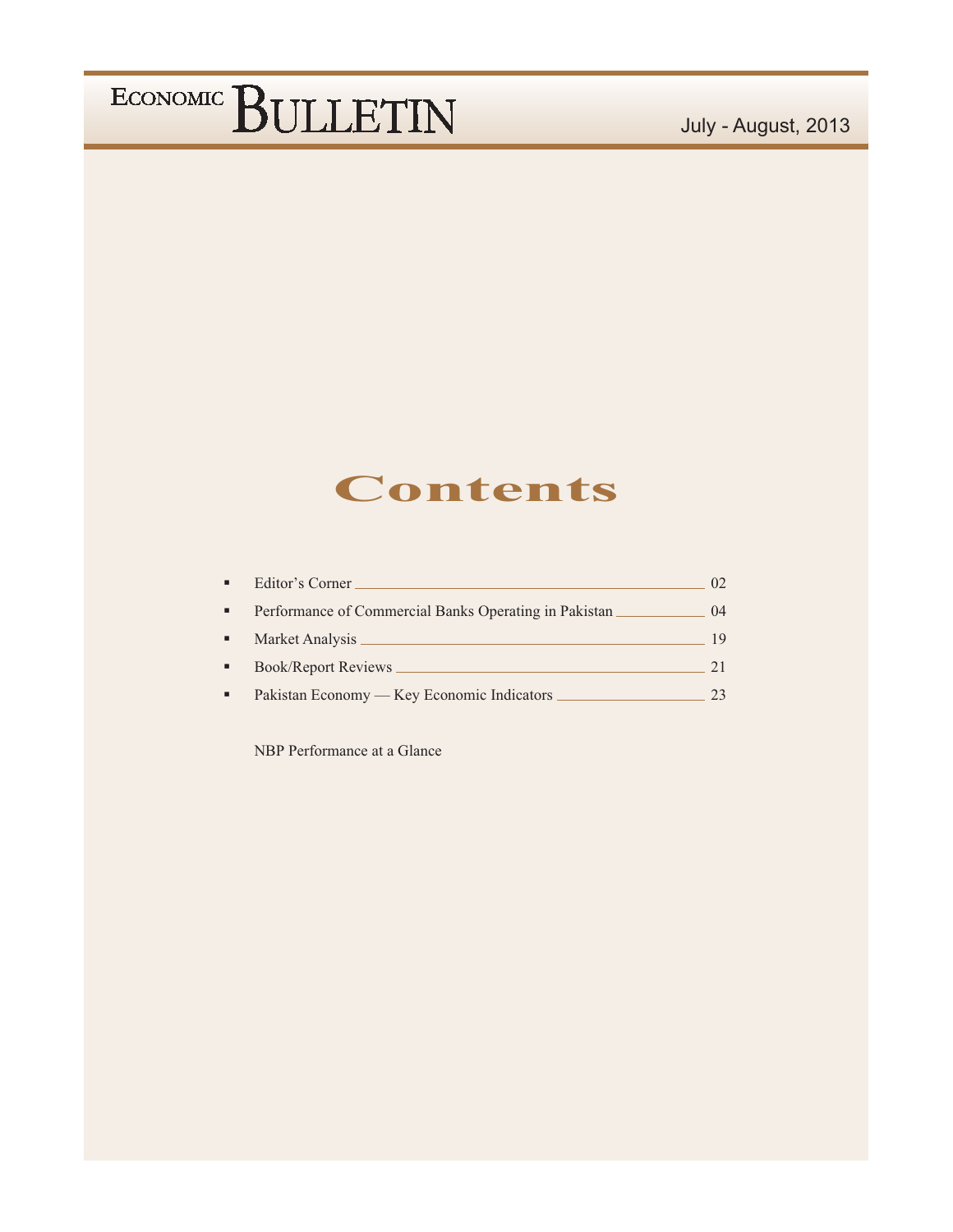### **Editor's Corner**

#### Dear Readers,

The Executive Board of the International Monetary Fund has approved a 3 year Extended Fund Facility (EFF) for Pakistan amounting to \$6.64 billion. There would be an initial disbursement of \$544.5 million, while the remaining amount will be evenly disbursed over the duration of the programme, subject to quarterly reviews. The programme is for three years, during which needed reforms would be implemented. The loan agreement with the IMF would pave the way for other multilateral lenders to extend assistance to Pakistan. The government projects a financing gap of \$15 billion through June 2016. Besides the IMF's EFF, about \$3.5 billion will be met by the estimated improvement in the balance of payments due to the adjustment measures under the programme. An estimated \$1.5 billion is expected from the World Bank, \$1.6 billion from Asian Development Bank, \$0.5 billion from UK, \$0.4 billion from the US and \$1.5 billion from others. It has been reported that Islamic Development Bank has offered to extend \$850 million fresh project assistance to Pakistan over the next three years.

Assistance from the IMF would help shore up reserves, which have now reached a low level of less than six weeks of imports. It would also give some stability to the currency and stave off balance of payments crisis. Foreign direct and portfolio investment has been low, and at the same time, debt service obligations are increasing significantly. Payments to the IMF further squeezed the foreign exchange holdings of the State Bank. Liquid foreign exchange reserves have fallen from \$14.61 billion in July 2012 to \$10.39 billion by August 23, 2013. In the corresponding period, reserves held by State Bank of Pakistan have fallen from \$10.15 billion to \$5.2 billion. This fall weakened the Pak Rupee, which was being traded at Rs104.90 to the US dollar in the interbank market a day before the approval of the IMF loan. The Rupee's depreciation should help the exporters, but with supply constraints resulting mostly from severe power shortages, the expected fall in the value of the rupee may not significantly increase the volume of exports or export earnings.

The government has an economic programme for the next three years, and progress in implementation of this will be assessed by the IMF. The economic programme primarily focuses on macroeconomic stabilization and structural reforms. These are to be addressed through fiscal policy, monetary and exchange rate policies, financial sector and structural reforms (with focus on energy sector reforms). This programme aims at reversing the large fiscal deficits, improving medium term growth outlook, securing macroeconomic stability, protecting the most vulnerable segments of society through better targeted assistance, rebuilding foreign exchange reserves and maintaining price stability through monetary and exchange rate policies, undertaking growth-promoting initiatives to improve the investment climate, liberalizing and simplifying the international trade regime and public sector enterprises in key economic areas to be privatised.

The major thrust of the economic reform plan in the energy sector is gradually phasing out the tariff differential subsidy; bringing tariffs to cost recovery level; resolving the circular debt arrears, so removing barriers to new investment; checking electricity theft so enhancing collections for energy supplied; energy conservation would be encouraged. Changes in the energy mix by conversion of fuel oil based GENCOs and IPPs to coal based plants which would substantially reduce the fuel component of electricity production costs and policies should promote private investment for power generation.

The power sector can become financially viable if alongwith increasing the power tariff, the inefficiencies in the system are also removed. Studies have shown that relying solely on tariff increases will just lead to more inefficiencies, and to theft and corruption. Transmission and distribution losses are a major problem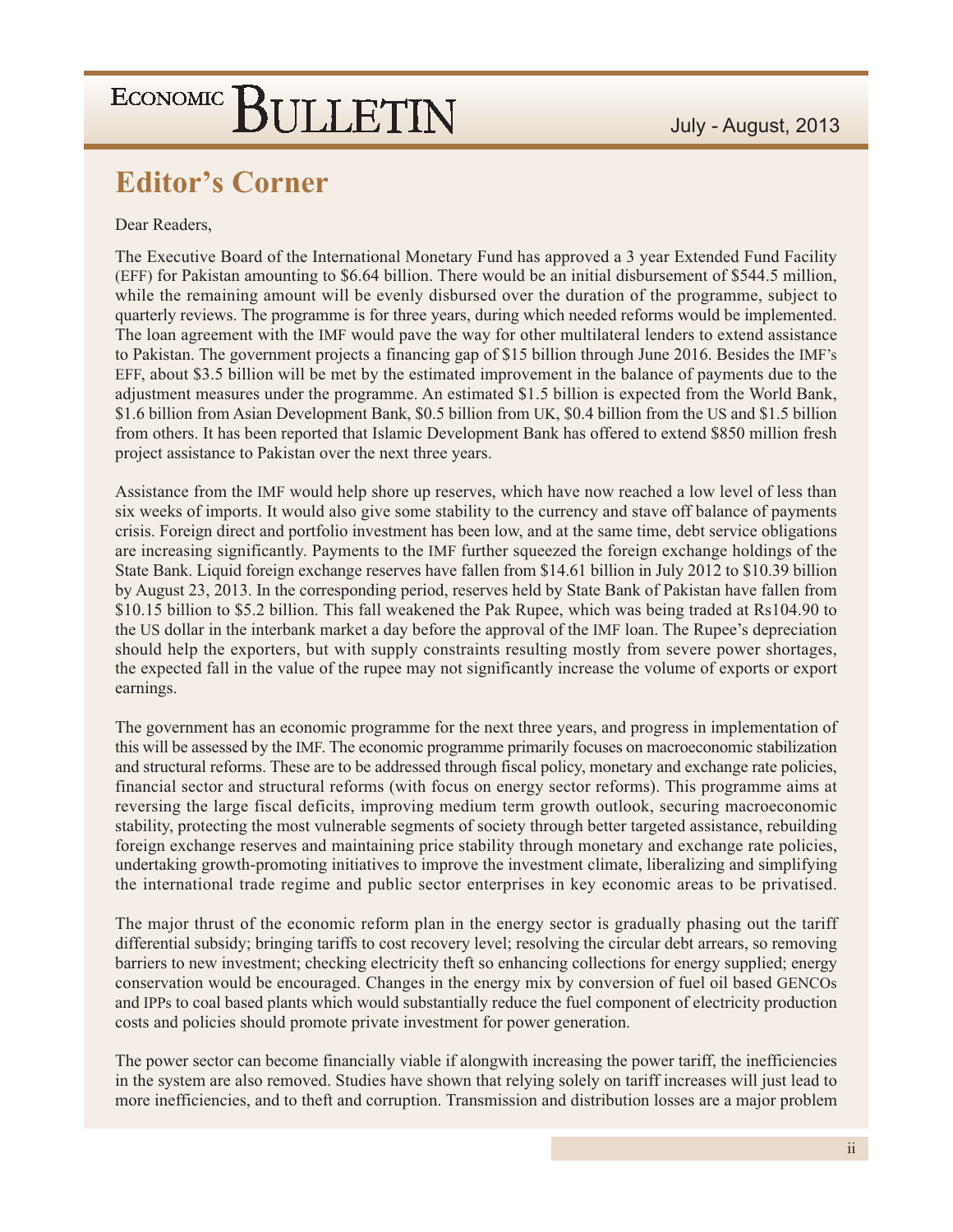in Pakistan, and in comparison to other Asian countries, these losses are extremely high. Inefficiencies like system losses, low recoveries of the billed amount affects the financial position of the distribution companies and leads to an additional unjustified cost to those consumers who pay their bills regularly or to the government in the form of a tariff differential subsidy.

On the fiscal front, a number of measures will be taken over the three year programme period to lower the fiscal balance to around 3.5 percent of GDP and place the debt to GDP ratio on a declining slope. Tax revenue measures would net in about 1 percent of GDP through steps contained in the 2013 Finance Bill. These include besides others, the imposition of a new levy on moveable assets, higher personal income tax rates for the top income brackets, and a new gas levy that will be implemented by the end of the year. Electricity subsidies would be phased out over the life of the program, 300,000 new tax payers would be incorporated into the income tax net, and other administrative reforms would be initiated and tax base would be widened. The government has stopped issuing any new tax concessions or exemptions through SROs except by an act of Parliament, and will also approve by end December 2015 legislation to permanently prohibit the practice. Better targeted assistance for the poorest households would be strengthened.

Fiscal deficit rose to over 8 percent of GDP last year because of shortfall in expected revenues, delays in adjustment of electricity tariffs and the need for payments towards circular debt. The low tax-to-GDP ratio has been the root cause of Pakistan's fiscal problems. These have aggravated because of rising power subsidies, loss making public enterprises, and other expenditure.

Bringing down the fiscal deficit to 3.5 percent of GDP by 2015-16 is a big challenge. This would require the political determination to overcome the resistance from powerful vested interests, substantial reduction of tax loopholes and exemptions, broadening of the tax base and reduction in tax evasion.

Ayesha Mahm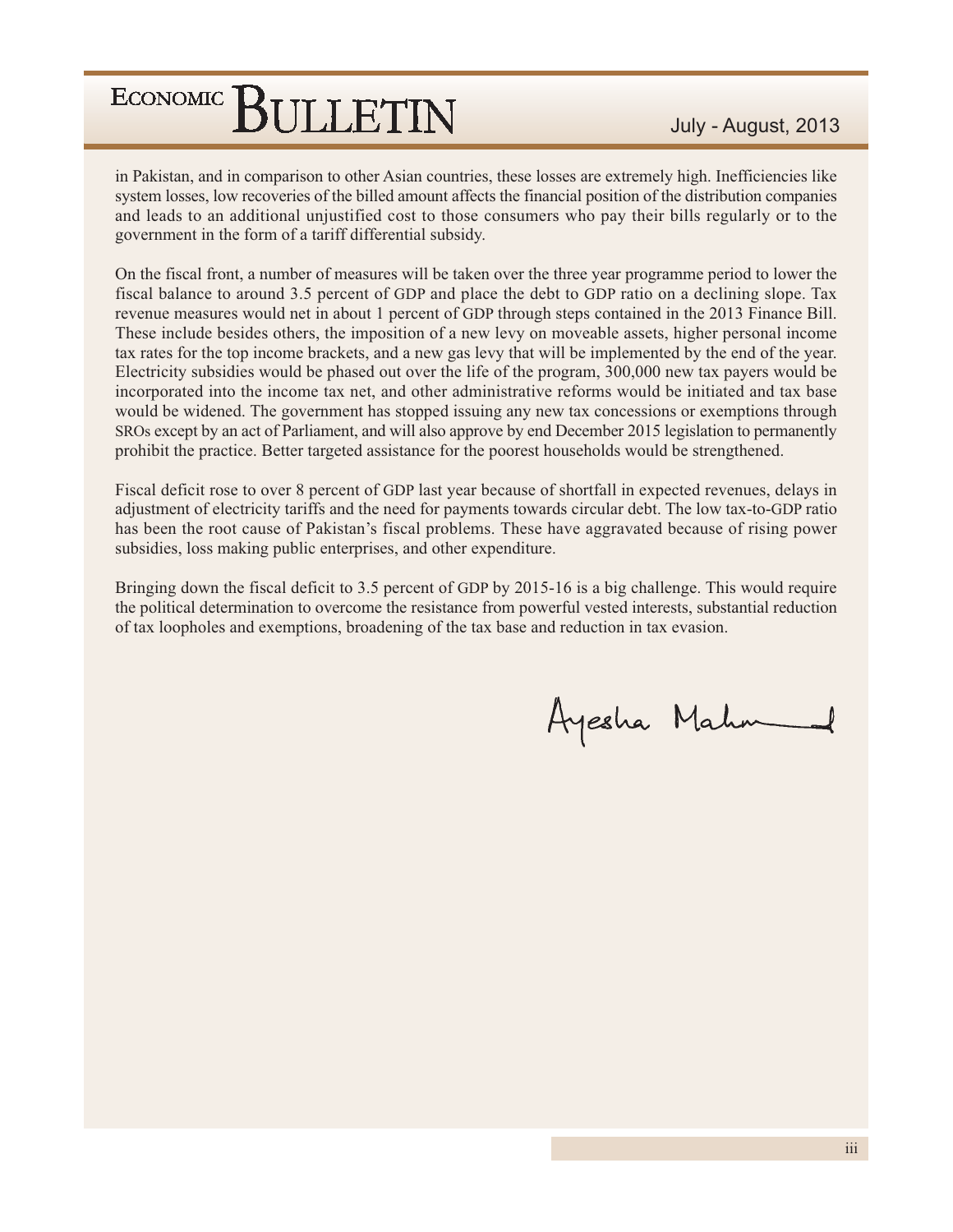### **Performance of Commercial Banks Operating in Pakistan**

**Banks** 

govt.

bonds

Banking sector showed steady performance

Pakistan's banking sector performed reasonably well last year. Its performance remained steady aided by healthy earnings, strong fund based liquidity and high capital levels. The balance sheet size of the banking sector grew, and net assets rose to Rs9.5 trillion in CY12, profit before taxation increased and deposits which had remained sluggish in 2011 grew by 16.8 percent to Rs7.27 trillion, with over 80 percent share in total liabilities. However, the sector remained exposed to credit risk, increasing concentration of government exposure on banks' balance sheets and decelerating interest margins. There was increasing concentration of public sector credit and dwindling flow of credit to private sector.

Low business confidence due to security concerns, persistent energy shortages, lackluster performance of the real sector were some of the factors responsible. Government reliance on commercial banks for budgetary financing increased, while its borrowings from the State Bank of Pakistan (SBP) fell. Credit to public sector enterprises (PSEs) rose due to their weakened financial position. Within PSEs. Pakistan Steel Mills. Pakistan State Oil and Pakistan International Airlines were the major borrowers.

According to the SBP's Financial Stability Review for the first half of 2012, credit risk had increased in the first half of 2012, as a sizeable increase in non-performing loans (NPLs) had pushed the infection rate. The top five banks had contributed towards most of the increase in NPLs. SBP's Financial Statement Analysis of Financial Sector 2012, shows NPLs increased to Rs600.2 billion in 2012 compared to Rs573.1 billion in 2011. NPLs to advances ratio declined to 13.9 percent as compared to 14.9 percent in the comparable period a year earlier.

Moody's Investors Service in a report entitled Banking System Outlook: Pakistan, shows the banks' high and increasing exposure to

Pakistani government debt will remain a major source of credit risk, as the government will continue to run large deficits over the outlook period, which will be financed in large part by the domestic banking sector. This exposure have large links the banking system's health directly to holdings of the country's Caa1-rated sovereign credit risk. Pakistan Moody's estimates that Pakistani banks' exposure to government securities and loans to public-sector companies increased to 674 percent of Tier 1 capital as at March 2013 (or 46% of total assets), up from 382 percent of Tier 1 as of December 2010.

> Operating conditions will also remain challenging over the outlook period, with 2013 GDP growth forecasted at 3.6 percent, well below historical trends. The economy is faced with significant fiscal imbalances, low foreign exchange reserves, a fragile political environment and structural problems, particularly in the energy sector where power outages have depressed manufacturing output and led to a fall in private investment. According to the rating agency, the challenging operating environment will suppress demand for credit and lead to increases in NPLs, which stood at 14.7 percent as of March 2013.

> Though most banks met the Capital Adequacy Ratio, some continued to face challenges in strengthening their capital for meeting the prescribed regulatory Minimum Capital Requirement.

> This paper summarizes the performance of commercial banks operating in Pakistan during the year 2012. Data has been obtained from the published consolidated financial statements of the banks.

> During the year, net assets of commercial banks operating in Pakistan increased to Rs9.55 trillion from Rs8.0 trillion in 2011, where the major banks had a share of 63.3 percent in the asset size. While the major banks showed a 21.3 percent growth, private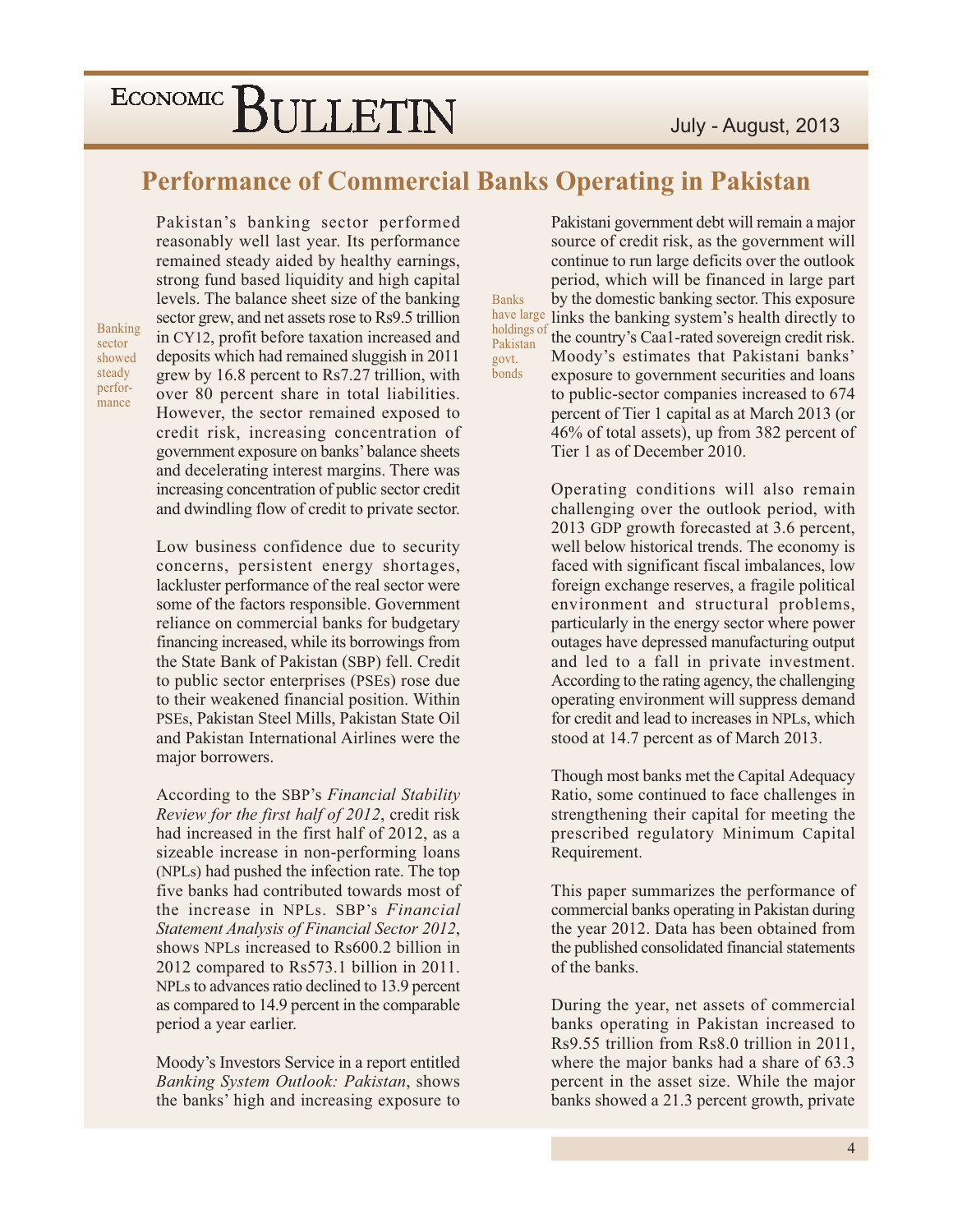and provincial banks 17.2 percent, foreign banks assets declined by 3.1 percent, against a growth of 9.4 percent a year earlier. Among the foreign banks, assets of Citibank declined by 12.1 percent, of Barclays by 17.6 percent, and HSBC by 15.2 percent. Assets of Industrial and Commercial Bank of China had grown to Rs22.0 billion in 2012, against Rs5.9 billion in 2011 when it had commenced operations (August). Assets of Habib Bank Ltd (HBL) have grown to Rs1.51 trillion in 2012 from Rs1.06 trillion a year earlier while for National Bank of Pakistan (NBP) it rose to Rs1.31 trillion from Rs1.15 trillion – a rise of 13.8 percent. Assets of Bank al-Habib have grown by 18 percent to Rs453.1 billion, while for Meezan Bank by 36.8 percent to Rs274.4 billion.

There was a substantial growth of 31.3 percent in investments of commercial banks which rose to Rs3.98 trillion in 2012, against Rs3.03 trillion a year earlier. Over the last few years because of increasing credit risk and sluggish business environment, banks have opted to invest in government securities, shares and other investments. Investments in equity market was seen because of improved corporate results and dividends. Investment portfolio of HBL jumped 94.3 percent in 2012 to Rs777.2 billion, while for MCB Bank it rose by 26.9 percent to Rs402.1 billion, for Allied Bank Ltd (ABL) by 36.6 percent to Rs267.4 billion, for Bank al-Habib by 12.0 percent to Rs249.8 billion, for Meezan Bank by 54.8 percent to Rs152.5 billion. Investment of Citibank nearly halved from Rs60.4 billion in 2011 to Rs31.3 billion in 2012.

Net Advances of all banks grew by 13.1 percent to Rs3.7 trillion, against a marginal growth of 0.24 percent in 2011. The *Financial* Stability Review for the first half of 2012, states, 'the public sector demand for funds Advances contributed the entire growth of 6.6 percent in gross advances during H1-CY12. The government appetite for banks' funding characterized by rising fiscal deficit and squeezing foreign inflows continued in the period under review. However, the structure of the government borrowings shifted from

July - August, 2013

budgetary needs to increased flow of financing to PSEs for highly imperative production and transmission of energy and seasonal commodity operations. The public sector advances actually surged by 63.0 percent during H1-CY12, which increased its share in total domestic advances to 21.5 percent in June 2012 as against 14.1 percent in December, 2011. Though financing to the priority sector appears to be a positive development, yet it may add to floating and permanent government debt as government liquidated similar financing last year through conversion into Government bonds.

Public

sector advances

grow

Large

banks

rise

advances

The challenging business environment with unresolved infrastructural issues owing to continuing energy shortages, weak global demand, and banks' continued cautious approach in the wake of heightened credit risk resulted in decline in private sector advances in H1-CY12.

There was substantial growth in advances of the large banks which registered a growth of 14.3 percent against the decline of 1.6 percent in 2011, while private banks showed a growth of 12.3 percent compared with 3.7 percent a year earlier. There was a 25.2 percent growth in advances of NBP which rose to Rs657.4 billion, while advances of HBL rose by 10.5 percent to Rs460.1 billion, of United Bank Ltd (UBL) by 12.0 percent to Rs364.4 percent, Bank al-Falah by 17.8 percent to Rs233.9 billion, Faysal Bank by 16.3 percent to Rs172.3 billion.

During 2012, deposits of all banks under review grew by 16.8 percent to Rs7.27 trillion, after having remained sluggish in 2011. The driving factors behind the rise in deposits were consistently growing worker remittances and growth in Rupee denomination of foreign currency deposits. Among other factors, increase in deposits might have resulted from 100 bps increase in the minimum profit rate on saving deposits to 6.0 percent in May 2012.

The bulk of the increase in deposits was contributed by the large banks, which depicted a growth of 18.2 percent, while private/

Investment rise

grow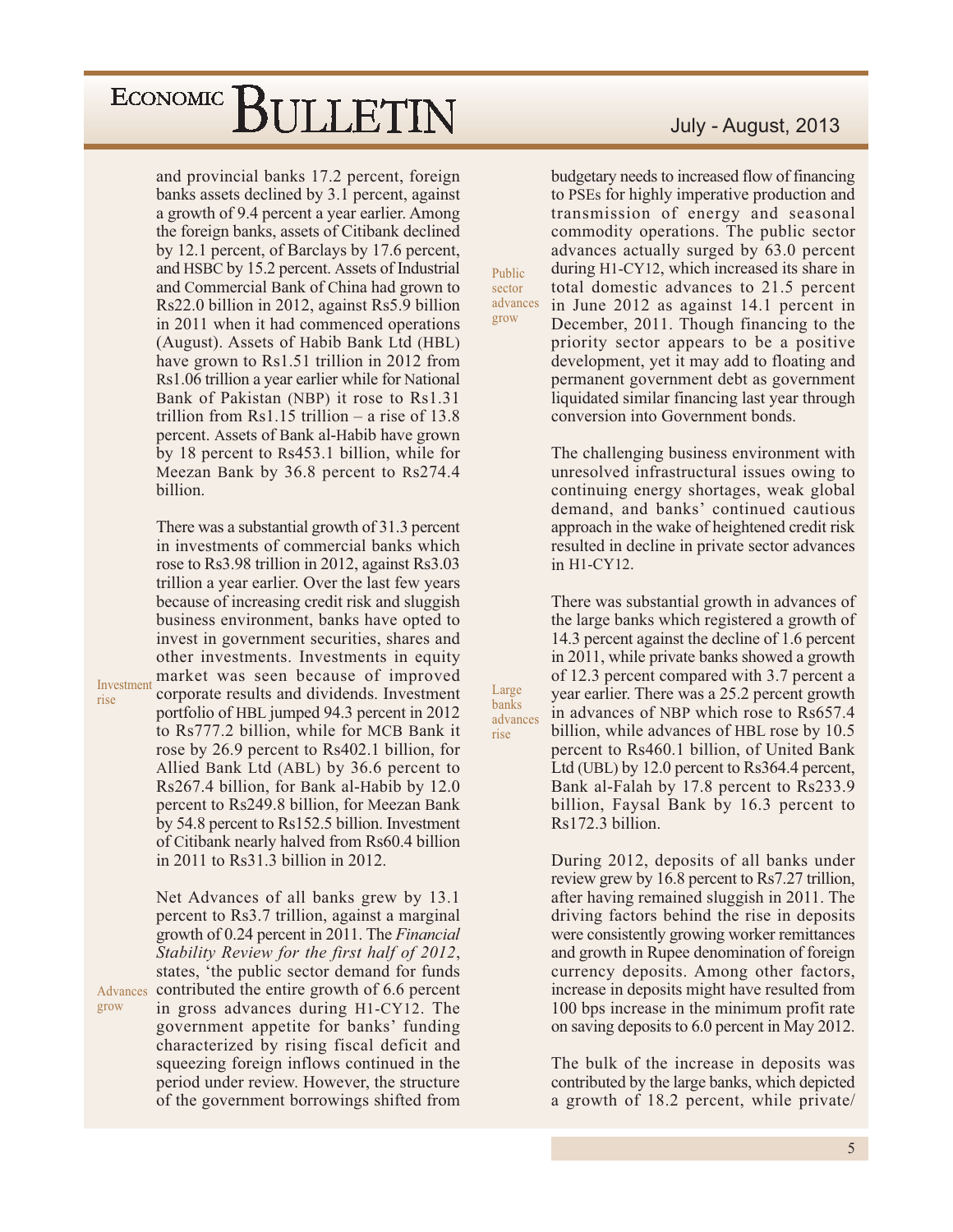provincial banks' deposits grew by 16.1

Deposits cross Rs7 trillion

Profit-

ability of the banks

increases

percent. There was a 5.4 percent decline in the deposits of foreign banks, primarily because of substantial reduction in deposits of Barclays, and HSBC Bank Middle East Ltd. Deposits of HBL grew by 30.4 percent to Rs1.14 trillion in 2012 compared to a year earlier, while deposits of NBP grew by 11.9 percent to Rs1.04 trillion and of UBL by 14.2 percent to nearly Rs700.0 billion, Bank al-Habib showed a deposit growth of 12.7 percent to Rs340.4 billion, while Meezan Bank's deposits, which were Rs170.0 billion in 2011, picked up by 35.5 percent to Rs230.4 billion and deposit of Deutsche Bank increased by 65 percent within a year rising from Rs11.1 billion to Rs18.3 billion during 2012.

Advances to deposit ratio of the banking system saw a continuous decline during the last three years due to sluggishness in private sector credit. This ratio declined from 61.7 percent in 2010 to 51.7 percent in 2012. The decline was more noticeable for private banks where the ratio had fallen to 38.5 percent from 53.7 percent in the comparable period.

The profit before tax of the banks during the year 2012, witnessed an increase of 4.2 percent to Rs174 billion compared with Rs167 billion in 2011. The main contributors to the increase were UBL with Rs2.8 billion, Bank al-Falah with Rs1.4 billion, MCB Bank with Rs0.6 billion. UBL's provision decreased, while Bank al-Falah's non mark-up/non-interest income increased. Among the private banks, Soneri Bank posted highest profit growth of 59.7 percent, and Bank al-Habib of nearly 24 percent. NIB Bank was able to convert its loss into profit in 2012. Its increase is mainly due to decrease in provision. Silkbank, al-Baraka, HSBC, and Barclays have losses before tax. JS Bank, Bank of Khyber and Dubai Islamic Bank posted substantial growth in profit before tax.

Looking at the earnings ratios, the return on ROE & **ROA** equity (ROE) and return on assets (ROA) have decline declined. ROE decreased from 17.0 percent in 2011 to 16.1 percent in 2012, ROA declined from 1.5 percent to 1.3 percent.

On the income side, interest/mark-up income during 2012 was Rs778 billion as compared to Rs735 billion in 2011, witnessing an increase of Rs43 billion or 5.8 percent. Non interest income also increased from Rs104.6 billion in 2011 to Rs133 billion during 2012, depicting an increase of 27.9 percent. In 2011 it had grown by 13.0 percent. For the large banks non-interest income grew by 28.2 percent, for private/provincial banks by 27.6 percent and for foreign banks by 25.0 percent.

Income

Admn

Inter-

cost

mediation

expenses

increases

Administrative expenses of all banks grew by 12.5 percent during 2012 against a growth of 14.9 percent a year earlier. For the major banks the growth slowed to 12.0 percent  $(14.7\%$  in 2011), while for private/provincial banks the growth was 12.2 percent against 17.4 percent in 2011. Among the larger banks, HBL registered a growth of 5.5 percent in 2012, against a growth of 17.3 percent a year earlier, while UBL showed a growth of 18.7 percent  $(2012)$ , against 11.2 percent in 2011. NBP showed a growth of 18.6 percent against 14.9 percent in 2011.

The intermediation cost ratio was recorded at 3.2 percent for all banks in 2012. For the major banks it was 3.2 percent, for private/ provincial banks 3.1 percent, and for foreign banks 6.1 percent. For Samba Bank and Dubai Islamic Bank, the ratio was above 6 percent. It was 1.5 percent for Bank of Punjab. Among foreign banks, the ratio was a high of 7.0 percent for HSBC, Deutsche, and Oman International.

For all banks staff strength increased by 3 percent in 2012, with the number rising to over 116 thousand. While the major banks reduced the number of employees, the private banks registered an increase. Meezan Bank, Bank al-Habib, Summit Bank among others increased their staff strength. Staff per branch ratio increased for foreign banks. The details of other ratios for all banks is given in the accompanying tables.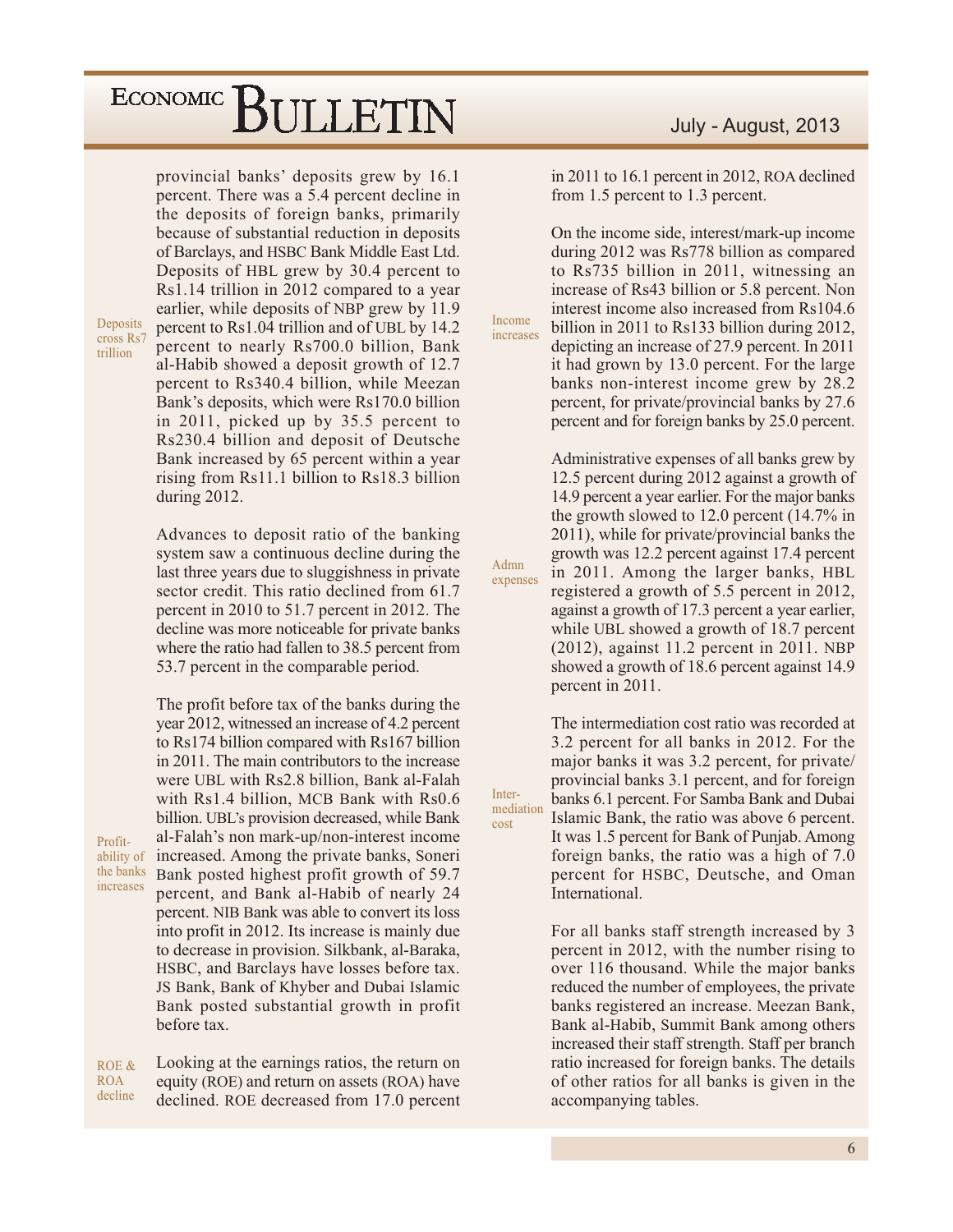### July - August, 2013

|                             | $\mathbf{N}$ referred the contraction $\mathbf{N}$ referred to $\mathbf{N}$ referred to $\mathbf{N}$ referred to $\mathbf{N}$ referred to $\mathbf{N}$<br>(Rs. Bn) |             |       |       |                            |       |      |               |                |        |           |        |  |  |
|-----------------------------|--------------------------------------------------------------------------------------------------------------------------------------------------------------------|-------------|-------|-------|----------------------------|-------|------|---------------|----------------|--------|-----------|--------|--|--|
|                             |                                                                                                                                                                    | Major Banks |       |       | Private & Provincial Banks |       |      | Foreign Banks |                |        | All Banks |        |  |  |
|                             | 2010                                                                                                                                                               | 2011        | 2012  | 2010  | 2011                       | 2012  | 2010 | 2011          | 2012           | 2010   | 2011      | 2012   |  |  |
| <b>Assets Net</b>           | 4376                                                                                                                                                               | 4985        | 6045  | 2330  | 2781                       | 3260  | 233  | 255           | 247            | 6939   | 8021      | 9552   |  |  |
| Equity                      | 414                                                                                                                                                                | 465         | 511   | 148   | 181                        | 193   | 35   | 43            | 41             | 597    | 689       | 745    |  |  |
| Deposits                    | 3481                                                                                                                                                               | 3944        | 4662  | 1795  | 2115                       | 2455  | 156  | 168           | 159            | 5432   | 6227      | 7276   |  |  |
| Advances(Net)               | 2100                                                                                                                                                               | 2067        | 2362  | 1102  | 1143                       | 1284  | 66   | 66            | 59             | 3268   | 3276      | 3705   |  |  |
| Investments                 | 1291                                                                                                                                                               | 1797        | 2461  | 770   | 1125                       | 1440  | 80   | 113           | 85             | 2141   | 3035      | 3986   |  |  |
| <b>Gross Advances</b>       | 2261                                                                                                                                                               | 2248        | 2559  | 1241  | 1285                       | 1274  | 71   | 73            | 68             | 3573   | 3606      | 3901   |  |  |
| Non Performing Loans (NPLs) | 266                                                                                                                                                                | 282         | 292   | 243   | 254                        | 262   |      | 8             | $\overline{Q}$ | 516    | 544       | 563    |  |  |
| <b>Interest Income</b>      | 393                                                                                                                                                                | 458         | 483   | 199   | 253                        | 275   | 20   | 24            | 20             | 612    | 735       | 778    |  |  |
| <b>Interest Expense</b>     | 179                                                                                                                                                                | 208         | 247   | 144   | 180                        | 192   | 10   | 12            | 10             | 333    | 400       | 449    |  |  |
| Net Interest Income         | 214                                                                                                                                                                | 250         | 236   | 55    | 73                         | 83    | 10   | 12            | 10             | 279    | 335       | 329    |  |  |
| Non Interest Income         | 62                                                                                                                                                                 | 71          | 91    | 25    | 29                         | 37    |      |               |                | 92     | 104       | 133    |  |  |
| Revenue                     | 275                                                                                                                                                                | 321         | 327   | 81    | 106                        | 122   | 15   | 17            | 15             | 371    | 444       | 464    |  |  |
| Admn Expense                | 116                                                                                                                                                                | 133         | 149   | 63    | 74                         | 83    | 9    | 9             | 11             | 188    | 216       | 243    |  |  |
| Profit/(Loss) B.T           | 113                                                                                                                                                                | 143         | 148   | $-17$ | 18                         | 25    |      | 6             |                | 98     | 167       | 174    |  |  |
| Profit/(Loss) A.T           | 74                                                                                                                                                                 | 92          | 99    | $-13$ | 13                         | 17    |      |               | $-0.2$         | 62     | 109       | 116    |  |  |
| Employees (Nos)             | 67498                                                                                                                                                              | 69748       | 69736 | 40843 | 42113                      | 45750 | 1671 | 1484          | 1161           | 110012 | 113345    | 116647 |  |  |
| Branches (Nos)              | 6416                                                                                                                                                               | 6600        | 6816  | 2611  | 2877                       | 3282  | 49   | 51            | 33             | 9076   | 9528      | 10131  |  |  |

#### Key Performance Indicators - All Banks

#### Growth Rates - All Banks

 $(\text{In } \% )$ 

|                         |        | Major Banks |        |         | Private & Provincial Banks |      |                | Foreign Banks            |          | All Banks |      |        |  |
|-------------------------|--------|-------------|--------|---------|----------------------------|------|----------------|--------------------------|----------|-----------|------|--------|--|
|                         | 2010   | 2011        | 2012   | 2010    | 2011                       | 2012 | 2010           | 2011                     | 2012     | 2010      | 2011 | 2012   |  |
| Assets Net              | 9.0    | 13.9        | 21.3   | 17.9    | 19.4                       | 17.2 | $-30.2$        | 9.4                      | $-3.1$   | 9.7       | 15.6 | 19.1   |  |
| Equity                  | 11.9   | 12.3        | 9.9    | $-7.5$  | 22.3                       | 6.6  | $-18.6$        | 22.9                     | $-4.7$   | 4.2       | 15.4 | 8.1    |  |
| Deposits                | 12.2   | 13.3        | 18.2   | 26.5    | 17.8                       | 16.1 | $-30.7$        | 7.7                      | $-5.4$   | 14.5      | 14.6 | 16.8   |  |
| Advances                | 1.7    | $-1.6$      | 14.3   | 21.2    | 3.7                        | 12.3 | $-52.5$        | $\overline{\phantom{a}}$ | $-10.6$  | 5.0       | 0.2  | 13.1   |  |
| Investments             | 28.1   | 39.2        | 37.0   | 22.0    | 46.1                       | 28.0 | $\overline{a}$ | 41.3                     | $-24.8$  | 24.5      | 41.8 | 31.3   |  |
| Interest Income         | 6.5    | 16.5        | 5.5    | 16.4    | 27.1                       | 8.7  | $-41.2$        | 20.0                     | $-16.7$  | 6.6       | 20.1 | 5.9    |  |
| <b>Interest Expense</b> | 2.3    | 16.2        | 18.8   | 15.5    | 24.7                       | 6.7  | $-47.4$        | 20.0                     | $-16.7$  | 4.5       | 19.2 | 12.3   |  |
| Net Interest Income     | 10.3   | 16.8        | $-5.6$ | 16.2    | 32.7                       | 13.7 | $-33.3$        | 20.0                     | $-16.7$  | 8.8       | 20.1 | $-1.8$ |  |
| Non Interest Income     | $-3.1$ | 14.5        | 28.2   | 16.4    | 16.0                       | 27.6 | $-37.5$        | $-20.0$                  | 25.0     | $-1.1$    | 13.0 | 27.9   |  |
| Revenue                 | 6.6    | 16.7        | 1.9    | 17.5    | 30.9                       | 15.1 | $-37.5$        | 13.3                     | $-11.8$  | 5.7       | 19.7 | 4.5    |  |
| Admn Expense            | 12.6   | 14.7        | 12.0   | 23.6    | 17.4                       | 12.2 | $-50.0$        | $\overline{\phantom{a}}$ | 22.2     | 9.3       | 14.9 | 12.5   |  |
| Profit/(Loss) B.T       | 24.3   | 26.5        | 3.5    | $-16.4$ | 5.9                        | 38.9 | 33.3           | 200.0                    | $-83.3$  | 44.2      | 70.4 | 4.2    |  |
| Profit/(Loss) A.T       | 17.5   | 24.3        | 7.6    | $-7.1$  | 7.7                        | 30.8 | 50.0           | 300.0                    | $-105.0$ | 31.9      | 75.8 | 6.4    |  |

#### Selected Ratios - All Banks

 $(\ln \frac{0}{0})$ 

|                                     |       | Major Banks |       |         | Private & Provincial Banks |       |       | Foreign Banks |         | All Banks |       | 111 / 01 |
|-------------------------------------|-------|-------------|-------|---------|----------------------------|-------|-------|---------------|---------|-----------|-------|----------|
|                                     |       |             |       |         |                            |       |       |               |         |           |       |          |
|                                     | 2010  | 2011        | 2012  | 2010    | 2011                       | 2012  | 2010  | 2011          | 2012    | 2010      | 2011  | 2012     |
| Cost of Funds                       | 5.1   | 5.3         | 5.3   | 7.2     | 8.0                        | 7.2   | 5.0   | 6.7           | 5.4     | 5.8       | 6.3   | 6.0      |
| <b>Intermediation Cost</b>          | 3.3   | 3.4         | 3.2   | 3.1     | 3.3                        | 3.1   | 4.4   | 5.3           | 6.1     | 3.3       | 3.4   | 3.2      |
| Pre Tax Margin                      | 24.8  | 27.0        | 25.7  | $-7.4$  | 6.3                        | 8.2   | 8.1   | 19.6          | 3.6     | 13.9      | 19.8  | 19.1     |
| Non Interest Income Ratio           | 22.4  | 22.1        | 27.8  | 31.3    | 27.7                       | 30.3  | 32.4  | 27.4          | 31.4    | 24.7      | 23.6  | 28.6     |
| Gross Spread Ratio                  | 54.4  | 54.5        | 48.8  | 27.6    | 28.9                       | 30.5  | 48.5  | 49.3          | 51.0    | 45.5      | 45.5  | 42.4     |
| Cost/Income Ratio                   | 42.1  | 41.4        | 45.5  | 78.4    | 69.8                       | 68.0  | 64.0  | 57.9          | 76.2    | 50.9      | 48.8  | 52.3     |
| Income/Expenses Ratio (IER)         | 1.3   | 1.4         | 1.3   | 0.9     | 1.1                        | 1.1   | 1.1   | 1.2           | 1.0     | 1.2       | 1.2   | 1.2      |
| Return on Equity                    | 18.9  | 21.0        | 20.2  | $-8.5$  | 8.2                        | 9.0   | 2.5   | 9.4           | $-0.5$  | 10.5      | 17.0  | 16.1     |
| <b>Return on Assets</b>             | 1.8   | 2.0         | 1.8   | $-0.6$  | 0.5                        | 0.6   | 0.3   | 1.5           | $-0.09$ | 0.9       | 1.5   | 1.3      |
| Return on Deposits                  | 2.2   | 2.5         | 2.3   | $-0.8$  | 0.7                        | 0.7   | 0.5   | 2.3           | $-0.03$ | 1.2       | 1.9   | 1.7      |
| Earning Assets/Deposits             | 104.8 | 103.8       | 105.8 | 114.5   | 112.7                      | 114.2 | 119.6 | 119.9         | 119.9   | 104.8     | 103.8 | 105.8    |
| Capital Ratio                       | 9.3   | 9.4         | 8.9   | 7.2     | 6.5                        | 6.2   | 13.7  | 15.9          | 16.6    | 8.8       | 8.6   | 8.2      |
| Deposits Time Capital               | 7.3   | 7.4         | 7.6   | 9.3     | 10.4                       | 10.6  | 4.8   | 4.2           | 3.9     | 7.6       | 8.0   | 8.2      |
| Equity Multiplier (Time)            | 10.7  | 10.6        | 11.3  | 13.9    | 15.5                       | 16.1  | 7.3   | 6.3           | 6.0     | 11.3      | 11.6  | 12.2     |
| Capital to Risk Assets (CRA)        | 18.8  | 21.1        | 22.1  | 16.2    | 14.7                       | 15.5  | 37.9  | 58.7          | 66.4    | 18.6      | 19.7  | 20.6     |
| Advances+Investment/Assets          | 77.0  | 77.5        | 78.8  | 76.7    | 81.0                       | 82.6  | 64.1  | 67.1          | 65.3    | 76.3      | 78.3  | 79.7     |
| Earning Assets/Assets               | 82.2  | 82.3        | 82.5  | 85.8    | 86.2                       | 86.4  | 80.2  | 79.5          | 78.0    | 83.3      | 83.6  | 83.8     |
| Advances/Deposits(CDR)              | 63.3  | 56.1        | 51.5  | 58.3    | 57.4                       | 53.1  | 53.7  | 40.7          | 38.5    | 61.7      | 56.1  | 51.7     |
| Avg.Liabilities/Avg.Assets          | 89.2  | 89.3        | 89.8  | 92.0    | 92.7                       | 92.9  | 86.1  | 84.2          | 83.4    | 89.9      | 90.3  | 90.7     |
| Liabilities/Equity (Time)           | 9.6   | 9.5         | 10.1  | 12.8    | 14.3                       | 15.0  | 6.3   | 5.3           | 5.0     | 10.2      | 10.5  | 11.1     |
| Net Profit Margin                   | 26.9  | 28.8        | 30.3  | $-16.3$ | 12.8                       | 13.9  | 6.6   | 22.0          | $-1.5$  | 16.7      | 24.7  | 24.9     |
| Net Interest Margin (NIM)           | 6.2   | 6.5         | 5.2   | 3.0     | 3.3                        | 3.2   | 4.3   | 6.1           | 5.3     | 5.0       | 5.4   | 4.5      |
| Cost of Funding Earning Assets      | 5.2   | 5.4         | 5.4   | 7.8     | 8.2                        | 7.3   | 4.6   | 6.3           | 5.1     | 6.0       | 6.4   | 6.1      |
| Yield on Earning Assets             | 11.4  | 11.9        | 10.6  | 10.7    | 11.5                       | 10.5  | 9.0   | 12.5          | 10.6    | 11.1      | 11.8  | 10.6     |
| <b>Interest Spread</b>              | 6.3   | 6.6         | 5.3   | 3.5     | 3.5                        | 3.3   | 4.0   | 5.6           | 5.1     | 4.0       | 5.6   | 5.1      |
| <b>NPLs/Gross Advances</b>          | 11.9  | 12.5        | 12.2  | 21.4    | 20.1                       | 19.3  | 9.5   | 10.4          | 13.4    | 14.8      | 15.1  | 15.0     |
| <b>NPLs Provisions/Net Advances</b> | 9.7   | 11.1        | 11.0  | 13.9    | 12.9                       | 12.9  | 5.7   | 10.3          | 25.8    | 10.7      | 11.7  | 11.0     |
| Admn Expenses/Employee (Rs.Mn)      | 1.7   | 1.9         | 2.1   | 1.5     | 1.8                        | 1.9   | 5.6   | 6.5           | 9.8     | 1.7       | 1.9   | 2.1      |
| Staff/Branch (Nos)                  | 11    | 11          | 10    | 16      | 15                         | 14    | 34    | 29            | 35      | 12        | 12    | 12       |
| Profit After Tax/Branch (Rs.Mn)     | 11.5  | 14.0        | 14.5  | $-5.1$  | 4.8                        | 5.5   | 19.6  | 71.8          | $-6.5$  | 6.8       | 11.5  | 11.4     |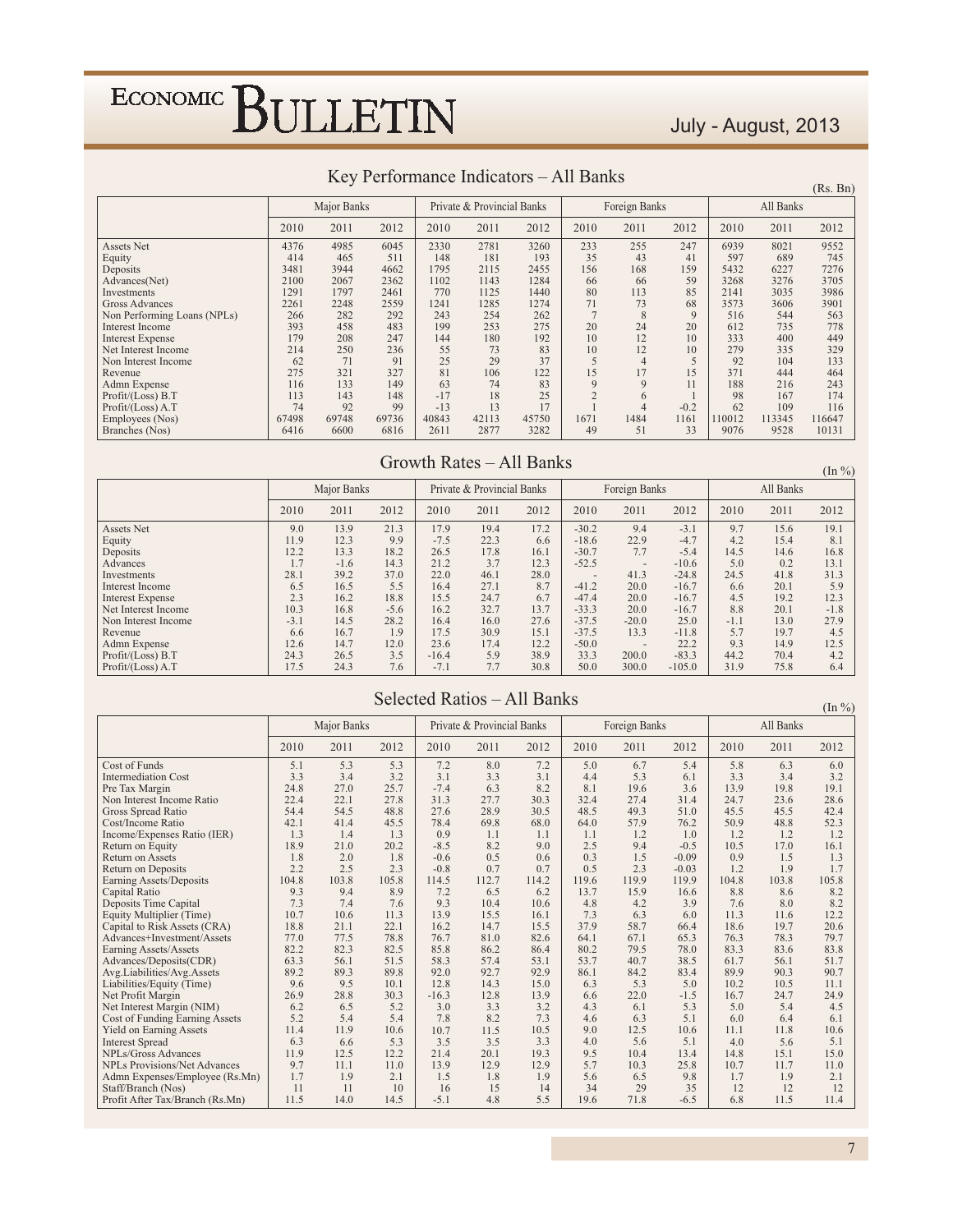#### July - August, 2013

| Key Performance Indicators - Major Banks |
|------------------------------------------|
|------------------------------------------|

|                                |        |        |        |       |        |       |        |          |        |        |               |       |       |             | (Rs. Bn)             |
|--------------------------------|--------|--------|--------|-------|--------|-------|--------|----------|--------|--------|---------------|-------|-------|-------------|----------------------|
|                                |        | Assets |        |       | Equity |       |        | Deposits |        |        | Advances      |       |       | Investments |                      |
| <b>Banks</b>                   | 2010   | 2011   | 2012   | 2010  | 2011   | 2012  | 2010   | 2011     | 2012   | 2010   | 2011          | 2012  | 2010  | 2011        | 2012                 |
| <b>NBP</b>                     | 1037.7 | 1149.6 | 1309.3 | 103.8 | 110.5  | 116.0 | 832.2  | 927.4    | 1037.8 | 477.5  | 525.0         | 657.4 | 301.3 | 319.5       | 343.5                |
| <b>HBL</b>                     | 887.1  | 1063.9 | 1517.8 | 81.8  | 93.5   | 110.6 | 721.1  | 875.3    | 1141.2 | 435.0  | 416.3         | 460.1 | 245.0 | 399.9       | 777.2                |
| <b>UBL</b>                     | 699.8  | 778.1  | 894.4  | 60.2  | 70.6   | 77.6  | 550.6  | 613.0    | 699.9  | 333.7  | 325.3         | 364.4 | 224.6 | 294.4       | 349.6                |
| MCB Bank Ltd                   | 567.6  | 653.2  | 765.9  | 69.2  | 78.9   | 88.2  | 431.4  | 491.2    | 545.1  | 254.6  | 227.6         | 239.6 | 213.1 | 316.7       | 402.1                |
| ABL                            | 449.9  | 515.7  | 631.9  | 31.2  | 37.6   | 42.9  | 371.3  | 399.6    | 514.7  | 253.1  | 244.4         | 271.1 | 121.2 | 195.7       | 267.4                |
| Bank Al-Falah                  | 411.5  | 468.2  | 536.5  | 19.7  | 22.8   | 25.7  | 354.0  | 401.2    | 457.1  | 207.2  | 198.5         | 233.9 | 113.4 | 166.5       | 189.5                |
| <b>Standard Chartered Bank</b> | 321.9  | 356.4  | 388.9  | 48.1  | 51.3   | 50.3  | 220.3  | 236.0    | 266.7  | 139.3  | 129.6         | 135.2 | 72.6  | 104.4       | 132.0                |
| <b>Total</b>                   | 4375.5 | 4985.1 | 6044.7 | 414.0 | 465.2  | 511.3 | 3480.9 | 3943.7   | 4662.5 | 2100.4 | 2066.7 2361.7 |       |       |             | 1291.2 1797.1 2461.3 |

| <b>Banks</b>                   | Interest Income |       |       | Interest Expense |       |       |       | Net Interest Income |       |      | Non Fund Based Income |      | Revenue |       |       |
|--------------------------------|-----------------|-------|-------|------------------|-------|-------|-------|---------------------|-------|------|-----------------------|------|---------|-------|-------|
|                                | 2010            | 2011  | 2012  | 2010             | 2011  | 2012  | 2010  | 2011                | 2012  | 2010 | 2011                  | 2012 | 2010    | 2011  | 2012  |
| <b>NBP</b>                     | 88.5            | 95.3  | 100.1 | 45.2             | 48.5  | 56.4  | 43.2  | 46.8                | 43.7  | 17.6 | 19.3                  | 23.8 | 60.8    | 66.1  | 67.5  |
| <b>HBL</b>                     | 80.0            | 96.4  | 114.4 | 34.1             | 41.6  | 58.3  | 45.9  | 54.9                | 56.1  | 11.0 | 12.1                  | 12.4 | 56.9    | 67.0  | 68.5  |
| <b>UBL</b>                     | 59.3            | 70.4  | 73.5  | 25.0             | 31.0  | 34.9  | 34.3  | 39.4                | 38.6  | 10.1 | 12.7                  | 17.1 | 44.4    | 52.1  | 55.7  |
| MCB Bank Ltd                   | 54.8            | 68.1  | 68.4  | 18.0             | 23.6  | 27.5  | 36.8  | 44.5                | 40.9  | 6.3  | 8.1                   | 9.2  | 43.1    | 52.6  | 50.1  |
| ABL                            | 45.0            | 51.8  | 49.5  | 22.4             | 26.6  | 31.1  | 22.6  | 25.2                | 18.4  | 5.7  | 6.9                   | 13.8 | 28.3    | 32.1  | 32.2  |
| Bank Al-Falah                  | 37.5            | 44.3  | 46.1  | 23.9             | 25.7  | 27.5  | 13.7  | 18.6                | 18.6  | 4.7  | 5.4                   | 7.3  | 18.4    | 24.0  | 25.9  |
| <b>Standard Chartered Bank</b> | 28.0            | 32.0  | 31.1  | 10.7             | 11.4  | 11.7  | 17.3  | 20.5                | 19.5  | 6.2  | 6.2                   | 7.3  | 23.5    | 26.7  | 26.8  |
| <b>Total</b>                   | 393.1           | 458.3 | 483.1 | 179.3            | 208.4 | 247.4 | 213.8 | 249.9               | 235.8 | 61.6 | 70.7                  | 90.9 | 275.4   | 320.6 | 326.7 |

| <b>Banks</b>                   | Admn Expenses |       |       | <b>Operating Profit</b> |       |       |      | Provisions/Other Expenses |      |       | Profit / Loss (B.T) |       | Profit/Loss $(A.T)$ |      |      |
|--------------------------------|---------------|-------|-------|-------------------------|-------|-------|------|---------------------------|------|-------|---------------------|-------|---------------------|------|------|
|                                | 2010          | 2011  | 2012  | 2010                    | 2011  | 2012  | 2010 | 2011                      | 2012 | 2010  | 2011                | 2012  | 2010                | 2011 | 2012 |
| <b>NBP</b>                     | 26.2          | 30.1  | 35.7  | 34.6                    | 36.0  | 31.8  | 10.2 | 10.0                      | 8.5  | 24.4  | 26.0                | 23.3  | 17.6                | 17.6 | 16.2 |
| <b>HBL</b>                     | 23.1          | 27.1  | 28.6  | 33.8                    | 39.9  | 39.9  | 8.8  | 8.0                       | 6.2  | 25.1  | 32.0                | 33.6  | 15.6                | 20.7 | 21.6 |
| <b>UBL</b>                     | I.78          | 19.8  | 23.5  | 26.6                    | 32.3  | 32.2  | 8.7  | 8.1                       | 5.1  | 17.9  | 24.2                | 27.0  | 11.2                | 15.5 | 18.0 |
| <b>MCB</b> Bank Ltd            | 12.2          | 15.6  | 17.1  | 30.9                    | 37.0  | 33.0  | 4.7  | 5.6                       | 0.9  | 26.3  | 31.5                | 32.1  | 16.9                | 19.4 | 20.9 |
| ABL                            | 11.2          | 13.2  | 14.5  | 7.1                     | 18.9  | 17.7  | 4.7  | 3.8                       | 1.7  | 12.3  | 15.1                | 15.9  | 8.2                 | 10.1 | 11.7 |
| Bank Al-Falah                  | 12.6          | 13.8  | 15.2  | 5.8                     | 10.2  | 10.7  | 4.4  | 4.8                       | 3.9  | 1.4   | 5.4                 | 6.8   | 1.0                 | 3.5  | 4.6  |
| <b>Standard Chartered Bank</b> | 12.9          | 13.2  | 13.9  | 10.6                    | 13.5  | 12.9  | 5.0  | 5.1                       | 3.8  | 5.6   | 8.4                 | 9.1   | 3.6                 | 5.4  | 5.9  |
| <b>Total</b>                   | 116.0         | 132.8 | 148.5 | 159.4                   | 187.8 | 178.2 | 46.5 | 45.4                      | 30.1 | 113.0 | 142.6               | 147.8 | 74.1                | 92.2 | 98.9 |

NBP National Bank of Pakistan Source: Annual Reports of the Banks

HBL Habib Bank Limited

UBL United Bank Limited

ABL Allied Bank Limited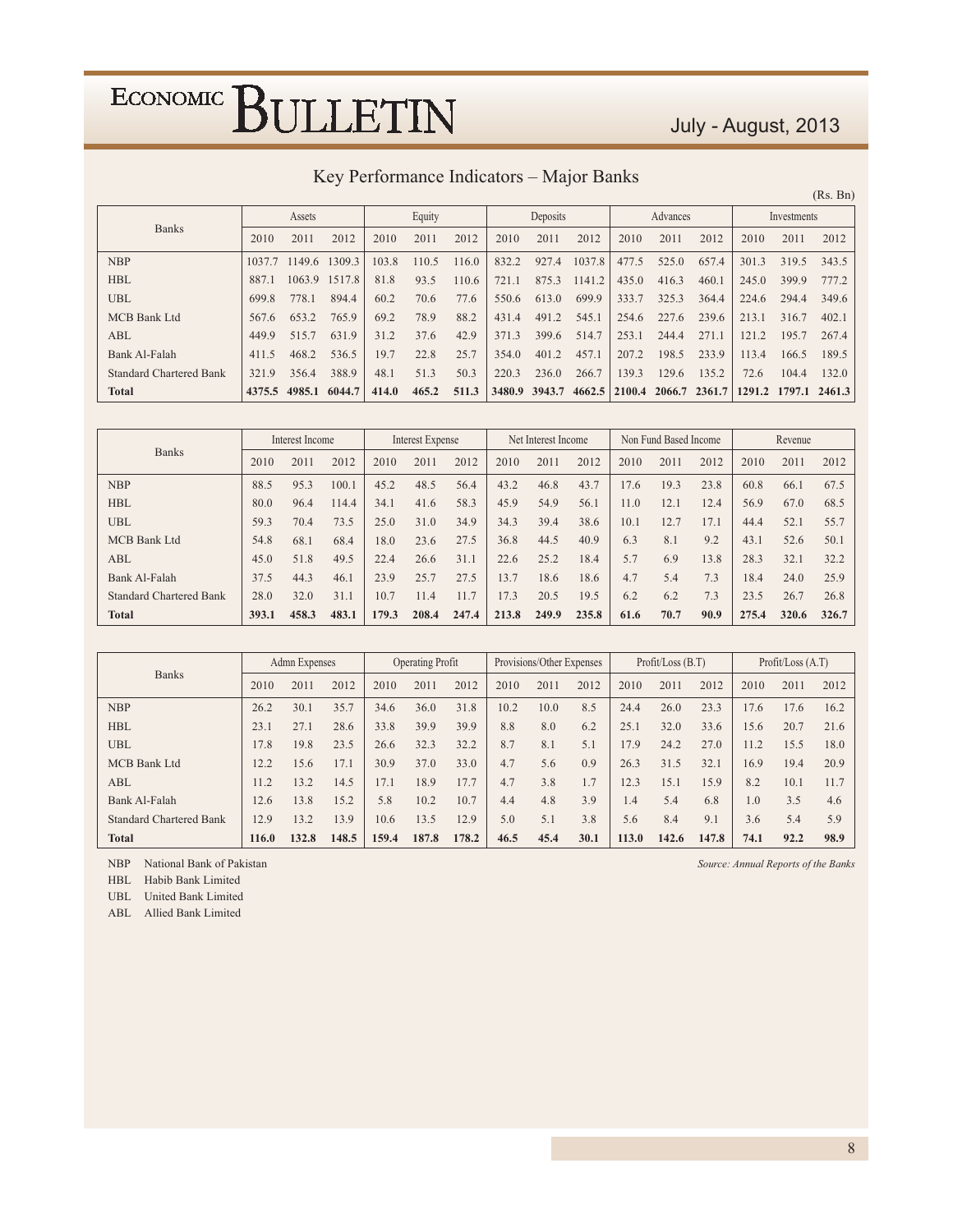#### July - August, 2013

| Selected Ratios – Major Banks | $(\ln \frac{9}{6})$ |
|-------------------------------|---------------------|
|-------------------------------|---------------------|

|                                                 |                | Cost of Fund            |                |              |                            |                                    |              |                             |                 |                |                            |                                 |              |                           |                                 |
|-------------------------------------------------|----------------|-------------------------|----------------|--------------|----------------------------|------------------------------------|--------------|-----------------------------|-----------------|----------------|----------------------------|---------------------------------|--------------|---------------------------|---------------------------------|
| <b>Banks</b>                                    |                |                         |                |              | <b>Intermediation Cost</b> |                                    |              | Pre-Tax Margin              |                 |                |                            | Non Interest Income Ratio (NIR) |              | Gross Spread Ratio (GSR)  |                                 |
|                                                 | 2010           | 2011                    | 2012           | 2010         | 2011                       | 2012                               | 2010         | 2011                        | 2012            | 2010           | 2011                       | 2012                            | 2010         | 2011                      | 2012                            |
| <b>NBP</b><br><b>HBL</b>                        | 5.6<br>4.7     | 5.4<br>5.0              | 5.5<br>5.2     | 3.2<br>3.2   | 3.3<br>3.2                 | 3.5<br>2.6                         | 23.0<br>27.5 | 22.7<br>29.5                | 18.8<br>26.5    | 29.0<br>19.4   | 29.2<br>18.0               | 35.3<br>18.1                    | 48.9<br>57.4 | 49.1<br>56.9              | 43.6<br>49.0                    |
| <b>UBL</b>                                      | 4.5            | 4.9                     | 4.9            | 3.2          | 3.1                        | 3.3                                | 25.6         | 29.1                        | 29.8            | 22.7           | 24.4                       | 30.8                            | 57.8         | 56.0                      | 52.5                            |
| MCB Bank Ltd                                    | 4.1            | 4.8                     | 4.8            | 2.8          | 3.2                        | 3.0                                | 43.0         | 41.3                        | 41.4            | 14.5           | 15.4                       | 18.3                            | 67.2         | 65.3                      | 59.8                            |
| ABL<br><b>Bank Al-Falah</b>                     | 5.9<br>6.7     | 6.3<br>6.5              | 6.2<br>6.1     | 3.0<br>3.5   | 3.1<br>3.5                 | 2.9<br>3.4                         | 24.4<br>3.2  | 25.7<br>10.9                | 25.1<br>12.7    | 20.1<br>25.6   | 21.6<br>22.4               | 42.9<br>28.2                    | 50.2<br>36.4 | 48.6<br>42.0              | 37.1<br>40.3                    |
| <b>Standard Chartered Bank</b>                  | 4.7            | 4.7                     | 4.3            | 5.6          | 5.4                        | 5.1                                | 16.3         | 22.1                        | 23.7            | 26.4           | 23.2                       | 27.3                            | 61.8         | 64.2                      | 62.6                            |
| Total                                           | 5.1            | 5.3                     | 5.3            | 3.3          | 3.4                        | 3.2                                | 24.8         | 27.0                        | 25.7            | 22.4           | 22.1                       | 27.8                            | 54.4         | 54.5                      | 48.8                            |
|                                                 |                |                         |                |              |                            |                                    |              | <b>ROE</b>                  |                 |                |                            |                                 |              | <b>ROD</b>                |                                 |
| <b>Banks</b>                                    |                | Cost / Income Ratio     |                |              | Income Expense Ratio       |                                    |              |                             |                 |                | <b>ROA</b>                 |                                 |              |                           |                                 |
|                                                 | 2010           | 2011                    | 2012           | 2010         | 2011                       | 2012                               | 2010         | 2011                        | 2012            | 2010           | 2011                       | 2012                            | 2010         | 2011                      | 2012                            |
| <b>NBP</b><br><b>HBL</b>                        | 43.1<br>40.5   | 45.5<br>40.4            | 52.9<br>41.8   | 1.3<br>1.4   | 1.3<br>1.4                 | 1.2<br>1.4                         | 17.7<br>20.4 | 16.4<br>23.7                | 14.3<br>21.1    | 1.8<br>1.8     | 1.6<br>2.1                 | 1.3<br>1.7                      | 2.3<br>2.3   | 2.0<br>2.6                | 1.6<br>2.1                      |
| <b>UBL</b>                                      | 40.4           | 37.9                    | 42.2           | 1.3          | 1.4                        | 1.4                                | 19.8         | 23.7                        | 24.3            | 1.4            | 2.1                        | 2.2                             | 2.1          | 2.7                       | 2.7                             |
| MCB Bank Ltd                                    | 28.2           | 29.6                    | 34.1           | 1.8          | 1.7                        | 1.7                                | 25.9         | 26.2                        | 25.1            | 3.1            | 3.2                        | 3.0                             | 4.2          | 4.2                       | 4.0                             |
| ABL<br>Bank Al-Falah                            | 39.8<br>68.4   | 41.0<br>57.7            | 45.2<br>58.8   | 1.3<br>1.0   | 1.3<br>1.1                 | 1.3<br>1.1                         | 28.8<br>4.9  | 29.5<br>16.5                | 29.0<br>18.8    | 1.9<br>0.2     | 2.1<br>0.8                 | 2.0<br>0.9                      | 2.3<br>0.3   | 2.6<br>0.9                | 2.6<br>1.1                      |
| <b>Standard Chartered Bank</b>                  | 54.7           | 49.5                    | 51.7           | 1.2          | 1.3                        | 1.3                                | 7.8          | 11.0                        | 11.6            | 1.1            | 1.6                        | 1.6                             | 1.7          | 2.4                       | 2.4                             |
| <b>Total</b>                                    | 42.1           | 41.4                    | 45.5           | 1.3          | 1.4                        | 1.3                                | 18.9         | 21.0                        | 20.2            | 1.8            | 2.0                        | 1.8                             | 2.2          | 2.5                       | 2.3                             |
|                                                 |                |                         |                |              | <b>Solvency Ratios</b>     |                                    |              |                             |                 |                |                            |                                 |              |                           |                                 |
| <b>Banks</b>                                    |                | Earning Assets/Deposits |                |              | Capital Ratio              |                                    |              | Deposit Time Capital        |                 |                | Equity Multiplier (Time)   |                                 |              |                           | Capital Risk Assets Ratio (CRA) |
|                                                 | 2010           | 2011                    | 2012           | 2010         | 2011                       | 2012                               | 2010         | 2011                        | 2012            | 2010           | 2011                       | 2012                            | 2010         | 2011                      | 2012                            |
| <b>NBP</b>                                      | 100.9          | 99.4                    | 99.5           | 10.0         | 9.8                        | 9.2                                | 6.3          | 6.7                         | 6.9             | 10.0           | 10.2                       | 10.9                            | 20.8         | 21.4                      | 19.2                            |
| <b>HBL</b><br><b>UBL</b>                        | 103.5<br>106.2 | 102.7<br>106.1          | 108.0<br>106.4 | 9.0<br>8.5   | 9.0<br>8.9                 | 7.9<br>8.9                         | 8.2<br>8.1   | 8.4<br>7.9                  | 9.0<br>7.7      | 11.2<br>11.7   | 11.1<br>11.3               | 12.7<br>11.3                    | 17.6<br>16.3 | 20.6<br>19.8              | 23.3<br>21.5                    |
| MCB Bank Ltd                                    | 113.0          | 110.7                   | 115.0          | 12.1         | 12.1                       | 11.8                               | 5.4          | 5.5                         | 5.4             | 8.3            | 8.2                        | 8.5                             | 25.7         | 30.7                      | 35.9                            |
| ABL                                             | 106.8          | 107.6                   | 108.7          | 6.6          | 7.1                        | 7.0                                | 10.6         | 9.7                         | 9.7             | 15.2           | 14.0                       | 14.2                            | 11.7         | 13.8                      | 15.6                            |
| Bank Al-Falah<br><b>Standard Chartered Bank</b> | 98.4<br>111.0  | 97.1<br>109.7           | 98.0<br>108.8  | 4.9<br>14.6  | 4.8<br>14.6                | 4.8<br>13.6                        | 15.3<br>4.3  | 15.7<br>4.3                 | 15.3<br>4.6     | 20.3<br>6.8    | 20.7<br>6.8                | 20.7<br>7.3                     | 10.0<br>35.2 | 10.5<br>37.0              | 11.2<br>38.4                    |
| <b>Total</b>                                    | 104.8          | 103.8                   | 105.8          | 9.3          | 9.4                        | 8.9                                | 7.3          | 7.4                         | 7.6             | 10.7           | 10.6                       | 11.3                            | 18.8         | 21.1                      | 22.1                            |
|                                                 |                |                         |                |              | <b>Liquidity Ratio</b>     |                                    |              |                             |                 |                |                            | Debt Management Ratio (DMR)     |              |                           |                                 |
| <b>Banks</b>                                    |                | Advances+Inv./Assets    |                |              | Earning Assets/Assets      |                                    |              | Advances/Deposits           |                 |                | Avg.Liabilities/Avg.Assets |                                 |              | Liabilities/Equity (Time) |                                 |
|                                                 | 2010           | 2011                    | 2012           | 2010         | 2011                       | 2012                               | 2010         | 2011                        | 2012            | 2010           | 2011                       | 2012                            | 2010         | 2011                      | 2012                            |
| <b>NBP</b>                                      | 74.3           | 74.2                    | 75.1           | 79.4         | 80.0                       | 79.5                               | 61.1         | 57.0                        | 60.2            | 87.4           | 88.1                       | 88.5                            | 8.8          | 9.0                       | 9.6                             |
| <b>HBL</b><br><b>UBL</b>                        | 77.4<br>79.5   | 76.7<br>79.7            | 79.5<br>79.7   | 83.3<br>83.9 | 84.0<br>83.5               | 84.4                               | 63.1<br>66.0 | 53.3                        | 43.5            | 90.1           | 90.2<br>90.0               | 91.3<br>89.8                    | 10.1<br>10.6 | 10.0<br>10.2              | 11.6<br>10.1                    |
| MCB Bank Ltd                                    |                |                         |                |              |                            | 83.5                               |              | 56.6                        | 52.5            | 90.2           |                            |                                 |              |                           |                                 |
|                                                 |                |                         |                |              |                            |                                    |              |                             |                 |                |                            |                                 |              |                           |                                 |
| ABL                                             | 82.5<br>81.3   | 82.7<br>84.3            | 83.6<br>85.3   | 83.9<br>86.1 | 83.6<br>85.9               | 84.0<br>86.6                       | 63.6<br>69.9 | 52.3<br>64.4                | 45.1<br>56.4    | 86.2<br>92.4   | 86.2<br>91.8               | 86.6<br>91.8                    | 7.1<br>14.1  | 7.1<br>12.9               | 7.4<br>13.1                     |
| Bank Al-Falah                                   | 75.9           | 77.9                    | 78.5           | 83.5         | 83.4                       | 83.7                               | 58.2         | 53.7                        | 50.4            | 94.4           | 94.5                       | 94.4                            | 19.1         | 19.5                      | 19.5                            |
| <b>Standard Chartered Bank</b><br><b>Total</b>  | 66.2<br>77.0   | 65.7<br>77.5            | 67.2<br>78.8   | 74.7<br>82.2 | 73.8<br>82.3               | 73.3<br>82.5                       | 61.7<br>63.3 | 58.9<br>56.1                | 52.7<br>51.5    | 84.4<br>89.2   | 84.4<br>89.3               | 85.4<br>89.8                    | 5.8<br>9.6   | 5.8<br>9.5                | 6.3<br>10.1                     |
|                                                 |                |                         |                |              |                            |                                    |              |                             |                 |                |                            |                                 |              |                           |                                 |
| <b>Banks</b>                                    |                | Net Profit Margin       |                |              | Net Interest Margin (NIM)  |                                    |              | Cost of Fund Earning Assets |                 |                | Yield on Earning Assets    |                                 |              | <b>Interest Spread</b>    |                                 |
|                                                 | 2010           | 2011                    | 2012           | 2010         | 2011                       | 2012                               | 2010         | 2011                        | 2012            | 2010           | 2011                       | 2012                            | 2010         | 2011                      | 2012                            |
| <b>NBP</b>                                      | 28.9           | 26.6                    | 23.9           | 5.5          | 5.4                        | 4.5                                | 5.8          | 5.5                         | 5.8             | 11.2           | 10.9                       | 10.2                            | 5.7          | 5.5                       | 4.7                             |
| HBL                                             | 27.4           | 31.0                    | 31.5           | 6.5          | 6.7                        | 5.1                                | 4.8          | 5.1                         | 5.4             | 11.2           | 11.8                       | 10.5                            | 6.6          | 6.8                       | 5.3                             |
| UBL                                             | 25.2           | 29.7                    | 32.3           | 6.2          | 6.4                        | 5.5                                | 4.5          | 5.0                         | 5.0             | 10.7           | 11.4                       | 10.5                            | 6.3          | 6.5                       | 5.6                             |
| MCB Bank Ltd<br>ABL                             | 39.2<br>29.1   | 36.9<br>31.6            | 41.9<br>36.3   | 8.2<br>6.0   | 8.7<br>6.1                 | 6.9<br>3.7                         | 4.0<br>6.0   | 4.6<br>6.4                  | 4.6<br>6.3      | 12.1<br>12.0   | 13.3<br>12.5               | 11.5<br>10.0                    | 8.0<br>6.1   | 8.6<br>6.2                | 6.7<br>3.8                      |
| Bank Al-Falah                                   | 5.3            | 14.6                    | 17.6           | 4.1          | 5.1                        | 4.4                                | 7.1          | 7.0                         | 6.5             | 11.2           | 12.1                       | 11.0                            | 4.5          | 5.6                       | 4.8                             |
| <b>Standard Chartered Bank</b><br>Total         | 15.4<br>26.9   | 20.4<br>28.8            | 22.1<br>30.3   | 7.3<br>6.2   | 8.2<br>6.5                 | 7.1<br>5.2                         | 4.5<br>5.2   | 4.6<br>5.4                  | 4.3<br>5.4      | 11.8<br>11.4   | 12.8<br>11.9               | 11.4<br>10.6                    | 7.1<br>6.3   | 8.1<br>6.6                | 7.1<br>5.3                      |
|                                                 |                |                         |                |              |                            |                                    |              |                             |                 |                |                            |                                 |              |                           |                                 |
|                                                 |                | NPLs/Gross Advances     |                |              |                            | <b>NPLs</b> Provisons/Net Advances |              | Admn Exp./Employee          |                 |                | Staff/Branch               |                                 |              | Profit (A.T)/Branch       |                                 |
| <b>Banks</b>                                    | 2010           | 2011                    | 2012           | 2010         | 2011                       | 2012                               | 2010         | 2011                        | (Rs.Mn)<br>2012 | 2010           | 2011                       | 2012                            | 2010         | 2011                      | (Rs.Mn)<br>2012                 |
| <b>NBP</b>                                      | 16.2           | 15.6                    | 13.4           | 12.8         | 13.4                       | 12.3                               | 1.6          | 1.8                         | 2.2             | 13             | 13                         | 12                              | 13.6         | 13.5                      | 12.3                            |
| <b>HBL</b>                                      | 10.8           | 12.1                    | 11.6           | 9.6          | 11.4                       | 10.5                               | 1.8          | 2.0                         | 2.1             | 9              | 9                          | 9                               | 10.4         | 14.0                      | 14.0                            |
| UBL                                             | 12.9           | 13.9                    | 14.8           | 10.2         | 12.4                       | 13.0                               | 2.1          | 2.2                         | 2.6             | $\overline{7}$ | $\tau$                     | $7\phantom{.0}$                 | 9.8          | 12.6                      | 13.9                            |
| MCB Bank Ltd<br>ABL                             | 9.0<br>7.2     | 10.2<br>7.7             | 10.0<br>7.5    | 7.7<br>6.3   | 9.3<br>7.1                 | 9.8<br>6.9                         | 1.3<br>1.2   | 1.5<br>1.3                  | 1.6<br>1.5      | 9<br>11        | 9<br>12                    | 9<br>11                         | 14.9<br>10.2 | 16.6<br>12.1              | 17.6<br>13.3                    |
| Bank Al-Falah<br><b>Standard Chartered Bank</b> | 8.8<br>14.8    | 8.9<br>16.6             | 9.6<br>17.4    | 5.7<br>14.1  | 6.4<br>16.4                | 6.7<br>18.5                        | 1.7<br>4.2   | 1.8<br>4.4                  | 2.1<br>4.6      | 20<br>19       | 19<br>21                   | 15<br>23                        | 2.5<br>22.3  | 8.6<br>38.1               | 9.7<br>45.5                     |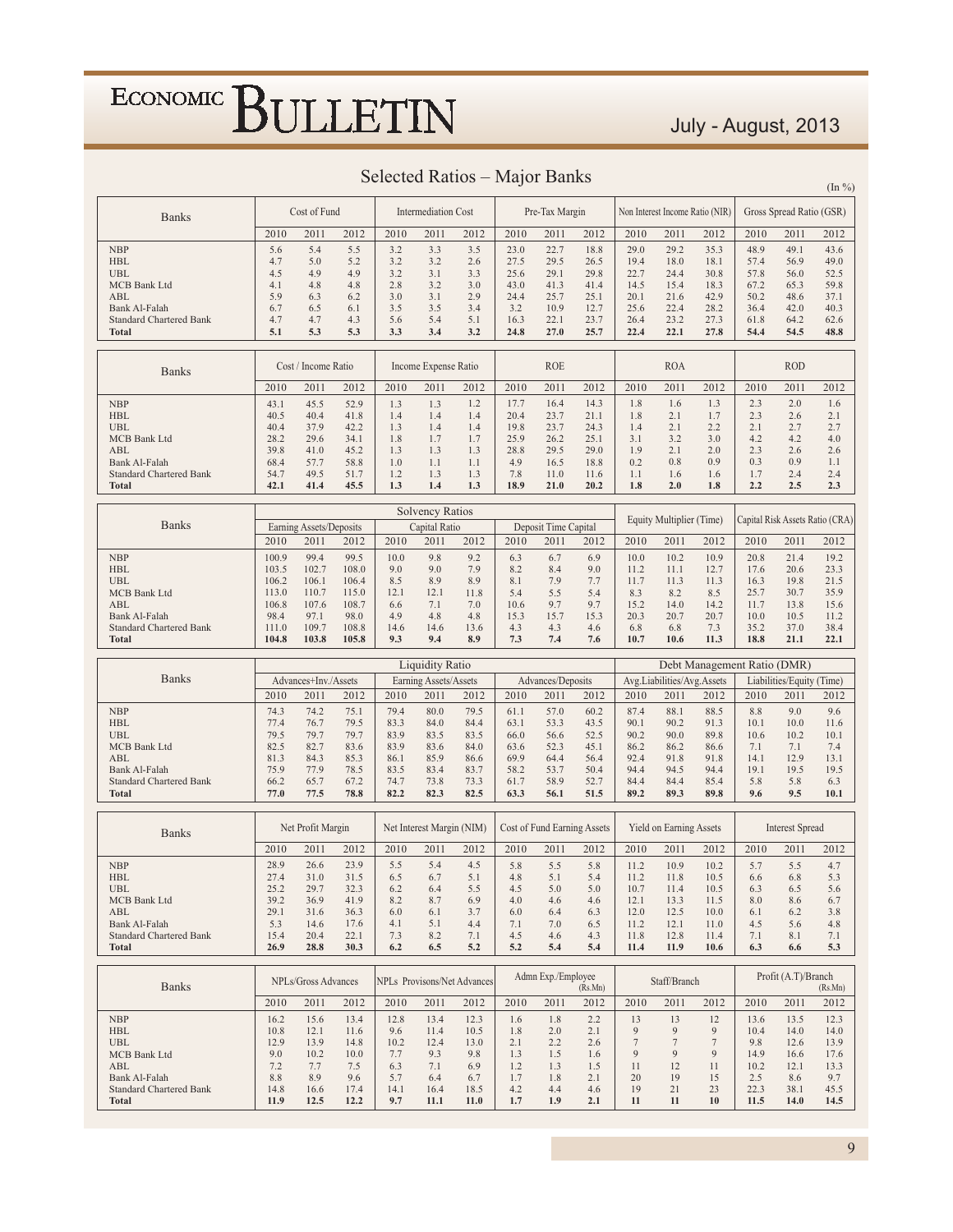#### July - August, 2013

| $\kappa$ ey i chomilance muicators – filoate/floomicial Ooverninent Danks |        |        |        |                          |        |        |        |                          |                          |        |                          |        |       | (Rs.Bn)     |        |
|---------------------------------------------------------------------------|--------|--------|--------|--------------------------|--------|--------|--------|--------------------------|--------------------------|--------|--------------------------|--------|-------|-------------|--------|
| <b>Banks</b>                                                              |        | Assets |        |                          | Equity |        |        | Deposits                 |                          |        | Advances                 |        |       | Investments |        |
|                                                                           | 2010   | 2011   | 2012   | 2010                     | 2011   | 2012   | 2010   | 2011                     | 2012                     | 2010   | 2011                     | 2012   | 2010  | 2011        | 2012   |
| Askari Commercial Bank                                                    | 314.7  | 343.8  | 353.1  | 14.8                     | 16.5   | 17.7   | 255.9  | 291.5                    | 306.9                    | 152.8  | 150.7                    | 143.7  | 102.3 | 133.8       | 145.4  |
| Soneri Bank                                                               | 108.1  | 129.7  | 158.6  | 8.4                      | 10.2   | 11.4   | 82.0   | 99.7                     | 120.8                    | 54.7   | 65.3                     | 76.8   | 35.0  | 45.8        | 59.5   |
| Bank Al-Habib                                                             | 301.6  | 384.3  | 453.1  | 14.7                     | 17.8   | 21.2   | 249.8  | 302.1                    | 340.4                    | 125.8  | 114.9                    | 147.9  | 137.2 | 223.0       | 249.8  |
| Bank of Khyber                                                            | 50.8   | 68.4   | 82.2   | 5.6                      | 9.7    | 10.8   | 37.0   | 45.5                     | 60.0                     | 18.2   | 22.3                     | 26.7   | 19.9  | 36.7        | 45.7   |
| Bank of Punjab                                                            | 229.2  | 281.0  | 332.1  | $-7.1$                   | $-6.9$ | $-6.3$ | 208.2  | 238.0                    | 266.1                    | 120.8  | 127.1                    | 149.6  | 56.4  | 92.6        | 129.5  |
| Sindh Bank                                                                |        | 47.7   | 92.3   | $\overline{\phantom{a}}$ | 10.7   | 11.0   |        | 23.5                     | 31.5                     |        | 7.3                      | 19.3   |       | 26.1        | 62.6   |
| <b>KASB Bank</b>                                                          | 56.7   | 71.3   | 88.3   | 2.1                      | 2.7    | 2.0    | 46.3   | 61.3                     | 61.9                     | 29.5   | 28.4                     | 29.7   | 13.9  | 16.9        | 40.9   |
| Habib Metropolitan Bank Ltd                                               | 252.2  | 288.2  | 300.8  | 21.0                     | 24.2   | 26.1   | 160.5  | 185.4                    | 217.8                    | 119.8  | 109.7                    | 106.9  | 101.0 | 147.5       | 160.8  |
| Faysal Bank                                                               | 267.3  | 292.6  | 313.1  | 16.6                     | 17.8   | 18.7   | 195.3  | 214.6                    | 240.7                    | 133.7  | 148.2                    | 172.3  | 86.4  | 93.4        | 88.0   |
| mybank*                                                                   | 39.5   | ٠      |        | 3.2                      |        | $\sim$ | 29.5   | $\overline{\phantom{a}}$ | $\overline{\phantom{a}}$ | 19.6   | $\overline{\phantom{a}}$ |        | 9.4   |             |        |
| <b>SILKBANK</b>                                                           | 72.6   | 90.7   | 89.1   | 4.8                      | 5.5    | 5.2    | 55.7   | 64.1                     | 69.0                     | 44.4   | 49.9                     | 49.0   | 13.2  | 17.5        | 12.7   |
| Meezan Bank                                                               | 154.8  | 200.5  | 274.4  | 10.7                     | 13.3   | 15.5   | 131.1  | 170.0                    | 230.4                    | 60.3   | 70.4                     | 88.7   | 55.0  | 98.5        | 152.5  |
| NIB Bank                                                                  | 164.3  | 154.8  | 190.6  | 13.7                     | 13.6   | 13.6   | 99.2   | 85.5                     | 91.3                     | 74.6   | 60.8                     | 71.6   | 51.8  | 49.6        | 85.4   |
| Dubai Islamic Bank                                                        | 39.9   | 48.2   | 63.5   | 6.0                      | 6.2    | 6.8    | 31.4   | 38.5                     | 53.1                     | 23.0   | 23.9                     | 26.3   | 5.9   | 12.9        | 21.3   |
| Bank Islami Pakistan                                                      | 45.0   | 58.8   | 74.2   | 4.7                      | 5.3    | 5.6    | 38.2   | 50.6                     | 64.2                     | 19.6   | 24.7                     | 27.4   | 13.7  | 21.1        | 29.0   |
| Summit Bank                                                               | 72.3   | 119.4  | 134.4  | 3.6                      | 5.1    | 3.0    | 61.6   | 89.7                     | 96.9                     | 38.8   | 56.0                     | 52.5   | 20.5  | 36.3        | 49.9   |
| JS Bank                                                                   | 39.4   | 53.9   | 81.6   | 5.8                      | 7.5    | 8.8    | 26.3   | 41.5                     | 62.5                     | 14.0   | 18.0                     | 20.1   | 13.7  | 22.6        | 46.3   |
| alBaraka                                                                  | 60.8   | 72.5   | 73.9   | 6.1                      | 6.5    | 5.9    | 49.3   | 61.6                     | 63.3                     | 27.6   | 29.2                     | 28.8   | 15.6  | 26.2        | 27.4   |
| Burj Bank                                                                 | 17.7   | 27.7   | 47.2   | 4.3                      | 5.8    | 5.9    | 12.6   | 20.3                     | 35.9                     | 6.8    | 12.4                     | 23.4   | 5.1   | 10.0        | 17.2   |
| Samba Bank Limited                                                        | 30.5   | 31.3   | 34.9   | 7.9                      | 8.2    | 8.5    | 14.9   | 17.7                     | 22.8                     | 12.1   | 15.8                     | 15.4   | 11.1  | 9.7         | 8.9    |
| <b>First Women Bank</b>                                                   | 12.7   | 16.1   | 22.5   | 1.1                      | 1.6    | 2.0    | 10.2   | 13.8                     | 19.2                     | 6.3    | 7.7                      | 8.3    | 3.4   | 4.7         | 7.3    |
| <b>All Private/Prov.Banks</b>                                             | 2330.1 | 2780.9 | 3259.9 | 148.0                    | 181.3  | 193.4  | 1795.0 | 2114.9                   | 2454.7                   | 1102.4 | 1142.7                   | 1284.4 | 770.5 | 1124.9      | 1440.1 |

#### Key Performance Indicators – Private/Provincial Government Banks

|                               |        |                          |                          |        |                  |        |                |                     |       |       |                     |        |       |         | (Rs.Mn) |
|-------------------------------|--------|--------------------------|--------------------------|--------|------------------|--------|----------------|---------------------|-------|-------|---------------------|--------|-------|---------|---------|
| <b>Banks</b>                  |        | Interest Income          |                          |        | Interest Expense |        |                | Net Interest Income |       |       | Non Interest Income |        |       | Revenue |         |
|                               | 2010   | 2011                     | 2012                     | 2010   | 2011             | 2012   | 2010           | 2011                | 2012  | 2010  | 2011                | 2012   | 2010  | 2011    | 2012    |
| Askari Commercial Bank        | 27329  | 32766                    | 32402                    | 17937  | 22700            | 22874  | 9392           | 10067               | 9428  | 2800  | 2903                | 4117   | 12192 | 12970   | 13545   |
| Soneri Bank                   | 10250  | 12910                    | 14068                    | 7204   | 8997             | 9224   | 3047           | 3912                | 4844  | 1228  | 1887                | 1857   | 4275  | 5799    | 6701    |
| Bank Al-Habib                 | 27475  | 36503                    | 41468                    | 16679  | 22501            | 26106  | 10797          | 14002               | 15362 | 2129  | 2721                | 2967   | 12926 | 16723   | 18329   |
| Bank of Khyber                | 4207   | 6947                     | 7205                     | 2925   | 4552             | 4611   | 1282           | 2395                | 2594  | 60    | 730                 | 976    | 1671  | 3125    | 3570    |
| Bank of Punjab                | 18220  | 20685                    | 24666                    | 18801  | 21073            | 22523  | $-581$         | $-388$              | 2143  | 1883  | 1990                | 3191   | 1302  | 1846    | 5334    |
| Sindh Bank                    |        | 3704                     | 6141                     | ۰      | 2241             | 4103   | $\overline{a}$ | 1463                | 2038  | ۰     | 222                 | 527    |       | 1685    | 2565    |
| <b>KASB Bank</b>              | 5017   | 4517                     | 6340                     | 5064   | 5053             | 4120   | $-47$          | $-536$              | 2221  | 623   | 673                 | 1038   | 576   | 137     | 3259    |
| Habib Metropolitan Bank Ltd   | 23380  | 27248                    | 27139                    | 16433  | 19548            | 18833  | 6947           | 7699                | 8307  | 4429  | 5187                | 5458   | 11376 | 12886   | 13765   |
| Faysal Bank                   | 19710  | 28825                    | 28802                    | 13919  | 19619            | 19839  | 5791           | 9206                | 8963  | 4012  | 4070                | 5282   | 9803  | 13276   | 14245   |
| mybank*                       | 2887   | $\overline{\phantom{a}}$ | $\overline{\phantom{a}}$ | 2332   |                  | ۰      | 555            | $\sim$              |       | 409   |                     | $\sim$ | 970   |         |         |
| <b>SILKBANK</b>               | 6776   | 8386                     | 8584                     | 5926   | 6515             | 6681   | 849            | 1871                | 1902  | 1185  | 847                 | 1065   | 2170  | 5348    | 3696    |
| Meezan Bank                   | 12290  | 18032                    | 21837                    | 6606   | 8666             | 11384  | 5684           | 9366                | 10452 | 2475  | 2505                | 2398   | 8159  | 11871   | 12873   |
| NIB Bank                      | 16482  | 14246                    | 13988                    | 13533  | 12167            | 11133  | 2949           | 2079                | 2856  | 1715  | 2152                | 2422   | 4664  | 4231    | 5378    |
| Dubai Islamic Bank            | 4072   | 4633                     | 5682                     | 2130   | 2396             | 2808   | 1942           | 2237                | 2874  | 366   | 616                 | 695    | 2308  | 2853    | 3569    |
| Bank Islami Pakistan          | 3807   | 5502                     | 5975                     | 2057   | 2883             | 3507   | 1750           | 2619                | 2468  | 207   | 227                 | 534    | 1964  | 2846    | 3002    |
| Summit Bank                   | 7071   | 9552                     | 10265                    | 6102   | 9021             | 10138  | 968            | 531                 | 127   | 582   | 732                 | 1377   | 1550  | 1263    | 1504    |
| JS Bank                       | 3300   | 4312                     | 6023                     | 2255   | 2583             | 3758   | 1045           | 1729                | 2265  | 333   | 762                 | 1806   | 1378  | 2642    | 4071    |
| alBaraka                      | 2199   | 6699                     | 6271                     | 1659   | 5001             | 4725   | 540            | 1698                | 1546  | 247   | 482                 | 406    | 787   | 2407    | 1952    |
| Burj Bank                     | 1263   | 2376                     | 3603                     | 726    | 1423             | 2594   | 537            | 952.0               | 1009  | 64    | 188                 | 456    | 601   | 1140    | 1648    |
| Samba Bank Limited            | 2385   | 3352                     | 3054                     | 1350   | 1944             | 1722   | 1034           | 1408                | 1332  | 321   | 152                 | 154    | 1355  | 1606    | 1669    |
| <b>First Women Bank</b>       | 1374   | 1919                     | 1798                     | 764    | 1176             | 1038   | 611            | 742                 | 760   | 57    | 254                 | 96     | 668   | 996     | 856     |
| <b>All Private/Prov.Banks</b> | 199494 | 253114                   | 275311                   | 144402 | 180059           | 191721 | 55092          | 73052               | 83491 | 25125 | 29300               | 36822  | 80695 | 105650  | 121531  |

| <b>Banks</b>                  |        | Admn Expense |       |           | <b>Operating Profit</b> |                          |        |                          | Provision/Other Expenses |           | Profit/Loss (B.T)        |                          |          | Profit/Loss (A.T) |         |
|-------------------------------|--------|--------------|-------|-----------|-------------------------|--------------------------|--------|--------------------------|--------------------------|-----------|--------------------------|--------------------------|----------|-------------------|---------|
|                               | 2010   | 2011         | 2012  | 2010      | 2011                    | 2012                     | 2010   | 2011                     | 2012                     | 2010      | 2011                     | 2012                     | 2010     | 2011              | 2012    |
| Askari Commercial Bank        | 7813   | 8639         | 9039  | 4379      | 4331                    | 4506                     | 3107   | 1918                     | 2776                     | 1273      | 2413                     | 1730                     | 943      | 1628              | 1255    |
| Soneri Bank                   | 2624   | 3394         | 4248  | 1651      | 2405                    | 2453                     | 1511   | 1327                     | 731                      | 140       | 1078                     | 1722                     | 125      | 783               | 1104    |
| Bank Al-Habib                 | 6162   | 7585         | 8796  | 6764      | 9138                    | 9533                     | 1108   | 1983                     | 664                      | 5656      | 7155                     | 8869                     | 3602     | 4533              | 5446    |
| Bank of Khyber                | 944    | 1468         | 1658  | 727       | 1657                    | 1912                     | 13     | 371                      | 343                      | 713       | 1285                     | 1569                     | 563      | 872               | 1075    |
| <b>Bank of Punjab</b>         | 3426.0 | 3954         | 4430  | $-2124.0$ | $-2108$                 | 904                      | 4061.0 | $-2632$                  | $-500$                   | $-6186$   | 523                      | 1404                     | $-4029$  | 348               | 1634    |
| Sindh Bank                    |        | 514          | 1278  | ۰         | 1171                    | 1287                     | $\sim$ | 31                       |                          |           | 1140                     | 1286                     |          | 750               | 888     |
| <b>KASB Bank</b>              | 2495   | 2323         | 2676  | $-1919$   | $-2186$                 | 583                      | 1536   | 814                      | 2393                     | $-3455$   | $-3001$                  | $-1810$                  | $-2711$  | $-2370$           | $-1063$ |
| Habib Metropolitan Bank Ltd   | 4173   | 4924         | 5747  | 7203      | 7962                    | 8018                     | 3176   | 3332                     | 2977                     | 4026.0    | 4630                     | 5041                     | 2818     | 3281              | 3403    |
| Faysal Bank                   | 6644   | 10814        | 10810 | 3159      | 2462                    | 3435                     | 2332   | 985                      | 1595                     | 827.0     | 1478                     | 1840                     | 1190     | 1280              | 1423    |
| mybank*                       | 1110   | ٠            |       | $-140$    | $\sim$                  | $\overline{\phantom{a}}$ | 938    | $\overline{\phantom{a}}$ | $\overline{\phantom{a}}$ | $-1078.0$ | $\overline{\phantom{a}}$ | $\overline{\phantom{a}}$ | $-1043$  |                   |         |
| <b>SILKBANK</b>               | 3154   | 3779         | 4214  | $-984$    | 1569                    | $-518$                   | 253    | 210                      | 11                       | $-1235.0$ | 1359                     | $-529$                   | $-1131$  | 695               | $-344$  |
| Meezan Bank                   | 4461   | 5959         | 7192  | 3698      | 5912                    | 5681                     | 1571   | 1557                     | 451                      | 2127      | 4356                     | 5230                     | 1650     | 3391              | 3508    |
| NIB Bank                      | 6955   | 4715         | 5173  | $-2291$   | $-484$                  | 205                      | 10331  | 2996                     | 59                       | $-12622$  | $-3480$                  | 145                      | $-10112$ | $-2044$           | 38      |
| Dubai Islamic Bank            | 2096   | 2497         | 2846  | 212       | 356                     | 723                      | 194    | 40                       | 222                      | 18.0      | 316                      | 501                      | 8        | 190               | 346     |
| Bank Islami Pakistan          | 1896   | 2139         | 2272  | 69        | 707                     | 730                      | 23     | 89                       | 104                      | 46        | 609                      | 626                      | 47       | 410               | 411     |
| Summit Bank                   | 2736   | 3816         | 3958  | $-1186$   | $-2553$                 | $-2454$                  | 2690   | 655                      | 71                       | $-3876$   | $-3208$                  | $-2525$                  | $-3018$  | $-1209$           | $-2734$ |
| JS Bank                       | 1847   | 2098.0       | 2553  | $-469.0$  | 544                     | 1518                     | 154    | 8.0                      | 507                      | $-623.0$  | 536                      | 1011                     | $-407$   | 360               | 708     |
| alBaraka                      | 1509   | 1911         | 1991  | $-722$    | 496                     | $-39$                    | 851    | 16                       | 914                      | $-1572$   | 481                      | $-953$                   | $-1040$  | 410               | $-642$  |
| Burj Bank                     | 987    | 1229         | 1613  | $-386$    | $-89$                   | 35                       | 439    | 258                      | $\overline{2}$           | $-825.0$  | $-347$                   | 33                       | $-535$   | $-288$            | 85      |
| Samba Bank Limited            | 1457   | 1393         | 1458  | $-102$    | 213                     | 211                      | 29     | 13                       | 47                       | $-130$    | 201                      | 164                      | $-120$   | 236               | 301     |
| First Women Bank              | 534    | 601          | 716   | 134       | 395                     | 140                      | 80     | $-5$                     | 50                       | 55        | 400                      | 88                       | 24       | 258               | 44      |
| <b>All Private/Prov.Banks</b> | 63023  | 73752        | 82668 | 17673     | 31898                   | 38863                    | 34397  | 13966                    | 13418                    | $-16722$  | 17924                    | 25442                    | $-13176$ | 13514             | 16886   |

\* mybank was descheduled and amalgamated with Summit Bank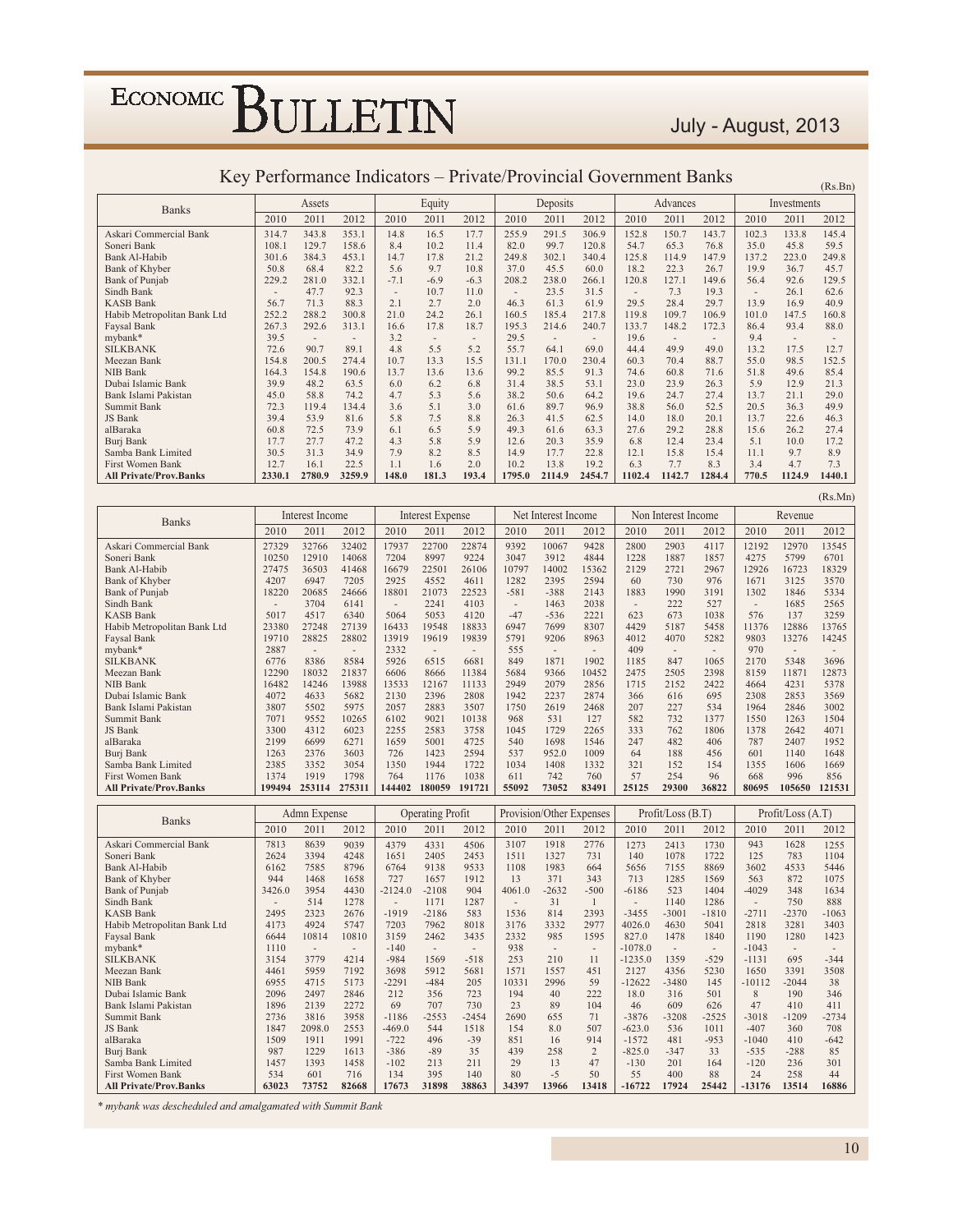### July - August, 2013

|                                             |                                   | Cost of Fund                     |                                   |                  | <b>Intermediation Cost</b> |                |                                  | Pre-Tax Margin                   |                 |                                    |                                 | Non Interest Income Ratio(NIIR)    |                                    | Gross Spread Ratio(GSR)         |                                 |
|---------------------------------------------|-----------------------------------|----------------------------------|-----------------------------------|------------------|----------------------------|----------------|----------------------------------|----------------------------------|-----------------|------------------------------------|---------------------------------|------------------------------------|------------------------------------|---------------------------------|---------------------------------|
| <b>Banks</b>                                | 2010                              | 2011                             | 2012                              | 2010             | 2011                       | 2012           | 2010                             | 2011                             | 2012            | 2010                               | 2011                            | 2012                               | 2010                               | 2011                            | 2012                            |
| Askari Commercial Bank                      | 7.1                               | 7.7                              | 7.4                               | 3.1              | 2.9                        | 2.9            | 4.2                              | 6.8                              | 4.7             | 23.0                               | 22.4                            | 30.4                               | 34.4                               | 30.7                            | 29.1                            |
| Soneri Bank                                 | 8.1                               | 8.6                              | 7.2                               | 3.0              | 3.3                        | 3.3            | 1.2                              | 7.3                              | 10.8            | 28.7                               | 32.5                            | 27.7                               | 29.7                               | 30.3                            | 34.4                            |
| Bank Al-Habib<br>Bank of Khyber             | 6.7<br>8.2                        | 7.3<br>9.5                       | 6.9<br>7.5                        | 2.5<br>2.6       | 2.5<br>3.1                 | 2.3<br>2.7     | 19.1<br>16.7                     | 18.2<br>16.7                     | 20.0<br>19.2    | 16.5<br>3.6                        | 16.3<br>23.4                    | 16.2<br>27.3                       | 39.3<br>30.5                       | 38.4<br>34.5                    | 37.0<br>36.0                    |
| The Bank of Punjab                          | 5.9                               | 8.5                              | 7.9                               | 1.1              | 1.6                        | 1.5            | $-30.8$                          | 2.3                              | 5.0             | 144.6                              | 107.8                           | 59.8                               | $-3.2$                             | $-1.9$                          | 8.7                             |
| Sindh Bank                                  | $\overline{\phantom{a}}$          | 12.3                             | 7.0                               | $\sim$           | 2.8                        | 2.2            | $\overline{\phantom{a}}$         | 29.0                             | 19.3            | $\overline{\phantom{a}}$           | 13.2                            | 20.5                               | $\overline{\phantom{a}}$           | 39.5                            | 33.2                            |
| <b>KASB Bank</b><br>Habib Metropolitan Bank | 9.7<br>7.6                        | 8.6<br>8.2                       | 6.4<br>7.4                        | 4.8<br>1.9       | 3.9<br>2.1                 | 4.1<br>2.2     | $-61.3$<br>14.5                  | $-57.8$<br>14.3                  | $-24.5$<br>15.5 | 108.2<br>38.9                      | 491.2<br>40.3                   | 31.9<br>39.7                       | $-0.9$<br>29.7                     | $-11.9$<br>28.3                 | 35.0<br>30.6                    |
| Faysal Bank                                 | 7.2                               | 8.1                              | 7.5                               | 3.4              | 4.5                        | 4.1            | 3.5                              | 4.5                              | 5.7             | 40.9                               | 30.7                            | 37.1                               | 29.4                               | 31.9                            | 33.4                            |
| mybank                                      | 7.3                               | $\sim$                           | $\overline{\phantom{a}}$          | 3.5              | $\sim$                     | $\sim$         | $-32.7$                          | $\sim$                           | $\sim$          | 42.4                               | $\sim$                          | $\overline{\phantom{a}}$           | 19.2                               | $\sim$                          | $\overline{\phantom{a}}$        |
| <b>SILKBANK</b><br>Meezan Bank              | 9.1<br>5.4                        | 8.8<br>5.5                       | 8.2<br>5.3                        | 4.8<br>3.6       | 5.1<br>3.8                 | 5.2<br>3.4     | $-15.5$<br>14.4                  | 14.7<br>21.2                     | $-5.5$<br>21.6  | 54.6<br>30.3                       | 15.8<br>21.1                    | 28.8<br>18.6                       | 12.5<br>46.2                       | 22.3<br>51.9                    | 22.2<br>47.9                    |
| NIB Bank                                    | 9.1                               | 8.9                              | 7.4                               | 4.7              | 3.4                        | 3.4            | $-69.4$                          | $-21.2$                          | 0.9             | 36.8                               | 50.9                            | 45.0                               | 17.9                               | 14.6                            | 20.4                            |
| Dubai Islamic Bank                          | 7.0                               | 6.6                              | 5.9                               | 6.9              | 6.9                        | 6.0            | 0.4                              | 6.0                              | 7.9             | 15.9                               | 21.6                            | 19.5                               | 47.7                               | 48.3                            | 50.6                            |
| Bank Islami Pakistan<br>Summit Bank         | 6.2<br>12.2                       | 6.4<br>10.3                      | 6.0<br>8.7                        | 5.7<br>5.5       | 4.8<br>4.4                 | 3.9<br>3.4     | 1.1<br>$-50.6$                   | 10.6<br>$-31.2$                  | 9.6<br>$-21.7$  | 10.6<br>37.5                       | 8.0<br>58.0                     | 17.8<br>91.6                       | 46.0<br>13.7                       | 47.6<br>5.6                     | 41.3<br>1.2                     |
| JS Bank                                     | 7.8                               | 6.8                              | 6.5                               | 6.4              | 5.5                        | 4.4            | $-17.1$                          | 10.6                             | 12.9            | 24.2                               | 28.8                            | 44.4                               | 31.7                               | 40.1                            | 37.6                            |
| alBaraka                                    | 4.9                               | 8.7                              | 7.4                               | 4.5              | 3.3                        | 3.1            | $-64.3$                          | 6.7                              | $-14.3$         | 31.4                               | 20.0                            | 20.8                               | 24.6                               | 25.3                            | 24.7                            |
| Burj Bank<br>Samba Bank                     | 7.0<br>7.3                        | 8.4<br>9.0                       | 8.7<br>7.3                        | 9.5<br>7.9       | 7.3<br>6.5                 | 5.4<br>6.2     | $-62.2$<br>$-4.8$                | $-13.5$<br>5.7                   | 0.8<br>5.1      | 10.6<br>23.7                       | 16.5<br>9.5                     | 27.7<br>9.2                        | 42.5<br>43.4                       | 40.1<br>42.0                    | 28.0<br>43.6                    |
| First Women Bank                            | 7.7                               | 9.4                              | 6.3                               | 5.4              | 4.8                        | 4.3            | 3.8                              | 18.4                             | 4.6             | 8.5                                | 25.5                            | 11.2                               | 44.5                               | 38.7                            | 42.3                            |
| Total                                       | 7.2                               | 8.0                              | 7.2                               | 3.1              | 3.3                        | 3.1            | $-7.3$                           | 6.3                              | 8.2             | 31.3                               | 27.7                            | 30.3                               | 27.6                               | 28.9                            | 30.5                            |
|                                             |                                   | Cost/Income Ratio                |                                   |                  | Income/Expense Ratio       |                |                                  | <b>ROE</b>                       |                 |                                    | <b>ROA</b>                      |                                    |                                    | <b>ROD</b>                      |                                 |
| <b>Banks</b>                                | 2010                              | 2011                             | 2012                              | 2010             | 2011                       | 2012           | 2010                             | 2011                             | 2012            | 2010                               | 2011                            | 2012                               | 2010                               | 2011                            | 2012                            |
| Askari Commercial Bank                      | 64.1                              | 66.6                             | 66.7                              | 1.0              | 1.1                        | 1.0            | 6.7                              | 10.4                             | 7.3             | 0.3                                | 0.5                             | 0.4                                | 0.4                                | 0.6                             | 0.4                             |
| Soneri Bank<br>Bank Al-Habib                | 61.4<br>47.7                      | 58.5<br>45.4                     | 63.4<br>48.0                      | 1.0<br>1.2       | 1.1<br>1.2                 | 1.1<br>1.2     | 1.6<br>26.7                      | 8.4<br>27.9                      | 10.2<br>27.9    | 0.1<br>1.3                         | 0.7<br>1.3                      | 0.8<br>1.3                         | 0.2<br>1.6                         | 0.9<br>1.6                      | 1.0<br>1.7                      |
| Bank of Khyber                              | 70.3                              | 47.0                             | 46.4                              | 1.2              | 1.2                        | 1.2            | 10.6                             | 11.4                             | 10.5            | 1.3                                | 1.5                             | 1.4                                | 1.8                                | 2.1                             | 2.0                             |
| The Bank of Punjab                          | 263.1                             | 214.2                            | 83.1                              | 0.8              | 1.0                        | 1.1            | 69.9                             | $-5.0$                           | $-24.9$         | $-1.8$                             | 0.1                             | 0.5                                | $-2.0$                             | 0.2                             | 0.6                             |
| Sindh Bank<br><b>KASB Bank</b>              | $\overline{\phantom{a}}$<br>433.2 | 30.5<br>1695.6                   | 49.8<br>82.1                      | 0.6              | 1.4<br>0.6                 | 1.2<br>0.8     | $\sim$<br>$-78.6$                | 14.0<br>$-98.0$                  | 8.2<br>$-45.2$  | $\overline{\phantom{a}}$<br>$-4.7$ | 3.1<br>$-3.7$                   | 1.3<br>$-1.3$                      | $\overline{\phantom{a}}$<br>$-6.0$ | 6.4<br>$-4.4$                   | 3.2<br>$-1.7$                   |
| Habib Metropolitan Bank                     | 36.7                              | 38.2                             | 41.8                              | 1.2              | 1.2                        | 1.2            | 14.1                             | 14.5                             | 13.5            | 1.2                                | 1.2                             | 1.2                                | 1.9                                | 1.9                             | 1.7                             |
| Faysal Bank                                 | 67.8                              | 81.5                             | 75.9                              | 1.0              | 1.0                        | 1.0            | 8.5                              | 7.4                              | 7.8             | 0.5                                | 0.5                             | 0.5                                | 0.7                                | 0.6                             | 0.6                             |
| mybank<br><b>SILKBANK</b>                   | 114.4<br>145.3                    | $\overline{\phantom{a}}$<br>70.7 | $\overline{\phantom{a}}$<br>114.0 | 0.8<br>0.9       | $\sim$<br>1.2              | $\sim$<br>0.9  | $-28.0$<br>$-45.1$               | $\overline{\phantom{a}}$<br>13.5 | $\sim$<br>6.4   | $-2.8$<br>$-1.6$                   | $\overline{\phantom{a}}$<br>0.9 | $\overline{\phantom{a}}$<br>$-0.4$ | $-3.7$<br>$-2.1$                   | $\overline{\phantom{a}}$<br>1.2 | $-0.5$                          |
| Meezan Bank                                 | 54.7                              | 50.2                             | 55.9                              | 1.2              | 1.3                        | 1.3            | 16.6                             | 28.2                             | 24.4            | 1.2                                | 1.9                             | 1.5                                | 1.4                                | 2.3                             | 1.8                             |
| NIB Bank<br>Dubai Islamic Bank              | 149.1<br>90.8                     | 87.0<br>87.5                     | 96.2<br>79.7                      | 0.6<br>1.0       | 0.8<br>1.1                 | 1.0<br>1.1     | $-36.6$<br>0.1                   | $-15.0$<br>3.1                   | 0.3<br>5.3      | $-5.4$<br>0.0                      | $-1.3$<br>0.4                   | 0.0<br>0.6                         | $-10.5$<br>0.03                    | $-2.2$<br>0.5                   | 0.04<br>0.8                     |
| Bank Islami Pakistan                        | 96.8                              | 75.2                             | 75.7                              | 1.0              | 1.1                        | 1.1            | 1.0                              | 8.3                              | 7.7             | 0.1                                | 0.8                             | 0.6                                | 0.1                                | 0.9                             | 0.7                             |
| Summit Bank                                 | 176.5                             | 302.1                            | 263.2                             | 0.7              | 0.8                        | 0.8            | $-78.8$                          | $-26.4$                          | $-64.5$         | $-5.5$                             | $-1.3$                          | $-2.2$                             | $-6.5$                             | $-1.6$                          | $-2.9$                          |
| JS Bank<br>alBaraka                         | 134.0<br>191.7                    | 97.4<br>97.4                     | 62.7<br>102.0                     | 0.9<br>0.6       | 1.1<br>1.1                 | 1.1<br>0.9     | $-7.1$<br>$-21.7$                | 5.4<br>6.5                       | 8.7<br>$-10.4$  | $-1.1$<br>$-2.6$                   | 0.8<br>0.6                      | 1.0<br>$-0.9$                      | $-1.7$<br>$-3.2$                   | 1.1<br>0.7                      | 1.4<br>$-1.0$                   |
| Burj Bank                                   | 164.2                             | 107.8                            | 97.9                              | 0.6              | 0.9                        | 1.0            | $-11.8$                          | $-5.7$                           | 1.5             | $-3.5$                             | $-1.3$                          | 0.2                                | $-5.5$                             | $-1.7$                          | 0.3                             |
| Samba Bank                                  | 87.0                              | 89.3                             | 87.4                              | 1.0              | 1.0                        | 1.0            | $-1.6$                           | 2.9                              | 3.6             | $-0.4$                             | 0.8                             | 0.9                                | $-0.9$                             | 1.5                             | 1.5                             |
| First Women Bank<br>Total                   | 79.9<br>78.1                      | 60.3<br>69.8                     | 83.8<br>68.0                      | 1.0<br>0.9       | 1.2<br>1.1                 | 1.0<br>1.1     | 2.2<br>$-8.5$                    | 18.9<br>8.2                      | 2.4<br>9.0      | 0.2<br>$-0.6$                      | 1.8<br>0.5                      | 0.2<br>0.6                         | 0.3<br>$-0.8$                      | 2.1<br>0.7                      | 0.3<br>0.7                      |
|                                             |                                   |                                  |                                   |                  |                            |                |                                  |                                  |                 |                                    |                                 |                                    |                                    |                                 |                                 |
|                                             |                                   |                                  |                                   |                  | Solvency Ratio             |                |                                  |                                  |                 |                                    | Equity Multiplier (Time)        |                                    |                                    |                                 | Capital Risk Assets Ratio (CRA) |
| <b>Banks</b>                                |                                   | Earning Assets/Deposits          |                                   |                  | Capital Ratio              |                |                                  | Deposit Time Capital             |                 |                                    |                                 |                                    |                                    |                                 |                                 |
|                                             | 2010                              | 2011                             | 2012                              | 2010             | 2011                       | 2012           | 2010                             | 2011                             | 2012            | 2010                               | 2011                            | 2012                               | 2010                               | 2011                            | 2012                            |
| Askari Commercial Bank<br>Soneri Bank       | 104.6<br>113.2                    | 102.3<br>113.6                   | 99.7<br>114.0                     | 4.9<br>7.7       | 4.8<br>7.8                 | 4.9<br>7.5     | 14.9<br>9.3                      | 16.2<br>9.1                      | 16.0<br>9.5     | 20.4<br>13.1                       | 21.0<br>12.8                    | 20.4<br>13.3                       | 9.7<br>15.1                        | 10.3<br>15.5                    | 11.6<br>15.2                    |
| Bank Al-Habib                               | 111.1                             | 110.7                            | 117.2                             | 4.9              | 4.7                        | 4.7            | 14.6                             | 15.4                             | 14.7            | 20.4                               | 21.1                            | 21.5                               | 11.6                               | 13.5                            | 14.8                            |
| Bank of Khyber                              | 120.3                             | 126.8                            | 130.7                             | 11.9             | 12.8                       | 13.6           | 4.1                              | 4.2                              | 4.8             | 8.4                                | 7.8                             | 7.4                                | 35.4                               | 37.8                            | 41.8                            |
| The Bank of Punjab<br>Sindh Bank            | 103.2<br>$\sim$                   | 102.4<br>189.2                   | 101.5<br>239.0                    | $-2.6$<br>$\sim$ | $-2.7$<br>22.5             | $-2.1$<br>15.6 | 40.5<br>$\overline{\phantom{a}}$ | 30.9<br>2.2                      | 21.8<br>2.5     | $-38.7$<br>$\sim$                  | $-36.7$                         | $-46.7$<br>6.4                     | $-8.7$<br>$\overline{\phantom{a}}$ | $-5.6$<br>148.1                 | $-4.7$<br>82.1                  |
| <b>KASB Bank</b>                            | 100.3                             | 92.4                             | 105.1                             | 5.9              | 3.8                        | 2.9            | 12.1                             | 18.7                             | 20.9            | 16.8                               | 4.4<br>26.5                     | 33.9                               | 11.7                               | 8.3                             | 8.1                             |
| Habib Metropolitan Bank                     | 147.3                             | 141.7                            | 132.9                             | 8.1              | 8.4                        | 8.5            | 7.8                              | 7.7                              | 7.6             | 12.3                               | 12.0                            | 11.7                               | 17.9                               | 19.7                            | 23.2                            |
| Faysal Bank                                 | 122.0                             | 115.2                            | 111.5                             | 6.2              | 6.2                        | 6.0            | 10.9                             | 11.5                             | 11.3            | 16.0                               | 16.3                            | 16.6                               | 12.4                               | 12.2                            | 11.4                            |
| mybank<br><b>SILKBANK</b>                   | 105.5<br>106.5                    | $\sim$<br>108.0                  | $\overline{\phantom{a}}$<br>103.8 | 9.9<br>3.5       | $\sim$<br>6.3              | $\sim$<br>6.0  | 6.1<br>16.0                      | $\sim$<br>11.4                   | $\sim$<br>12.1  | 10.1<br>28.2                       | $\sim$<br>15.8                  | $\sim$<br>16.8                     | 20.1<br>6.6                        | $\sim$<br>11.0                  | $\sim$<br>10.8                  |
| Meezan Bank                                 | 101.3                             | 103.3                            | 105.1                             | 7.1              | 6.8                        | 6.1            | 11.4                             | 12.1                             | 13.2            | 14.1                               | 14.8                            | 16.5                               | 19.4                               | 18.4                            | 18.1                            |
| NIB Bank<br>Dubai Islamic Bank              | 151.0<br>103.7                    | 142.1<br>106.4                   | 162.9<br>106.7                    | 14.8<br>16.1     | 8.5<br>13.9                | 7.9<br>11.7    | 3.5<br>4.9                       | 6.8<br>5.7                       | 6.9<br>7.0      | 7.6<br>6.2                         | 11.7<br>7.2                     | 12.7<br>8.6                        | 34.9<br>27.9                       | 20.1<br>26.2                    | 20.5<br>25.9                    |
| Bank Islami Pakistan                        | 88.7                              | 100.4                            | 101.4                             | 11.9             | 9.5                        | 8.0            | 7.0                              | 8.8                              | 10.5            | 8.4                                | 10.5                            | 12.4                               | 31.4                               | 22.3                            | 20.5                            |
| Summit Bank                                 | 99.8                              | 102.9                            | 109.5                             | 6.9              | 4.8                        | 3.3            | 12.5                             | 16.5                             | 21.0            | 14.4                               | 20.9                            | 29.9                               | 13.4                               | 9.7                             | 7.8                             |
| JS Bank<br>alBaraka                         | 123.0<br>101.0                    | 113.5<br>102.5                   | 111.8                             | 15.8<br>11.9     | 14.3<br>9.5                | 12.0<br>8.5    | 4.1<br>6.7                       | 5.1<br>8.8                       | 6.3<br>9.9      | 6.3<br>8.4                         | 7.0<br>10.5                     | 8.3                                | 44.6<br>25.9                       | 41.7<br>22.3                    | 42.8<br>21.4                    |
| Burj Bank                                   | 127.7                             | 119.9                            | 101.7<br>117.4                    | 29.6             | 22.2                       | 15.6           | 2.1                              | 3.3                              | 4.8             | 3.4                                | 4.5                             | 11.8<br>6.4                        | 78.5                               | 52.3                            | 32.5                            |
| Samba Bank                                  | 164.9                             | 160.3                            | 138.2                             | 27.7             | 26.0                       | 25.2           | 1.8                              | 2.0                              | 2.4             | 3.6                                | 3.8                             | 4.0                                | 68.7                               | 57.6                            | 53.2                            |
| First Women Bank                            | 107.4                             | 107.7                            | 106.2                             | 9.3              | 9.5                        | 9.4            | 8.6                              | 8.5                              | 8.7             | 10.7                               | 10.6                            | 10.6                               | 22.4                               | 19.5                            | 22.7                            |
| Total                                       | 114.9                             | 112.7                            | 114.2                             | 7.2              | 6.5                        | 6.2            | 9.3                              | 10.4                             | 10.6            | 13.9                               | 15.5                            | 16.1                               | 16.2                               | 14.7                            | 15.5                            |

#### Selected Ratios - Private/Provincial Government Banks

 $(\text{In } \frac{9}{6})$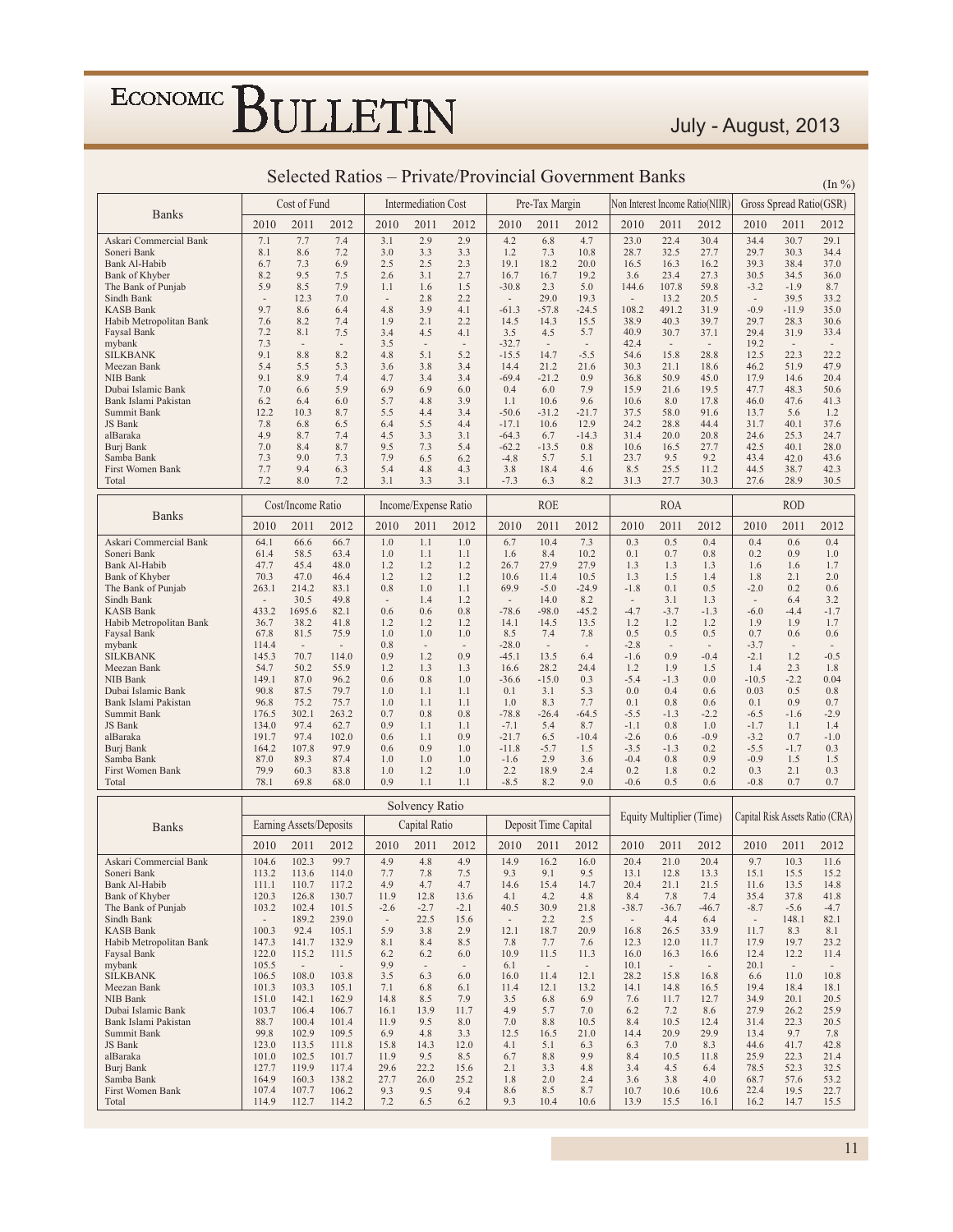#### July - August, 2013

|                                      | Selected Ratios – Private/Provincial Government Banks |                                  |                          |                          |                                    |                          |                          | $(\ln \frac{9}{6})$              |                                  |                          |                                  |                                |                       |                           |                          |
|--------------------------------------|-------------------------------------------------------|----------------------------------|--------------------------|--------------------------|------------------------------------|--------------------------|--------------------------|----------------------------------|----------------------------------|--------------------------|----------------------------------|--------------------------------|-----------------------|---------------------------|--------------------------|
|                                      |                                                       |                                  |                          |                          | <b>Liquidity Ratio</b>             |                          |                          |                                  |                                  |                          |                                  |                                | Debt Management Ratio |                           |                          |
| <b>Banks</b>                         |                                                       | Advances+Investment/Assets       |                          |                          | Earning Assets/Assets              |                          |                          | Advances/Deposits                |                                  |                          | Liabilities/Assets               |                                |                       | Liabilities/Equity (Time) |                          |
|                                      | 2010                                                  | 2011                             | 2012                     | 2010                     | 2011                               | 2012                     | 2010                     | 2011                             | 2012                             | 2010                     | 2011                             | 2012                           | 2010                  | 2011                      | 2012                     |
| Askari Commercial Bank               | 80.3                                                  | 81.9                             | 82.3                     | 84.9                     | 85.1                               | 85.6                     | 62.3                     | 55.4                             | 49.2                             | 94.6                     | 94.9                             | 94.6                           | 19.2                  | 19.9                      | 19.3                     |
| Soneri Bank                          | 82.6                                                  | 84.4                             | 85.8                     | 86.6                     | 86.8                               | 87.2                     | 66.5                     | 66.0                             | 64.5                             | 91.8                     | 91.6                             | 91.9                           | 12.0                  | 11.7                      | 12.2                     |
| Bank Al-Habib                        | 87.0                                                  | 87.6                             | 87.8                     | 88.5                     | 89.1                               | 89.9                     | 52.8                     | 43.6                             | 40.9                             | 94.5                     | 94.8                             | 94.8                           | 19.3                  | 20.0                      | 20.3                     |
| Bank of Khyber<br>The Bank of Punjab | 75.7<br>55.5                                          | 81.4<br>77.8                     | 87.2<br>81.4             | 85.0<br>92.3             | 87.8<br>89.5                       | 91.7<br>83.4             | 47.5<br>33.4             | 49.1<br>55.6                     | 46.4<br>54.9                     | 82.9<br>97.8             | 83.4<br>97.2                     | 85.3<br>96.2                   | 7.0<br>$-37.8$        | 6.5<br>$-35.6$            | 6.3<br>$-44.9$           |
| Sindh Bank                           | $\overline{\phantom{a}}$                              | 69.9                             | 82.3                     | $\overline{\phantom{a}}$ | 93.2                               | 93.9                     | $\overline{\phantom{a}}$ | 30.9                             | 48.3                             | $\overline{\phantom{a}}$ | 77.7                             | 84.5                           | $\sim$                | 3.4                       | 5.4                      |
| <b>KASB Bank</b>                     | 75.9                                                  | 69.3                             | 72.6                     | 78.0                     | 77.7                               | 81.1                     | 65.5                     | 53.9                             | 47.2                             | 93.6                     | 95.5                             | 96.3                           | 15.7                  | 25.3                      | 32.7                     |
| Habib Metropolitan Bank              | 88.8                                                  | 88.4                             | 89.1                     | 91.1                     | 90.7                               | 91.0                     | 73.3                     | 66.4                             | 53.7                             | 92.0                     | 91.7                             | 91.0                           | 11.3                  | 11.0                      | 10.7                     |
| Faysal Bank<br>mybank                | 82.1<br>75.4                                          | 82.5<br>$\overline{\phantom{a}}$ | 82.9<br>$\sim$           | 86.9<br>79.3             | 84.3<br>$\sim$                     | 83.8<br>$\sim$           | 70.6<br>65.8             | 68.8<br>$\overline{\phantom{a}}$ | 70.4<br>$\overline{\phantom{a}}$ | 93.5<br>87.7             | 93.6<br>$\overline{\phantom{a}}$ | 93.4<br>$\sim$                 | 15.0<br>8.8           | 15.2<br>$\sim$            | 15.5<br>$\sim$           |
| <b>SILKBANK</b>                      | 77.5                                                  | 76.4                             | 71.9                     | 79.4                     | 79.2                               | 76.9                     | 72.6                     | 78.7                             | 77.4                             | 95.3                     | 93.6                             | 93.9                           | 26.9                  | 14.8                      | 15.8                     |
| Meezan Bank                          | 64.4                                                  | 80.0                             | 86.3                     | 86.2                     | 87.5                               | 88.6                     | 44.4                     | 43.4                             | 39.7                             | 92.7                     | 93.0                             | 93.6                           | 13.0                  | 13.7                      | 15.4                     |
| NIB Bank<br>Dubai Islamic Bank       | 73.2<br>63.8                                          | 74.2<br>74.6                     | 77.4<br>75.6             | 78.3<br>81.9             | 82.2<br>84.5                       | 83.4<br>87.5             | 82.1<br>73.0             | 73.3<br>67.0                     | 74.9<br>54.8                     | 85.2<br>83.9             | 91.4<br>86.1                     | 92.6<br>88.3                   | 5.7<br>5.2            | 10.7<br>6.2               | 11.8<br>7.6              |
| Bank Islami Pakistan                 | 60.1                                                  | 76.1                             | 76.8                     | 77.7                     | 85.8                               | 87.5                     | 45.4                     | 49.8                             | 45.4                             | 88.0                     | 90.3                             | 91.8                           | 7.4                   | 9.5                       | 11.4                     |
| Summit Bank                          | 81.7                                                  | 79.1                             | 76.8                     | 84.0                     | 81.3                               | 80.5                     | 61.6                     | 62.6                             | 58.2                             | 93.3                     | 95.2                             | 96.5                           | 13.4                  | 19.9                      | 28.9                     |
| JS Bank                              | 67.3                                                  | 73.3                             | 79.0                     | 81.0                     | 82.4                               | 85.8                     | 53.9                     | 47.2                             | 36.6                             | 84.1                     | 85.7                             | 87.9                           | 5.3                   | 6.0                       | 7.3                      |
| alBaraka<br>Burj Bank                | 69.6<br>63.4                                          | 74.0<br>75.6                     | 76.2<br>84.1             | 82.1<br>84.7             | 85.3<br>87.2                       | 86.7<br>88.3             | 57.6<br>59.5             | 51.2<br>58.3                     | 46.4<br>63.6                     | 88.1<br>70.1             | 90.5<br>77.7                     | 91.4<br>84.3                   | 7.4<br>2.4            | 9.5<br>3.5                | 10.8<br>5.4              |
| Samba Bank                           | 71.5                                                  | 78.8                             | 75.3                     | 83.3                     | 84.4                               | 84.4                     | 79.8                     | 86.0                             | 89.6                             | 72.3                     | 74.0                             | 74.8                           | 2.6                   | 2.8                       | 3.0                      |
| First Women Bank                     | 74.4                                                  | 76.9                             | 72.6                     | 88.7                     | 89.7                               | 90.8                     | 50.6                     | 58.3                             | 48.6                             | 90.4                     | 90.2                             | 90.2                           | 9.7                   | 9.5                       | 9.6                      |
| Total                                | 76.7                                                  | 81.0                             | 82.6                     | 85.8                     | 86.2                               | 86.4                     | 59.3                     | 57.4                             | 53.1                             | 92.0                     | 92.7                             | 92.9                           | 12.8                  | 14.3                      | 15.0                     |
| <b>Banks</b>                         |                                                       | Net Profit Margin                |                          |                          | Net Interest Margin                |                          |                          |                                  | Cost of Fund Earning Assets      |                          | Yield on Earning Assets          |                                |                       | <b>Interest Spread</b>    |                          |
|                                      | 2010                                                  | 2011                             | 2012                     | 2010                     | 2011                               | 2012                     | 2010                     | 2011                             | 2012                             | 2010                     | 2011                             | 2012                           | 2010                  | 2011                      | 2012                     |
| Askari Commercial Bank               | 7.7                                                   | 12.6                             | 9.3                      | 3.9                      | 3.6                                | 3.2                      | 7.4                      | 8.1                              | 7.7                              | 11.3                     | 11.7                             | 10.9                           | 4.2                   | 4.0                       | 3.5                      |
| Soneri Bank<br>Bank Al-Habib         | 2.9<br>27.9                                           | 13.5<br>27.1                     | 16.5<br>29.7             | 3.5<br>4.4               | 3.8<br>4.6                         | 3.9<br>4.1               | 8.2<br>6.8               | 8.7<br>7.4                       | 7.3<br>6.9                       | 11.6<br>11.3             | 12.5<br>12.0                     | 11.2<br>11.0                   | 3.5<br>4.5            | 3.9<br>4.7                | 4.0<br>4.1               |
| Bank of Khyber                       | 33.7                                                  | 27.9                             | 30.1                     | 3.4                      | 4.6                                | 3.8                      | 7.7                      | 8.7                              | 6.7                              | 11.1                     | 13.3                             | 10.4                           | 2.8                   | 3.8                       | 3.0                      |
| The Bank of Punjab                   | $-309.4$                                              | 18.9                             | 30.6                     | $-0.3$                   | $-0.2$                             | 0.8                      | 9.1                      | 9.2                              | 8.8                              | 8.9                      | 9.1                              | 9.6                            | 2.9                   | 0.6                       | 1.8                      |
| Sindh Bank                           |                                                       | 44.5                             | 34.6                     | $\overline{\phantom{a}}$ | 6.6                                | 3.1                      | $\overline{\phantom{a}}$ | 10.1                             | 6.2                              | $\sim$                   | 16.7                             | 9.3                            | $\sim$                | 4.4                       | 2.3                      |
| KASB Bank<br>Habib Metropolitan Bank | $-470.7$<br>24.8                                      | $-1729.9$<br>25.5                | $-32.6$<br>24.7          | $-0.1$<br>3.1            | $-1.1$<br>3.1                      | 3.4<br>3.1               | 11.2<br>7.4              | 10.2<br>8.0                      | 6.4<br>7.0                       | 11.1<br>10.5             | 9.1<br>11.1                      | 9.8<br>10.1                    | 1.4<br>2.9            | 0.5<br>2.9                | 3.4<br>2.8               |
| Faysal Bank                          | 12.1                                                  | 9.6                              | 10.0                     | 3.0                      | 3.9                                | 3.5                      | 7.2                      | 8.3                              | 7.8                              | 10.1                     | 12.2                             | 10.6                           | 3.0                   | 4.1                       | 3.1                      |
| mybank                               | $-108.2$                                              | $\overline{\phantom{a}}$         | $\overline{\phantom{a}}$ | 1.9                      | $\sim$                             | $\overline{\phantom{a}}$ | 7.8                      | $\overline{\phantom{a}}$         | $\overline{\phantom{a}}$         | 9.7                      | $\sim$                           | $\sim$                         | 2.4                   | $\overline{\phantom{a}}$  | $\overline{\phantom{a}}$ |
| SILKBANK<br>Meezan Bank              | $-52.1$<br>20.2                                       | 13.0<br>28.6                     | $-9.3$<br>27.3           | 1.5<br>4.7               | 2.9<br>6.0                         | 2.8<br>5.0               | 10.6<br>5.5              | 10.1<br>5.6                      | 9.7<br>5.4                       | 12.1<br>10.2             | 13.0<br>11.6                     | 12.4<br>10.4                   | 3.0<br>4.8            | 4.1<br>6.1                | 4.2<br>5.1               |
| NIB Bank                             | $-216.8$                                              | $-48.3$                          | 0.7                      | 2.0                      | 1.6                                | 2.0                      | 9.3                      | 9.3                              | 7.7                              | 11.3                     | 10.9                             | 9.7                            | 2.2                   | 2.0                       | 2.3                      |
| Dubai Islamic Bank                   | 0.3                                                   | 6.7                              | 9.7                      | 6.3                      | 6.0                                | 5.9                      | 6.9                      | 6.4                              | 5.7                              | 13.2                     | 12.5                             | 11.6                           | 6.2                   | 5.9                       | 5.7                      |
| Bank Islami Pakistan<br>Summit Bank  | 2.4<br>$-194.7$                                       | 14.4<br>$-95.7$                  | 13.7<br>$-181.8$         | 5.7<br>2.1               | 5.9<br>0.7                         | 4.2<br>0.1               | 6.7<br>13.2              | 6.5<br>11.6                      | 6.0<br>9.9                       | 12.4<br>15.3             | 12.4<br>12.3                     | 10.3<br>10.1                   | 6.2<br>3.0            | 5.9<br>2.0                | 4.3<br>1.4               |
| JS Bank                              | $-29.5$                                               | 13.6                             | 17.4                     | 3.6                      | 4.5                                | 3.9                      | 7.7                      | 6.7                              | 6.5                              | 11.3                     | 11.2                             | 10.4                           | 3.5                   | 4.4                       | 3.8                      |
| alBaraka                             | $-132.1$                                              | 17.9                             | $-32.9$                  | 1.6                      | 3.0                                | 2.4                      | 5.0                      | 8.8                              | 7.4                              | 6.7                      | 11.8                             | 9.9                            | 1.7                   | 3.1                       | 2.5                      |
| Burj Bank<br>Samba Bank              | $-89.0$<br>$-8.9$                                     | $-25.3$<br>14.7                  | 5.2<br>18.0              | 4.1<br>4.6               | 4.8<br>5.4                         | 3.1<br>4.8               | 5.6<br>6.0               | 7.2<br>7.5                       | 7.9<br>6.2                       | 9.7<br>10.6              | 12.0<br>12.8                     | 10.9<br>10.9                   | 3.7<br>3.3            | 3.6<br>3.8                | $-8.7$<br>3.6            |
| First Women Bank                     | 3.6                                                   | 25.9                             | 5.1                      | 6.0                      | 5.7                                | 4.3                      | 7.5                      | 9.1                              | 5.9                              | 13.5                     | 14.8                             | 10.3                           | 5.8                   | 5.4                       | $-6.3$                   |
| Total                                | $-16.3$                                               | 12.8                             | 13.9                     | 3.0                      | 3.3                                | 3.2                      | 7.8                      | 8.2                              | 7.3                              | 10.7                     | 11.5                             | 10.4                           | 3.5                   | 3.5                       | 3.3                      |
|                                      |                                                       | NPLs/Gross Advances              |                          |                          | <b>NPLs Provision/Net Advances</b> |                          |                          |                                  | Admn Expenses/Employee(Rs.Mn)    |                          | Staff/Branch (Nos)               |                                |                       | Profit(A.T)/Branch(Rs.Mn) |                          |
| <b>Banks</b>                         | 2010                                                  | 2011                             | 2012                     | 2010                     | 2011                               | 2012                     | 2010                     | 2011                             | 2012                             | 2010                     | 2011                             | 2012                           | 2010                  | 2011                      | 2012                     |
| Askari Commercial Bank               | 13.7                                                  | 14.1                             | 16.1                     | 10.9                     | 11.0                               | 13.0                     | 1.2                      | 1.4                              | 1.6                              | 27                       | 24                               | 21                             | 4.0                   | 6.6                       | 4.8                      |
| Soneri Bank                          | 12.8                                                  | 13.7                             | 12.9                     | 8.9                      | 9.6                                | 9.0                      | 1.2                      | 1.4                              | 1.6                              | 12                       | 11                               | 12                             | 0.7                   | 3.1                       | 4.7                      |
| Bank Al-Habib                        | 2.5                                                   | 2.6                              | 2.7                      | 2.9                      | 4.3                                | 4.3                      | 1.5                      | 1.6                              | 1.7                              | 15                       | 16                               | 16                             | 13.0                  | 15.6                      | 17.7                     |
| Bank of Khyber<br>The Bank of Punjab | 22.8<br>51.3                                          | 16.9<br>48.5                     | 15.8<br>42.1             | 20.2<br>24.2             | 14.8<br>21.2                       | 12.3<br>19.0             | 0.8<br>0.8               | 1.1<br>0.8                       | 1.2<br>0.9                       | 24<br>16                 | 22<br>18                         | 19<br>17                       | 11.3<br>$-14.8$       | 14.1<br>1.2               | 14.0<br>5.3              |
| Sindh Bank                           | $\overline{\phantom{a}}$                              |                                  |                          |                          |                                    |                          | $\overline{\phantom{a}}$ | 10.3                             | 8.0                              | $\overline{\phantom{a}}$ | 10                               | 6                              | $\sim$                | 15.0                      | 5.6                      |
| <b>KASB Bank</b>                     | 28.1                                                  | 35.1                             | 38.9                     | 18.0                     | 20.2                               | 25.1                     | 2.1                      | 2.1                              | 2.2                              | 12                       | 11                               | 11                             | $-26.1$               | $-22.8$                   | $-10.1$                  |
| Habib Metropolitan Bank              | 9.4                                                   | 12.5                             | 14.8                     | 6.8                      | 8.7                                | 42.6                     | 1.8                      | 2.0                              | 2.1                              | 17                       | 18                               | 19                             | 20.9                  | 23.8                      | 23.8                     |
| Faysal Bank<br>mybank                | 19.8<br>39.7                                          | 16.4                             | 15.5                     | 15.6<br>25.1             | 12.3                               | 17.1                     | 1.9<br>1.2               | 3.1                              | 3.1                              | 16<br>11                 | 13<br>$\overline{\phantom{a}}$   | 13<br>$\overline{\phantom{a}}$ | 5.3<br>$-13.0$        | 5.0                       | 5.4                      |
| <b>SILKBANK</b>                      | 26.4                                                  | 20.4                             | 19.8                     | 22.4                     | 11.4                               | 10.1                     | 2.5                      | 2.9                              | 3.3                              | 15                       | 15                               | 15                             | $-13.3$               | 8.2                       | $-4.0$                   |
| Meezan Bank                          | 8.4                                                   | 6.6                              | 5.9                      | 7.6                      | 8.1                                | 11.6                     | 1.2                      | 1.4                              | 1.4                              | 17                       | 15                               | 17                             | 7.5                   | 12.3                      | 11.3                     |
| NIB Bank<br>Dubai Islamic Bank       | 35.0<br>8.4                                           | 37.4<br>8.9                      | 36.7<br>9.7              | 30.0                     | 34.9<br>2.4                        | 35.2<br>3.0              | 2.4                      | 2.0                              | 2.1                              | 16<br>11                 | 13<br>10                         | 14<br>9                        | $-56.8$               | $-11.4$<br>2.5            | 0.2                      |
| Bank Islami Pakistan                 | 4.8                                                   | 3.7                              | 4.5                      | 2.5<br>1.7               | 1.5                                | 1.5                      | 3.6<br>1.4               | 3.3<br>1.5                       | 3.0<br>1.6                       | 13                       | 14                               | 10                             | 0.2<br>0.5            | 4.0                       | 3.5<br>2.9               |
| Summit Bank                          | 34.8                                                  | 39.7                             | 35.1                     | 20.0                     | 26.1                               | 22.8                     | 2.5                      | 2.6                              | 1.9                              | 14                       | 9                                | 11                             | $-37.7$               | $-7.3$                    | $-14.7$                  |
| JS Bank                              | 14.3                                                  | 16.8                             | 15.4                     | 4.1                      | 3.2                                | 5.1                      | 2.2                      | 2.2                              | 2.3                              | $\tau$                   | $\tau$                           | 6                              | $-3.2$                | 2.4                       | 3.8                      |
| alBaraka<br>Burj Bank                | 22.6<br>20.5                                          | 15.3<br>9.9                      | 20.4<br>5.5              | 12.3<br>11.1             | 7.3<br>8.3                         | 9.9<br>3.9               | 1.4<br>2.1               | 1.8<br>2.3                       | 1.9<br>2.1                       | 12<br>9                  | 12<br>11                         | 11<br>10                       | $-11.7$<br>$-10.7$    | 4.6<br>$-5.8$             | $-6.8$<br>1.1            |
| Samba Bank                           | 20.0                                                  | 15.8                             | 13.5                     | 23.9                     | 18.2                               | 15.3                     | 3.4                      | 3.2                              | 3.2                              | 15                       | 16                               | 16                             | $-4.3$                | 8.4                       | 10.8                     |
| First Women Bank                     | 8.6                                                   | 7.2                              | 7.4                      | 4.8                      | 2.9                                | 3.0                      | 0.9                      | 1.0                              | 1.1                              | 15                       | 17                               | 16                             | 0.6                   | 6.8                       | 1.1                      |
| Total                                | 21.5                                                  | 20.1                             | 19.3                     | 13.8                     | 12.9                               | 12.8                     | 1.5                      | 1.8                              | 1.9                              | 16                       | 15                               | 14                             | $-5.0$                | 4.8                       | 5.4                      |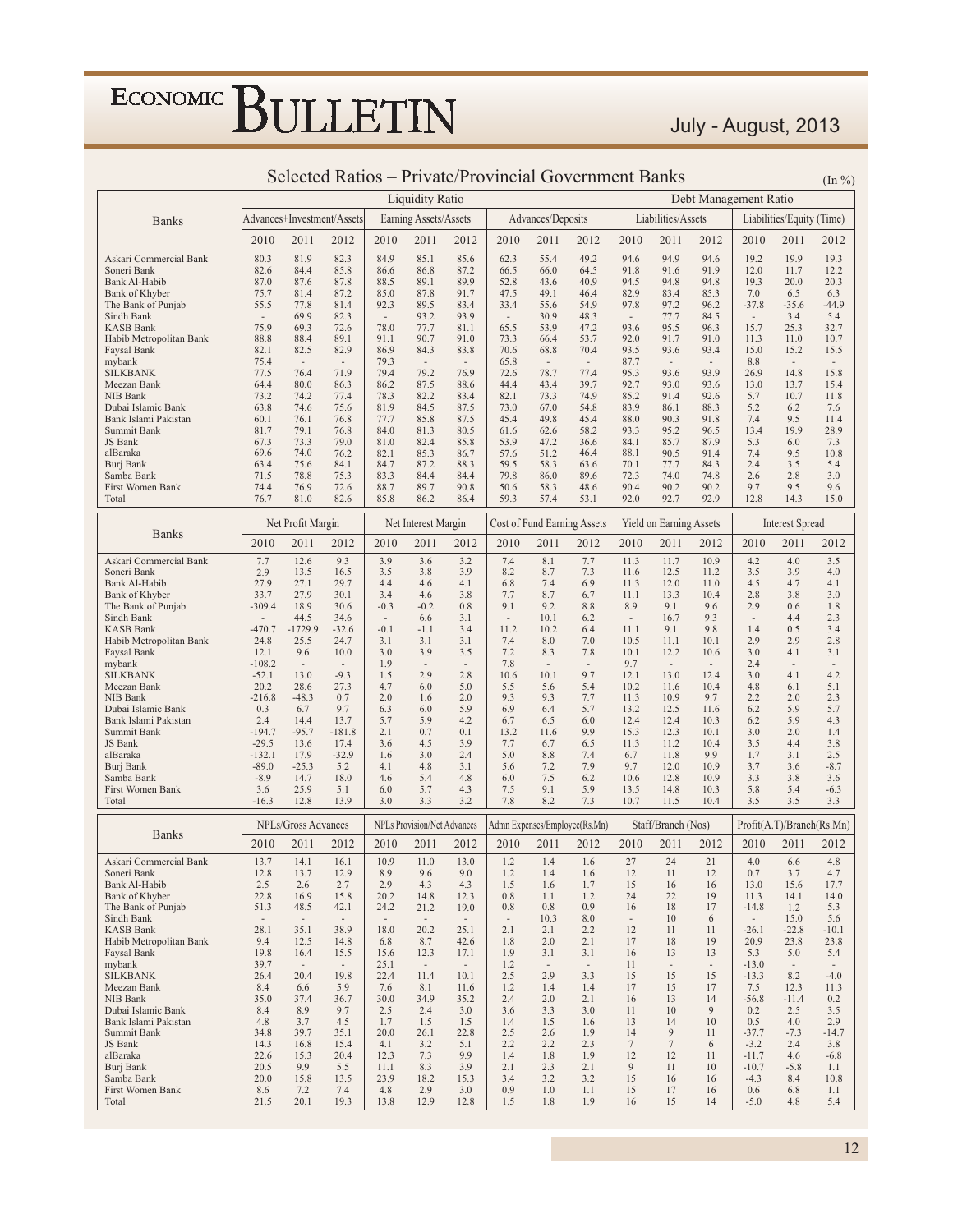### July - August, 2013

| Key Performance Indicators – Foreign Banks |  |  |
|--------------------------------------------|--|--|
|--------------------------------------------|--|--|

 $(Pc \text{ Mn})$ 

|                                                    |                        |                      |       |                          |        |       |                          |                      |       |                          |          |       |                          |             | (IAS. IVIII) |
|----------------------------------------------------|------------------------|----------------------|-------|--------------------------|--------|-------|--------------------------|----------------------|-------|--------------------------|----------|-------|--------------------------|-------------|--------------|
|                                                    | Assets<br><b>Banks</b> |                      |       |                          | Equity |       |                          | Deposits             |       |                          | Advances |       |                          | Investments |              |
|                                                    | 2010                   | 2011                 | 2012  | 2010                     | 2011   | 2012  | 2010                     | 2011                 | 2012  | 2010                     | 2011     | 2012  | 2010                     | 2011        | 2012         |
| Citibank                                           | 97354                  | 96903                | 85172 | 9140                     | 10919  | 9020  | 68305                    | 61678                | 64294 | 19244                    | 18820    | 18256 | 50236                    | 60399       | 31339        |
| <b>HSBC</b> Bank<br>Middle East Limited            | 56939                  | 59356                | 50328 | 6206                     | 7502   | 7644  | 46461                    | 46171                | 38957 | 22242                    | 20793    | 17586 | 6513                     | 22120       | 13434        |
| Deutsche Bank                                      | 17435                  | 22242                | 28949 | 5274                     | 6047   | 5971  | 6056                     | 11119                | 18354 | 3246                     | 2987     | 3979  | 2046                     | 5587        | 7747         |
| HSBC Bank Oman SAOG*                               | 4201                   | 4403                 | 4144  | 3001                     | 3132   | 3104  | 848                      | 721                  | 571   | 478                      | 571      | 81    |                          |             |              |
| Bank of Tokyo - Mitsubishi                         | 9044                   | 8396                 | 8272  | 4700                     | 5155   | 5064  | 2350                     | 1992                 | 2402  | 2981                     | 2215     | 1619  |                          |             |              |
| <b>Barclays</b>                                    | 48281                  | 58024                | 47778 | 6477                     | 6922   | 6819  | 32302                    | 44665                | 29958 | 17437                    | 20998    | 17744 | 21014                    | 23791       | 19403        |
| Industrial & Commercial<br>Bank of China Limited** |                        | 5952                 | 22048 | $\overline{\phantom{0}}$ | 3008   | 3142  | $\overline{\phantom{0}}$ | 1524                 | 4168  | $\overline{\phantom{a}}$ | 26       | 57    | $\overline{\phantom{a}}$ | 1484        | 13596        |
| <b>All Foreign Banks</b>                           |                        | 233254 255276 246691 |       | 34798                    | 42685  | 40764 |                          | 156322 167870 158704 |       | 65628                    | 66410    | 59322 | 79809                    | 113381      | 85519        |

| <b>Banks</b>                                       | Interest Income |       | <b>Interest Expense</b> |                          |       | Net Interest Income |                          |       |       | Non Interest Income |      |      | Revenue                  |                          |       |
|----------------------------------------------------|-----------------|-------|-------------------------|--------------------------|-------|---------------------|--------------------------|-------|-------|---------------------|------|------|--------------------------|--------------------------|-------|
|                                                    | 2010            | 2011  | 2012                    | 2010                     | 2011  | 2012                | 2010                     | 2011  | 2012  | 2010                | 2011 | 2012 | 2010                     | 2011                     | 2012  |
| Citibank                                           | 9374            | 10280 | 8263                    | 4241                     | 4580  | 3030                | 5133                     | 5700  | 5233  | 2054                | 2042 | 2456 | 7187                     | 7742                     | 7689  |
| <b>HSBC Bank</b><br>Middle East Limited            | 5006            | 5849  | 4556                    | 2714                     | 2933  | 2326                | 2292                     | 2916  | 2230  | 1006                | 1141 | 917  | 3298                     | 4057                     | 3147  |
| Deutsche Bank                                      | 1066            | 1680  | 1970                    | 325                      | 557   | 868                 | 741                      | 1123  | 1101  | 1221                | 725  | 588  | 1962                     | 1869                     | 1729  |
| HSBC Bank Oman SAOG*                               | 65              | 76    | 49                      | 78                       | 91    | 98                  | $-13$                    | $-15$ | $-49$ | 13                  | 15   | 20   | $\overline{\phantom{0}}$ | $\overline{\phantom{a}}$ | $-29$ |
| Bank of Tokyo - Mitsubishi                         | 510             | 570   | 363                     | 407                      | 469   | 295                 | 103                      | 101   | 68    | 82                  | 103  | 157  | 185                      | 204                      | 225   |
| <b>Barclays</b>                                    | 4392            | 5517  | 4492                    | 2757                     | 3508  | 2734                | 1635                     | 2009  | 1758  | 360                 | 518  | 398  | 1995                     | 2766                     | 2156  |
| Industrial & Commercial<br>Bank of China Limited** | $\qquad \qquad$ | 56    | 772                     | $\overline{\phantom{0}}$ | 46    | 683                 | $\overline{\phantom{a}}$ | 10    | 89    | $\qquad \qquad$     | 0.6  | 141  | $\overline{\phantom{0}}$ | 11                       | 230   |
| <b>All Foreign Banks</b>                           | 20413           | 24028 | 20465                   | 10522                    | 12184 | 10034               | 9891                     | 11844 | 10430 | 4736                | 4545 | 4677 | 14627                    | 16649                    | 15147 |

| <b>Banks</b>                                       | Admn Expense             |      | <b>Operating Profit</b> |                          |        |        | Provisions/Other Expenses |                          |                          | Profit / Loss (BT)       |        |         | Profit / Loss (A.T)      |        |         |
|----------------------------------------------------|--------------------------|------|-------------------------|--------------------------|--------|--------|---------------------------|--------------------------|--------------------------|--------------------------|--------|---------|--------------------------|--------|---------|
|                                                    | 2010                     | 2011 | 2012                    | 2010                     | 2011   | 2012   | 2010                      | 2011                     | 2012                     | 2010                     | 2011   | 2012    | 2010                     | 2011   | 2012    |
| Citibank                                           | 3880                     | 3997 | 4479                    | 3307                     | 3745   | 3210   | 2110                      | 1221                     | 889                      | 1197                     | 2524   | 2320    | 423                      | 1756   | 1423    |
| <b>HSBC</b> Bank<br>Middle East Limited            | 2171                     | 2443 | 3109                    | 1127                     | 1614   | 38     | 369                       | 103                      | 526                      | 757                      | 1511   | $-488$  | 492                      | 971    | $-396$  |
| Deutsche Bank                                      | 653                      | 759  | 1171                    | 1309                     | 1110   | 558    | 25                        | 28                       | $\overline{7}$           | 1284                     | 1104   | 551     | 834                      | 708    | 351     |
| HSBC Bank Oman SAOG*                               | 59                       | 69   | 78                      | $-59$                    | $-69$  | $-107$ | $-22$                     | $\overline{\phantom{0}}$ | 210                      | $-37$                    | $-69$  | $-317$  | $-37$                    | $-69$  | $-317$  |
| Bank of Tokyo - Mitsubishi                         | 113                      | 140  | 153                     | 72                       | 64     | 72     |                           | $\overline{2}$           | $\overline{2}$           | 70                       | 62     | 70      | 48                       | 34     | 45      |
| Barclays                                           | 2484                     | 2024 | 1966                    | $-489$                   | 742    | 190    | 736                       | 89                       | 1231                     | $-1225$                  | 653    | $-1041$ | $-799$                   | 445    | $-1154$ |
| Industrial & Commercial<br>Bank of China Limited** | $\overline{\phantom{a}}$ | 195  | 411                     | $\overline{\phantom{0}}$ | $-184$ | $-180$ | $\overline{\phantom{a}}$  |                          | $\overline{\phantom{a}}$ | $\overline{\phantom{a}}$ | $-184$ | $-180$  | $\overline{\phantom{a}}$ | $-184$ | $-180$  |
| <b>All Foreign Banks</b>                           | 9360                     | 9627 | 11367                   | 5267                     | 7022   | 3781   | 3219                      | 1443                     | 2865                     | 2046                     | 5601   | 916     | 961                      | 3661   | $-228$  |

\* Formerly Oman International Bank S.A.O.G

\*\* (ICBC) Commenced operations in Pakistan with effect from August 18, 2011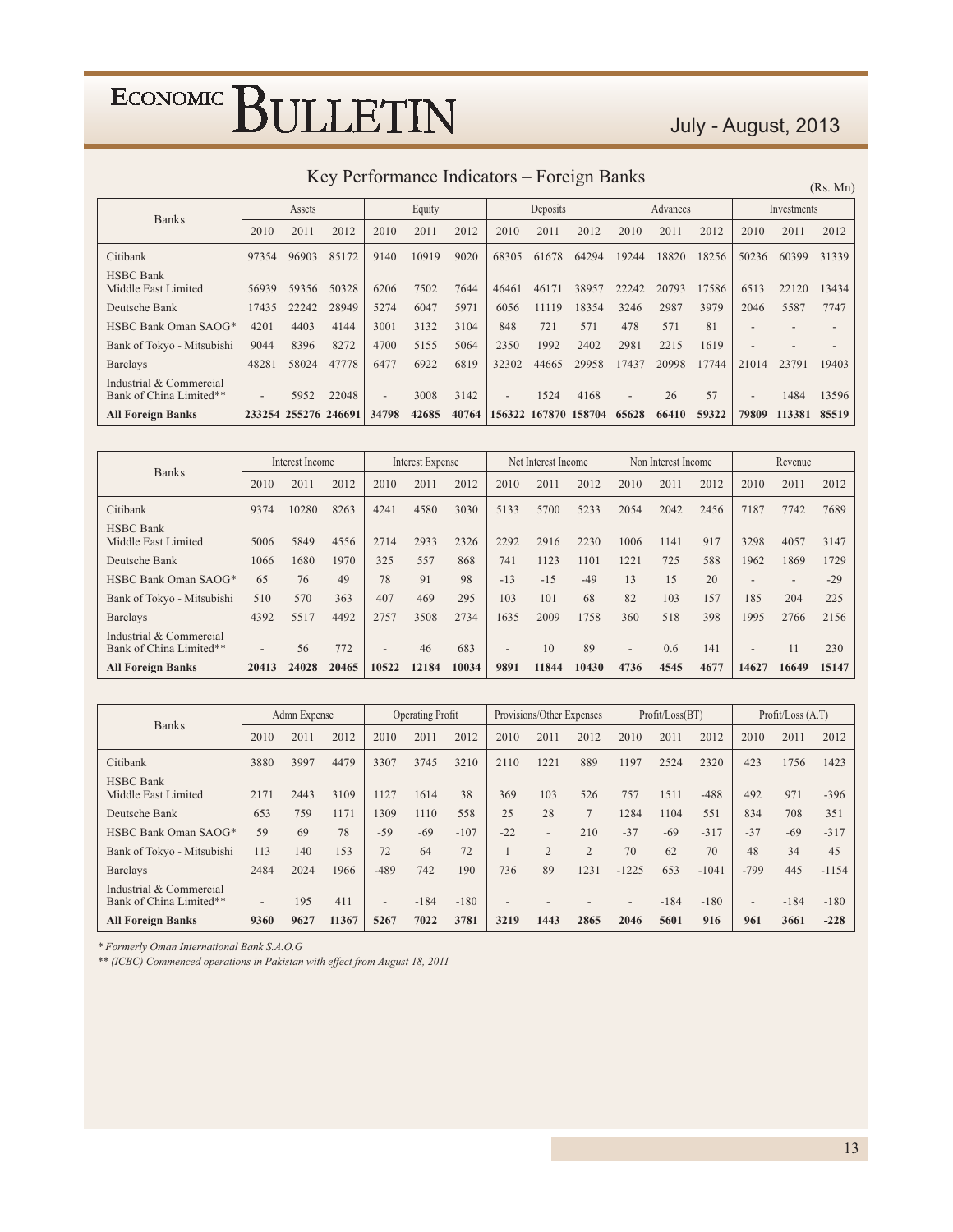### July - August, 2013

|  | Selected Ratios – Foreign Banks |  |  |
|--|---------------------------------|--|--|
|  |                                 |  |  |

|                                                          |                                  | Cost of Fund                     |                                  |                                 | <b>Intermediation Cost</b>      |                                    |                                 | Pre-Tax Margin                     |                  |                                  |                                  | Non Interest Income Ratio (NIIR) |                          | Gross Spread Ratio (GSR)  |                                 |
|----------------------------------------------------------|----------------------------------|----------------------------------|----------------------------------|---------------------------------|---------------------------------|------------------------------------|---------------------------------|------------------------------------|------------------|----------------------------------|----------------------------------|----------------------------------|--------------------------|---------------------------|---------------------------------|
| <b>Banks</b>                                             |                                  |                                  |                                  |                                 |                                 |                                    |                                 |                                    |                  |                                  |                                  |                                  |                          |                           |                                 |
| Citibank                                                 | 2010<br>6.2                      | 2011<br>6.3                      | 2012<br>4.4                      | 2010<br>5.7                     | 2011<br>5.5                     | 2012<br>6.5                        | 2010<br>10.5                    | 2011<br>20.5                       | 2012<br>21.6     | 2010<br>28.6                     | 2011<br>26.4                     | 2012<br>31.9                     | 2010<br>54.8             | 2011<br>55.4              | 2012<br>63.3                    |
| <b>HSBC Bank Middle East Limited</b>                     | 5.9                              | 6.1                              | 5.3                              | 4.7                             | 5.1                             | 7.0                                | 12.6                            | 21.6                               | $-8.9$           | 30.5                             | 28.1                             | 29.1                             | 45.8                     | 49.9                      | 48.9                            |
| Deutsche Bank                                            | 4.8                              | 5.8                              | 5.5                              | 9.6                             | 7.9                             | 7.5                                | 56.1                            | 45.9                               | 21.5             | 62.2                             | 38.8                             | 34.0                             | 69.5                     | 66.8                      | 55.9                            |
| <b>HSBC Bank Oman SAOG</b><br>Bank of Tokyo - Mitsubishi | 7.0<br>9.7                       | 7.6<br>12.9                      | 8.7<br>9.6                       | 5.3<br>2.7                      | 5.7<br>3.8                      | 7.0<br>5.0                         | $-47.5$<br>11.8                 | $-75.9$<br>9.2                     | $-458.7$<br>13.5 | $\overline{\phantom{a}}$<br>44.3 | $\overline{\phantom{a}}$<br>50.5 | $-69.0$<br>69.8                  | $-20.0$<br>20.2          | $-19.7$<br>17.7           | $-100.0$<br>18.7                |
| Barclays                                                 | 7.6                              | 7.9                              | 6.2                              | 6.9                             | 4.6                             | 4.5                                | $-25.8$                         | 10.8                               | $-21.3$          | 18.0                             | 18.7                             | 18.5                             | 37.2                     | 36.4                      | 39.1                            |
| <b>ICBC</b> Ltd                                          | $\overline{\phantom{a}}$<br>5.0  | 6.0<br>6.7                       | 7.6<br>5.4                       | $\overline{\phantom{a}}$<br>4.4 | 25.6<br>5.3                     | 4.6<br>6.2                         | $\overline{\phantom{a}}$<br>8.1 | $-325.1$<br>20.3                   | $-19.7$<br>4.5   | $\overline{\phantom{a}}$<br>32.4 | 5.7<br>27.3                      | 61.3<br>31.4                     | $\sim$<br>48.5           | 17.9<br>49.3              | 11.5<br>51.0                    |
| <b>All Foreign Banks</b>                                 |                                  |                                  |                                  |                                 |                                 |                                    |                                 |                                    |                  |                                  |                                  |                                  |                          |                           |                                 |
| <b>Banks</b>                                             |                                  | Cost / Income Ratio              |                                  |                                 | Income Expense Ratio            |                                    |                                 | <b>ROE</b>                         |                  |                                  | <b>ROA</b>                       |                                  |                          | <b>ROD</b>                |                                 |
|                                                          | 2010                             | 2011                             | 2012                             | 2010<br>1.4                     | 2011<br>1.4                     | 2012                               | 2010                            | 2011                               | 2012             | 2010                             | 2011                             | 2012                             | 2010                     | 2011                      | 2012                            |
| Citibank<br>HSBC Bank Middle East Limited                | 54.0<br>65.8                     | 51.6<br>60.2                     | 58.3<br>67.7                     | 1.2                             | 1.3                             | 1.4<br>1.0                         | 4.8<br>8.4                      | 17.5<br>14.2                       | 14.3<br>$-5.2$   | 0.5<br>0.9                       | 1.8<br>1.7                       | 1.6<br>$-0.7$                    | 0.7<br>1.1               | 2.7<br>2.1                | 6.4<br>5.6                      |
| Deutsche Bank                                            | 33.3                             | 40.6                             | 69.3                             | 2.3                             | 1.8                             | 1.3                                | 16.0                            | 12.5                               | 5.8              | 5.1                              | 3.6                              | 1.4                              | 13.8                     | 8.2                       | 5.0                             |
| HSBC Bank Oman SAOG<br>Bank of Tokyo - Mitsubishi        | $\sim$<br>61.1                   | $\overline{\phantom{a}}$<br>68.6 | $-270.7$<br>68.0                 | 0.6<br>1.1                      | 0.6<br>1.1                      | 0.4<br>1.2                         | $-1.3$<br>1.1                   | $-2.3$<br>0.7                      | $-10.2$<br>0.9   | $-0.9$<br>0.5                    | $-1.6$<br>0.4                    | $-7.4$<br>0.5                    | $-4.8$<br>1.9            | $-8.8$<br>1.6             | 3.3<br>2.6                      |
| <b>Barclays</b>                                          | 124.5                            | 73.2                             | 91.2                             | 0.8                             | 1.1                             | 1.0                                | $-12.0$                         | 6.6                                | $-16.8$          | $-1.8$                           | 0.8                              | $-2.2$                           | $-2.6$                   | 1.2                       | 3.5                             |
| <b>ICBC</b> Ltd                                          | $\sim$                           | 1839.6                           | 178.7                            | $\overline{\phantom{a}}$        | 0.2                             | 0.8                                | $\overline{\phantom{a}}$        | $-12.2$                            | $-5.9$           | $\overline{\phantom{a}}$         | $-6.2$                           | $-1.3$                           | $\overline{\phantom{a}}$ | $-24.1$                   | $-6.3$                          |
| <b>All Foreign Banks</b>                                 | 64.0                             | 57.9                             | 76.2                             | 1.1                             | 1.2                             | 1.0                                | 2.5                             | 9.4                                | $-0.5$           | 0.3                              | 1.5                              | $-0.09$                          | 0.5                      | 2.3                       | $-0.1$                          |
|                                                          |                                  |                                  |                                  |                                 | <b>Solvency Ratios</b>          |                                    |                                 |                                    |                  |                                  | Equity Multiplier (Time)         |                                  |                          |                           | Capital Risk Assets Ratio (CRA) |
| <b>Banks</b>                                             |                                  | Earning Assets/Deposits          |                                  |                                 | Capital Ratio                   |                                    |                                 | Deposit Time Capital               |                  |                                  |                                  |                                  |                          |                           |                                 |
| Citibank                                                 | 2010<br>123.8                    | 2011<br>126.2                    | 2012<br>120.9                    | 2010<br>9.5                     | 2011<br>10.3                    | 2012<br>11.0                       | 2010<br>7.3                     | 2011<br>6.6                        | 2012<br>6.4      | 2010<br>10.5                     | 2011<br>9.7                      | 2012<br>9.1                      | 2010<br>37.5             | 2011<br>52.7              | 2012<br>53.8                    |
| HSBC Bank Middle East Limited                            | 99.2                             | 99.6                             | 98.5                             | 10.8                            | 11.8                            | 13.8                               | 7.5                             | 6.8                                | 5.6              | 9.3                              | 8.5                              | 7.2                              | 25.8                     | 31.9                      | 39.5                            |
| Deutsche Bank                                            | 173.8                            | 161.8                            | 127.1                            | 32.0                            | 28.5                            | 23.5                               | 1.2                             | 1.5                                | 2.5              | 3.1                              | 3.5                              | 4.3                              | 155.8                    | 181.6                     | 172.5                           |
| HSBC Bank Oman SAOG<br>Bank of Tokyo - Mitsubishi        | 80.6<br>162.6                    | 83.7<br>163.0                    | 63.0<br>136.0                    | 71.8<br>50.0                    | 71.3<br>56.5                    | 73.0<br>61.3                       | 0.3<br>0.6                      | 0.3<br>0.4                         | 0.2<br>0.4       | 1.4<br>2.0                       | 1.4<br>1.8                       | 1.4<br>1.6                       | 676.1<br>169.7           | 584.6<br>189.7            | 956.4<br>266.5                  |
| <b>Barclays</b>                                          | 127.5                            | 121.8                            | 123.7                            | 14.7                            | 12.6                            | 13.0                               | 4.7                             | 5.7                                | 5.4              | 6.8                              | 7.9                              | 7.7                              | 37.5                     | 34.9                      | 35.5                            |
| <b>ICBC</b> Ltd                                          | $\sim$                           | 154.7                            | 332.0                            | $\sim$                          | 50.6                            | 22.0                               | $\overline{\phantom{a}}$        | 0.5                                | 0.9              |                                  | 2.0                              | 4.6                              | $\sim$                   | 11573.1                   | 7410.8                          |
| <b>All Foreign Banks</b>                                 | 119.6                            | 119.9                            | 119.9                            | 13.7                            | 15.9                            | 16.6                               | 4.8                             | 4.2                                | 3.9              | 7.3                              | 6.3                              | 6.0                              | 37.9                     | 58.7                      | 66.4                            |
|                                                          |                                  |                                  |                                  |                                 |                                 |                                    |                                 |                                    |                  |                                  |                                  |                                  |                          |                           |                                 |
|                                                          |                                  |                                  |                                  |                                 | <b>Liquidity Ratio</b>          |                                    |                                 |                                    |                  |                                  |                                  | Debt Management Ratio (DMR)      |                          |                           |                                 |
| <b>Banks</b>                                             |                                  | Advances+Inv./Assets             |                                  |                                 | Earning Assets/Assets           |                                    |                                 | Advances/Deposits                  |                  |                                  | Avg.Liabilities/Avg.Assets       |                                  |                          | Liabilities/Equity (Time) |                                 |
|                                                          | 2010                             | 2011                             | 2012                             | 2010                            | 2011                            | 2012                               | 2010                            | 2011                               | 2012             | 2010                             | 2011                             | 2012                             | 2010                     | 2011                      | 2012                            |
| Citibank<br>HSBC Bank Middle East Limited                | 69.9<br>52.9                     | 76.5<br>61.6                     | 70.7<br>67.4                     | 83.7<br>79.6                    | 84.4<br>79.3                    | 83.6<br>76.4                       | 37.6<br>52.1                    | 29.3<br>46.5                       | 29.4<br>45.1     | 90.7<br>89.2                     | 89.9<br>88.2                     | 89.1<br>86.2                     | 9.5<br>8.3               | 8.7<br>7.5                | 8.1<br>6.2                      |
| Deutsche Bank                                            | 28.3                             | 34.9                             | 39.7                             | 64.3                            | 70.1                            | 73.2                               | 55.5                            | 36.3                               | 23.6             | 68.0                             | 71.5                             | 76.6                             | 2.1                      | 2.5                       | 3.3                             |
| HSBC Bank Oman SAOG                                      | 10.6                             | 12.2                             | 7.6                              | 15.2                            | 15.3                            | 9.5                                | 56.2                            | 66.9                               | 50.5             | 28.2                             | 28.7                             | 27.0                             | 0.4                      | 0.4                       | 0.4                             |
| Bank of Tokyo - Mitsubishi<br><b>Barclays</b>            | 29.4<br>75.0                     | 29.8<br>78.3                     | 23.0<br>77.4                     | 47.1<br>87.3                    | 40.6<br>88.2                    | 35.8<br>87.3                       | 101.8<br>57.0                   | 119.7<br>49.9                      | 87.3<br>51.9     | 50.0<br>85.3                     | 43.5<br>87.4                     | 38.7<br>87.0                     | 1.0<br>5.8               | 0.8<br>6.9                | 0.6<br>6.7                      |
| <b>ICBC Ltd</b>                                          | $\overline{\phantom{a}}$         | 25.4                             | 54.2                             | $\overline{\phantom{a}}$        | 39.6                            | 67.5                               | $\overline{\phantom{a}}$        | 1.7                                | 1.5              | $\overline{\phantom{a}}$         | 49.4                             | 78.0                             | $\overline{a}$           | 1.0                       | 3.6                             |
| <b>All Foreign Banks</b>                                 | 64.1                             | 66.6                             | 64.7                             | 80.2                            | 79.5                            | 78.0                               | 53.7                            | 40.7                               | 38.5             | 86.1                             | 84.2                             | 83.4                             | 6.3                      | 5.3                       | 5.0                             |
| <b>Banks</b>                                             |                                  | Net Profit Margin                |                                  |                                 | Net Interest Margin (NIM)       |                                    |                                 | <b>Cost of Fund Earning Assets</b> |                  |                                  | Yield on Earning Assets          |                                  |                          | <b>Interest Spread</b>    |                                 |
|                                                          | 2010                             | 2011                             | 2012                             | 2010                            | 2011                            | 2012                               | 2010                            | 2011                               | 2012             | 2010                             | 2011                             | 2012                             | 2010                     | 2011                      | 2012                            |
| Citibank                                                 | 5.9                              | 22.7                             | 18.5                             | 6.6                             | 7.0                             | 6.9                                | 5.4                             | 5.6                                | 4.0              | 12.0                             | 12.5                             | 10.9                             | 5.8                      | 6.2                       | $-1.1$                          |
| HSBC Bank Middle East Limited                            | 14.9                             | 23.9<br>37.9                     | $-12.6$                          | 5.3                             | 6.3                             | 5.3                                | 6.3                             | 6.4                                | 5.5              | 11.6                             | 12.7                             | 10.9                             | 5.6                      | 6.6<br>6.3                | $-1.3$<br>2.2                   |
| Deutsche Bank<br>HSBC Bank Oman SAOG                     | 42.5<br>$\overline{\phantom{a}}$ | $\overline{\phantom{a}}$         | 20.3<br>1091.4                   | $7.1\,$<br>$-2.1$               | $8.1\,$<br>$-2.3$               | 5.9<br>$-12.0$                     | 3.1<br>12.6                     | $4.0\,$<br>13.9                    | 4.6<br>24.1      | 10.2<br>10.5                     | 12.1<br>11.6                     | 10.5<br>12.0                     | 5.4<br>3.5               | 4.0                       | $-13.9$                         |
| Bank of Tokyo - Mitsubishi                               | 25.9                             | 16.7                             | 20.0                             | 2.5                             | 2.9                             | 2.3                                | 9.8                             | 13.3                               | 9.9              | 12.3                             | 16.1                             | 12.2                             | 2.6                      | 3.2                       | $-9.2$                          |
| <b>Barclays</b><br><b>ICBC</b> Ltd                       | $-40.1$<br>$\sim$                | 16.1<br>$-1735.8$                | $-53.5$<br>$-78.3$               | 4.1<br>$\overline{\phantom{a}}$ | 4.3<br>0.8                      | 3.8<br>0.9                         | 7.0<br>$\overline{\phantom{a}}$ | 7.5<br>3.9                         | 5.9<br>7.2       | 11.1<br>$\overline{\phantom{a}}$ | 11.8<br>4.8                      | 9.7<br>8.2                       | 3.5<br>$\sim$            | 3.8<br>$-1.3$             | $-7.5$<br>0.5                   |
| <b>All Foreign Banks</b>                                 | 6.6                              | 22.0                             | $-1.5$                           | 4.3                             | 6.1                             | 5.3                                | 4.6                             | 6.3                                | 5.1              | 9.0                              | 12.4                             | 10.5                             | 4.0                      | 5.6                       | 5.1                             |
|                                                          |                                  |                                  |                                  |                                 |                                 |                                    |                                 | Admn Exp./Employee                 |                  |                                  |                                  |                                  |                          | Profit (A.T)/Branch       |                                 |
| <b>Banks</b>                                             |                                  | NPLs/Gross Advances              |                                  |                                 |                                 | <b>NPLs</b> Provisons/Net Advances |                                 |                                    | (Rs.Mn)          |                                  | Staff/Banch                      |                                  |                          |                           | (Rs.Mn)                         |
| Citibank                                                 | 2010<br>18.2                     | 2011<br>22.9                     | 2012<br>25.5                     | 2010<br>18.9                    | 2011                            | 2012<br>33.4                       | 2010                            | 2011<br>7.4                        | 2012<br>10.9     | 2010<br>39                       | 2011<br>34                       | 2012<br>59                       | 2010                     | 2011                      | 2012<br>203.3                   |
| HSBC Bank Middle East Limited                            | 3.3                              | 4.7                              | 7.3                              | 2.1                             | 28.7<br>2.0                     | 4.5                                | 6.2<br>4.2                      | 6.4                                | 8.7              | 47                               | 35                               | 36                               | 26.4<br>44.7             | 109.8<br>88.3             | $-39.6$                         |
| Deutsche Bank                                            | 9.6                              | 10.7                             | 9.2                              | 12.5                            | 12.8                            | 11.2                               | 8.8                             | 9.7                                | 14.8             | 25                               | 26                               | 26                               | 278.0                    | 236.0                     | 117.0                           |
| <b>HSBC Bank Oman SAOG</b><br>Bank of Tokyo - Mitsubishi | 10.5<br>$\overline{\phantom{a}}$ | 9.3<br>$\overline{\phantom{a}}$  | 50.2                             | 3.7<br>$\overline{\phantom{a}}$ | 3.1<br>$\overline{\phantom{a}}$ | 68.7<br>$\overline{\phantom{a}}$   | 2.2<br>3.5                      | 2.8<br>4.4                         | 3.3<br>4.9       | 9<br>32                          | 8<br>32                          | 8<br>31                          | $-12.3$<br>48.0          | $-23.0$<br>34.0           | $-105.5$<br>45.0                |
| <b>Barclays</b>                                          | 3.4                              | 3.3                              | 4.3                              | 2.6                             | 2.6                             | 4.6                                | 6.3                             | 5.1                                | 8.7              | 26                               | 26                               | 32                               | $-53.3$                  | 29.7                      | $-164.9$                        |
| <b>ICBC</b> Ltd<br><b>All Foreign Banks</b>              | $\sim$<br>6.1                    | $\overline{\phantom{a}}$<br>10.5 | $\overline{\phantom{a}}$<br>12.9 | $\overline{\phantom{a}}$<br>5.7 | $\sim$<br>10.3                  | $\overline{\phantom{a}}$<br>13.6   | $\overline{\phantom{a}}$<br>5.6 | 7.0<br>6.5                         | 12.8<br>9.8      | $\overline{\phantom{a}}$<br>34   | 14<br>29                         | 16<br>35                         | $\sim$<br>19.6           | $-92.0$<br>71.8           | $-90.0$<br>$-6.5$               |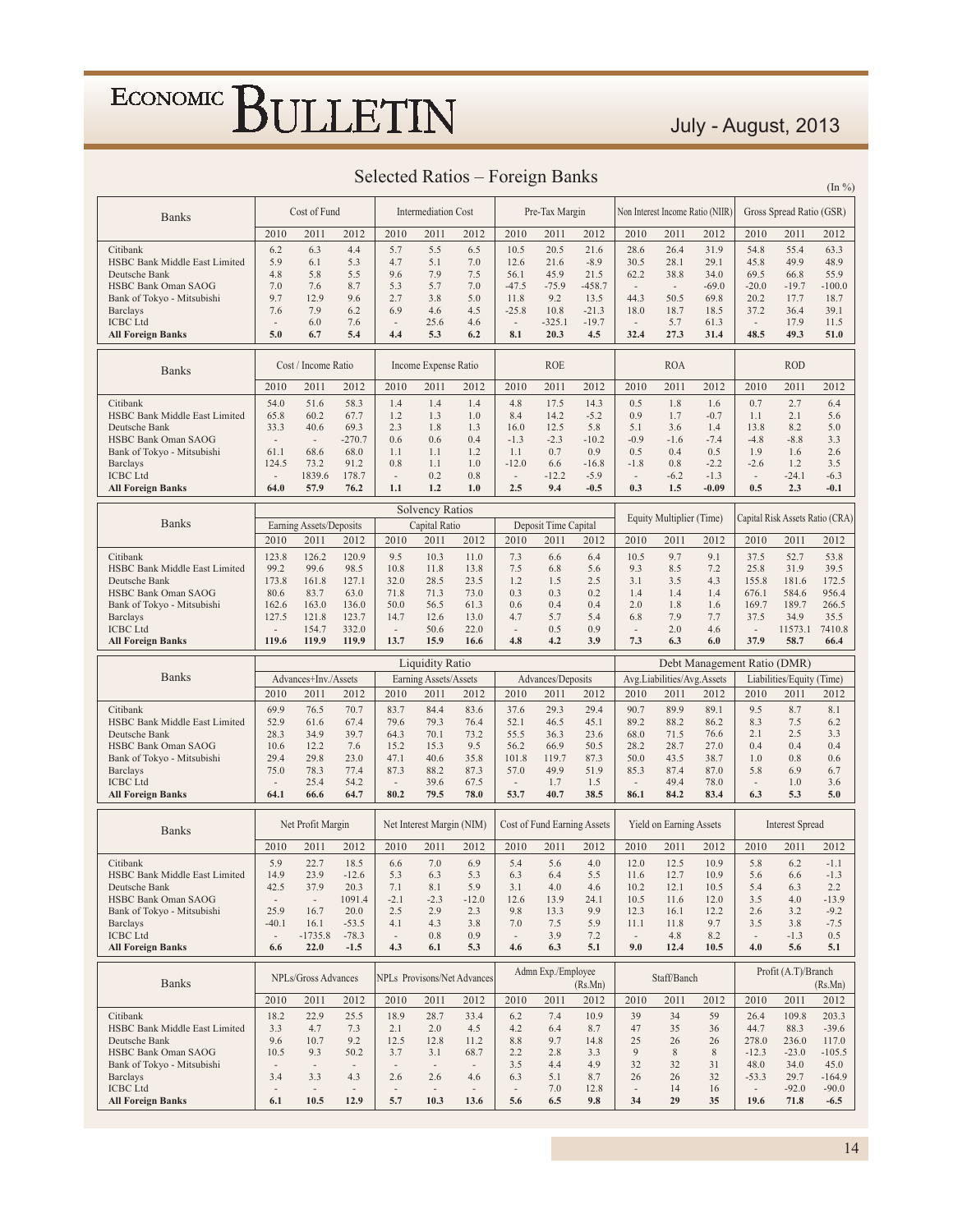### July - August, 2013

 $(N_{\alpha\alpha})$ 

All Bank Employees and Branches

|                                            |                          | Employees                |                          |                          | <b>Branches</b>          | 11100.         |
|--------------------------------------------|--------------------------|--------------------------|--------------------------|--------------------------|--------------------------|----------------|
| <b>Banks</b>                               |                          |                          |                          |                          |                          |                |
|                                            | 2010                     | 2011                     | 2012                     | 2010                     | 2011                     | 2012           |
| <b>NBP</b>                                 | 16457                    | 16924                    | 16440                    | 1289                     | 1300                     | 1317           |
| HBL                                        | 13172                    | 13495                    | 13817                    | 1501                     | 1506                     | 1540           |
| <b>UBL</b>                                 | 8499                     | 8811                     | 9085                     | 1141                     | 1235                     | 1296           |
| MCB Bank Ltd                               | 9640                     | 10154                    | 10683                    | 1132                     | 1173                     | 1187           |
| <b>ABL</b>                                 | 9083                     | 9772                     | 9567                     | 806                      | 837                      | 875            |
| Bank Al-Falah                              | 7571                     | 7580                     | 7124                     | 385                      | 406                      | 471            |
| <b>Standard Chartered Bank</b>             | 3076                     | 3012                     | 3020                     | 162                      | 143                      | 130            |
| <b>Sub Total Major Banks</b>               | 67498                    | 69748                    | 69736                    | 6416                     | 6600                     | 6816           |
| Askari Commercial Bank                     | 6442                     | 5994                     | 5597                     | 235                      | 245                      | 261            |
| Soneri Bank                                | 2191                     | 2372                     | 2687                     | 184                      | 214                      | 233            |
| Bank Al-Habib                              | 4097                     | 4633                     | 5056                     | 277                      | 290                      | 308            |
| Bank of Khyber                             | 1198                     | 1384                     | 1430                     | 50                       | 62                       | 77             |
| Bank of Punjab                             | 4464                     | 4999                     | 5135                     | 273                      | 284                      | 306            |
| Sindh Bank                                 | $\overline{a}$           | 506                      | 1038                     | $\overline{\phantom{a}}$ | 50                       | 160            |
| <b>KASB Bank</b>                           | 1198                     | 1126                     | 1203                     | 104                      | 104                      | 105            |
| Habib Metropolitan Bank Ltd                | 2358                     | 2499                     | 2710                     | 135                      | 138                      | 143            |
| Faysal Bank                                | 3582                     | 3435                     | 3465                     | 226                      | 257                      | 265            |
| mybank                                     | 904                      | $\overline{\phantom{a}}$ | $\overline{\phantom{a}}$ | 80                       | $\overline{\phantom{a}}$ |                |
| <b>SILKBANK</b>                            | 1261                     | 1296                     | 1295                     | 85                       | 85                       | 85             |
| Meezan Bank                                | 3787                     | 4242                     | 5199                     | 220                      | 275                      | 310            |
| NIB Bank                                   | 2882                     | 2325                     | 2456                     | 178                      | 179                      | 179            |
| Dubai Islamic Bank                         | 581                      | 768                      | 947                      | 51                       | 75                       | 100            |
| Bank Islami Pakistan                       | 1347                     | 1448                     | 1410                     | 102                      | 102                      | 141            |
| Summit Bank                                | 1113                     | 1442                     | 2082                     | 80                       | 165                      | 186            |
| JS Bank                                    | 843                      | 975                      | 1096                     | 126                      | 147                      | 185            |
| alBaraka                                   | 1105                     | 1061                     | 1068                     | 89                       | 89                       | 94             |
| Burj Bank                                  | 473                      | 539                      | 785                      | 50                       | 50                       | 75             |
| Samba Bank Limited                         | 432                      | 439                      | 450                      | 28                       | 28                       | 28             |
| <b>Sub Total All Pvt/Prov. Govt. Banks</b> | 40258                    | 41483                    | 45109                    | 2573                     | 2839                     | 3241           |
| First Women Bank                           | 585                      | 630                      | 641                      | 38                       | 38                       | 41             |
| <b>Sub Total</b>                           | 40843                    | 42113                    | 45750                    | 2611                     | 2877                     | 3282           |
| Citibank                                   | 621                      | 543                      | 410                      | 16                       | 16                       | $\tau$         |
| HSBC Bank Middle East Limited              | 522                      | 384                      | 358                      | 11                       | 11                       | 10             |
| Deutsche Bank                              | 74                       | $78\,$                   | 79                       | 3                        | $\mathfrak{Z}$           | 3              |
| HSBC Bank Oman SAOG                        | 27                       | 25                       | 24                       | 3                        | 3                        | 3              |
| Bank of Tokyo - Mitsubishi                 | 32                       | 32                       | 31                       | $\mathbf{1}$             | $\mathbf{1}$             | $\mathbf{1}$   |
| <b>Barclays</b>                            | 395                      | 394                      | 227                      | 15                       | 15                       | $\tau$         |
| ICBC Ltd*                                  | $\overline{\phantom{a}}$ | $28\,$                   | 32                       |                          | $\sqrt{2}$               | $\overline{2}$ |
| <b>All Foreign Banks</b>                   | 1671                     | 1484                     | 1161                     | 49                       | 51                       | 33             |
| <b>Grand Total</b>                         | 110012                   | 113345                   | 116647                   | 9076                     | 9528                     | 10131          |

\* Industrial and Commercial Bank of China Ltd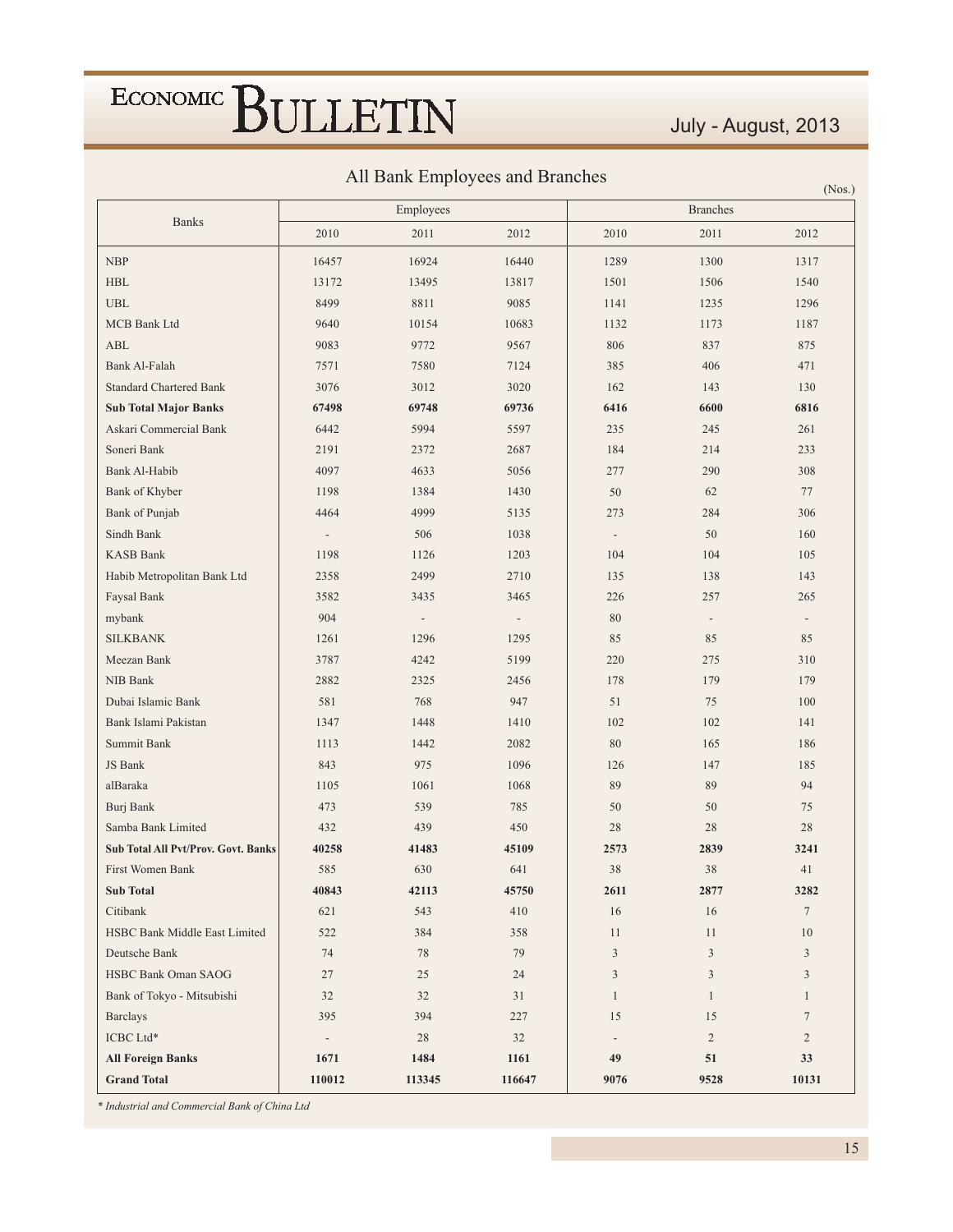#### Credit Ratings of Banks, Development Finance Institutions & Micro Finance Banks as of July 25, 2013

| $Sr. \#$        | Name of Bank/DFI/MFB                                      | Rating Agency                    | Short<br>Term     | Long<br>Term                | Date of Rating                  | Remarks                                               |
|-----------------|-----------------------------------------------------------|----------------------------------|-------------------|-----------------------------|---------------------------------|-------------------------------------------------------|
|                 |                                                           |                                  |                   |                             |                                 |                                                       |
|                 | PUBLIC SECTOR BANKS<br>First Women Bank Limited           | <b>PACRA</b>                     | A2                | $A-$                        | June 2013                       | Rating Outlook - Stable                               |
| $\overline{2}$  | National Bank of Pakistan                                 | <b>JCR-VIS</b>                   | $A-1+$            | AAA                         | June 2013                       | Rating Outlook - Stable                               |
| 3               | Sindh Bank Limited                                        | <b>JCR-VIS</b>                   | $A - 1 +$         | AA-                         | June 2013                       | Rating Outlook - Stable                               |
| $\overline{4}$  | The Bank of Khyber                                        | <b>PACRA</b>                     | A1                | $\boldsymbol{\rm{A}}$       | June 2013                       |                                                       |
|                 |                                                           | <b>JCR-VIS</b>                   | $A-1$             | $\boldsymbol{A}$            | June 2013                       | Rating Outlook - Stable                               |
| 5               | The Bank of Punjab                                        | <b>PACRA</b>                     | $A1+$             | AA-                         | June 2013                       |                                                       |
|                 | <b>SPECIALIZED BANKS</b>                                  |                                  |                   |                             |                                 |                                                       |
| 6               | <b>SME Bank Limited</b>                                   | <b>PACRA</b>                     | A3                | <b>BBB</b>                  | <b>July 2013</b>                | Rating Outlook - Negative                             |
|                 |                                                           | <b>JCR-VIS</b>                   | $A-1+$            | AAA                         | April 2013                      | GoP Guaranteed Obligations<br>Rating Outlook - Stable |
| $7\phantom{.0}$ | Zarai Taraqiati Bank Limited                              |                                  |                   |                             |                                 | <b>Entity Rating</b>                                  |
|                 |                                                           | <b>JCR-VIS</b>                   | $\, {\bf B}$      | $B+$                        | June 2012                       | Rating Outlook - Stable                               |
|                 | PRIVATE SECTOR BANKS                                      |                                  |                   |                             |                                 |                                                       |
| 8               | Allied Bank Limited                                       | <b>PACRA</b>                     | $A1+$             | $AA+$                       | June 2013                       | $\hspace{1.0cm} - \hspace{1.0cm}$                     |
| 9               | Askari Bank Limited                                       | <b>PACRA</b>                     | $A1+$             | AA                          | <b>July 2013</b>                | $\overline{\phantom{0}}$                              |
| 10              | <b>Bank Alfalah Limited</b>                               | <b>PACRA</b>                     | $A1+$             | AA                          | June 2013                       | $\overline{a}$                                        |
| 11              | Bank Al-Habib Limited                                     | <b>PACRA</b>                     | $A1+$             | $AA+$                       | June 2013                       | $\qquad \qquad -$                                     |
| 12              | Faysal Bank Limited                                       | <b>PACRA</b><br><b>JCR-VIS</b>   | $A1+$<br>$A-1+$   | ${\rm AA}$<br>${\rm AA}$    | June 2013<br>June 2013          | Rating Outlook - Stable                               |
| 13              | Habib Bank Limited                                        | <b>JCR-VIS</b>                   | $A-1+$            | AAA                         | June 2013                       | Rating Outlook - Stable                               |
| 14              | Habib Metropolitan Bank Limited                           | <b>PACRA</b>                     | $A1+$             | $AA+$                       | June 2013                       |                                                       |
| 15              | JS Bank Limited                                           | <b>PACRA</b>                     | A1                | $A+$                        | June 2013                       | Rating Outlook - Stable                               |
| 16              | <b>KASB Bank Limited</b>                                  | <b>PACRA</b>                     | A3                | <b>BBB</b>                  | June 2013                       | Rating Outlook - Stable                               |
| 17              | <b>MCB</b> Bank Limited                                   | <b>PACRA</b>                     | $A1+$             | AAA                         | Feb 2013                        |                                                       |
| 18<br>19        | NIB Bank Limited                                          | <b>PACRA</b><br><b>JCR-VIS</b>   | $A1+$<br>$A-1$    | AA-<br>AA-                  | June 2013<br>June 2013          | Rating Outlook - Stable<br>Rating Outlook - Stable    |
| 20              | Samba Bank Limited<br>Silkbank Limited                    | <b>JCR-VIS</b>                   | $A-2$             | $A-$                        | June 2013                       | Rating Outlook - Stable                               |
| 21              | Soneri Bank Limited                                       | <b>PACRA</b>                     | $A1+$             | AA-                         | June 2013                       | Rating Outlook - Stable                               |
| 22              | Standard Chartered Bank (Pakistan) Limited                | <b>PACRA</b>                     | $A1+$             | AAA                         | June 2013                       | $\!-$                                                 |
| 23              | Summit Bank Limited                                       | <b>JCR-VIS</b>                   | $A-3$             | $A-$                        | <b>July 2013</b>                |                                                       |
| 24              | United Bank Limited                                       | <b>JCR-VIS</b>                   | $A-1+$            | $AA+$                       | June 2013                       | Rating Outlook - Stable                               |
|                 | FOREIGN BANKS OPERATING IN PAKISTAN                       |                                  |                   |                             |                                 |                                                       |
|                 |                                                           | Standard & Poor's                | $A-1$             | $\boldsymbol{A}$            | June 2013                       |                                                       |
| 25              | Barclays Bank Pakistan                                    | Moody's                          | $P-1$<br>$\rm F1$ | A2                          | June 2013                       | $\equiv$                                              |
| 26              | Citibank N.A.                                             | Fitch<br>Moody's                 | $P-2$             | $\boldsymbol{\rm{A}}$<br>A3 | June 2013<br>March 2013         | $\overline{a}$                                        |
|                 |                                                           | Standard & Poor's                | $A-1$             | A                           | <b>July 2013</b>                | Rating Outlook - Stable                               |
| 27              | Deutsche Bank AG                                          | Moody's                          | $P-1$             | A2                          | April 2013                      | Rating Outlook - Stable                               |
|                 |                                                           | Fitch                            | $F1+$             | $A+$                        | May 2013                        | Rating Outlook - Stable                               |
| 28              | HSBC Bank Middle East Limited                             | Moody's                          | $P-1$             | A2                          | December 2012                   | Rating Outlook - Stable                               |
|                 |                                                           | Fitch                            | $F1+$             | AA-                         | December 2012                   | Rating Outlook - Stable                               |
| 29              | Industrial and Commercial Bank of China Limited           | Moody's<br>Fitch                 | $P-1$<br>F1       | A1<br>$A+$                  | May 2013<br>June 2013           | Rating Outlook - Stable<br>Rating Outlook - Stable    |
| 30              | Oman International Bank S.A.O.G.                          | Moody's                          | $P-2$             | A3                          | June 2013                       | Rating Outlook - Stable                               |
|                 |                                                           | Standard & Poor's                | $A-1$             | $A+$                        | <b>July 2012</b>                |                                                       |
| 31              | The Bank of Tokyo-Mitsubishi UFJ Limited                  | Moody's                          | $P-1*$            | Aa3                         | <b>July 2012</b>                | Deposit rating only*                                  |
|                 |                                                           | Fitch                            | $\rm F1$          | $A-$                        | <b>July 2012</b>                | $\overline{\phantom{0}}$                              |
|                 | DEVELOPMENT FINANCE INSTITUTIONS                          |                                  |                   |                             |                                 |                                                       |
| 32              | House Building Finance Corporation                        | <b>JCR-VIS</b>                   | $A-2$             | $\boldsymbol{A}$            | <b>July 2012</b>                | Rating Watch - Developing                             |
| 33              | Pak Brunei Investment Company Limited                     | <b>JCR-VIS</b>                   | $A-1+$            | $AA+$                       | June 2013                       | Rating Outlook - Stable                               |
| 34              | Pak China Investment Company Limited                      | <b>PACRA</b><br><b>PACRA</b>     | $A1+$<br>$A1+$    | AA-<br>AAA                  | June 2012<br>June 2013          | Rating Outlook - Stable                               |
| 35              | Pak Kuwait Investment Company                             | <b>JCR-VIS</b>                   | $A-1+$            | AAA                         | June 2013                       | Rating Outlook - Stable                               |
| 36              | Pak Libya Holding Company (Pvt) Limited                   | <b>PACRA</b>                     | $A1+$             | AA-                         | June 2013                       |                                                       |
| 37              | Pak Oman Investment Company Limited                       | <b>JCR-VIS</b>                   | $A-1+$            | $AA+$                       | June 2013                       | Rating Outlook - Stable                               |
| 38              | PAIR Investment Company                                   | <b>PACRA</b>                     | $A1+$             | AA                          | May 2013                        | Rating Outlook - Stable                               |
| 39              | Saudi Pak Industrial & Agricultural Investment Co.        | <b>JCR-VIS</b>                   | $A - 1 +$         | AA                          | June 2013                       | Rating Outlook - Positive                             |
|                 | <b>ISLAMIC BANKS</b>                                      |                                  |                   |                             |                                 |                                                       |
| 40              | Al Baraka Bank (Pakistan) Limited                         | PACRA<br><b>JCR-VIS</b>          | A1<br>$A-1$       | A<br>A                      | June 2013<br>June 2013          | Rating Outlook - Stable                               |
| 41              | Bank Islami Pakistan Limited                              | <b>PACRA</b>                     | A <sub>1</sub>    | $\boldsymbol{A}$            | <b>July 2013</b>                | Rating Outlook - Positive                             |
| 42              | Burj Bank Limited                                         | <b>JCR-VIS</b>                   | $A-1$             | $\boldsymbol{\rm{A}}$       | June 2013                       | Rating Outlook - Stable                               |
| 43              | Dubai Islamic Bank (Pakistan) Limited                     | <b>JCR-VIS</b>                   | $A-1$             | A                           | June 2013                       | Rating Outlook - Positive                             |
| 44              | Meezan Bank Limited                                       | <b>JCR-VIS</b>                   | $A-1+$            | AA                          | June 2013                       | Rating Outlook - Stable                               |
|                 | <b>MICRO FINANCE BANKS</b>                                |                                  |                   |                             |                                 |                                                       |
| 45              | Advans Microfinance Bank Limited                          | $\mathcal{L} = \mathcal{L}$      | $\equiv$          | $\overline{\phantom{a}}$    | $\hspace{0.1mm}-\hspace{0.1mm}$ |                                                       |
| 46              | Apna Microfinance Bank Limited                            | PACRA                            | A3                | <b>BBB</b>                  | May 2013                        | Rating Outlook - Positive                             |
| 47<br>48        | Kashf Microfinance Bank Limited<br>Khushhali Bank Limited | <b>JCR-VIS</b><br><b>JCR-VIS</b> | $A-3$<br>$A-1$    | $BBB+$<br>A                 | April 2013<br>April 2013        | Rating Outlook - Stable<br>Rating Outlook - Stable    |
| 49              | NRSP Microfinance Bank Limited                            | <b>JCR-VIS</b>                   | $A-3$             | BBB+                        | April 2013                      | Rating Outlook - Positive                             |
| 50              | Pak Oman Microfinance Bank Limited                        | <b>JCR-VIS</b>                   | $A-3$             | $BBB+$                      | April 2013                      | Rating Outlook - Stable                               |
| 51              | Tameer Microfinance Bank Limited                          | <b>JCR-VIS</b>                   | $A-1$             | $\boldsymbol{A}$            | April 2013                      | Rating Outlook - Stable                               |
| 52              | The First Microfinance Bank Limited                       | <b>JCR-VIS</b>                   | $A-1$             | $\boldsymbol{\rm{A}}$       | April 2013                      | Rating Outlook - Stable                               |
| 53              | Waseela Microfinance Bank Limited                         | PACRA                            | A2                | $BBB+$                      | April 2013                      | Rating Outlook - Positive                             |
| 54              | U Microfinance Bank Limited                               | <b>JCR-VIS</b>                   | $A-2$             | BBB+                        | April 2013                      | Rating Outlook - Positive                             |

Disclaimer: The above mentioned ratings represent the opinions of the respective rating agencies and do not reflect the views of the State Bank of Pakistan. Besides they also do not represent investment advice nor should be construed as such.

Source: State Bank of Pakistan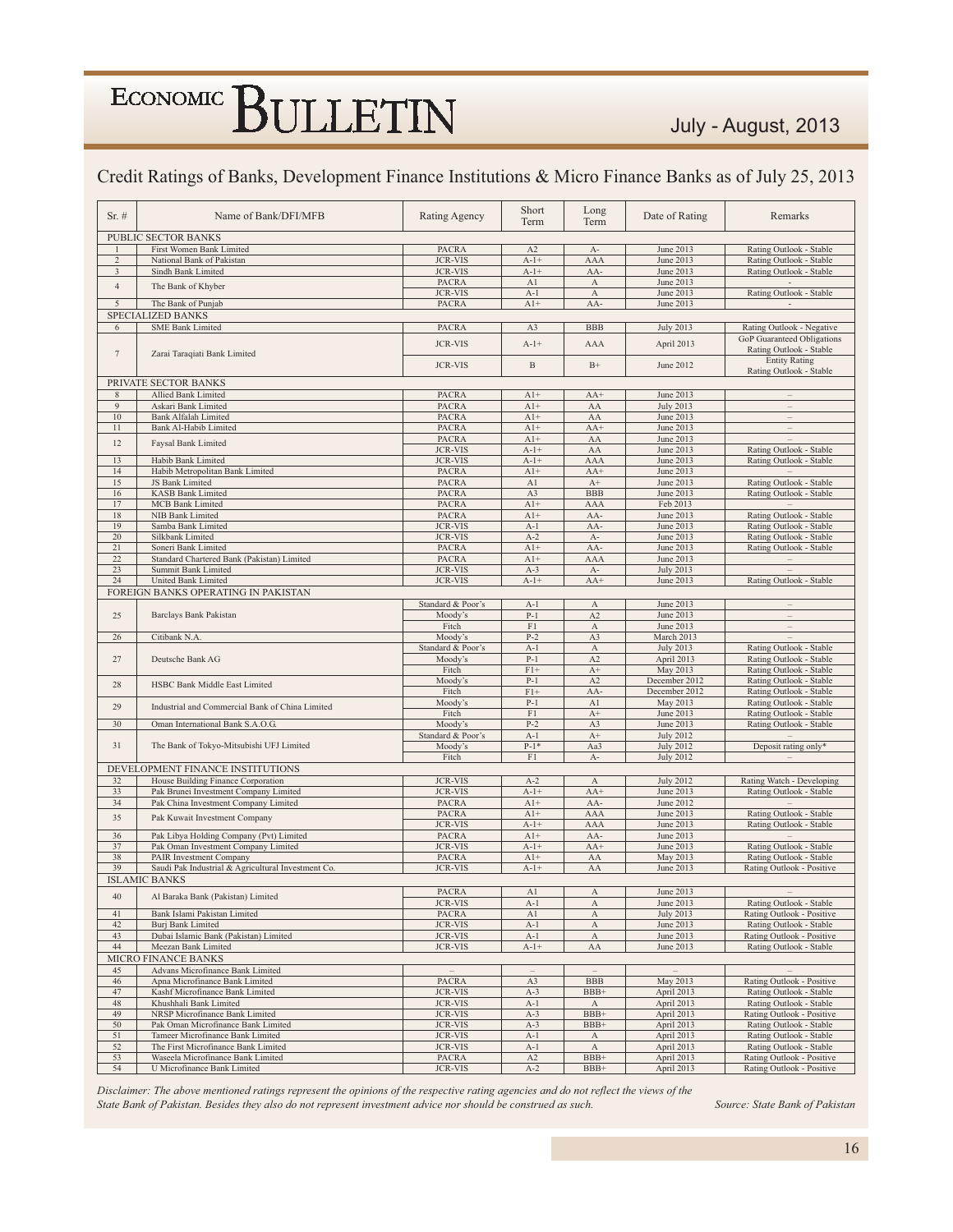

####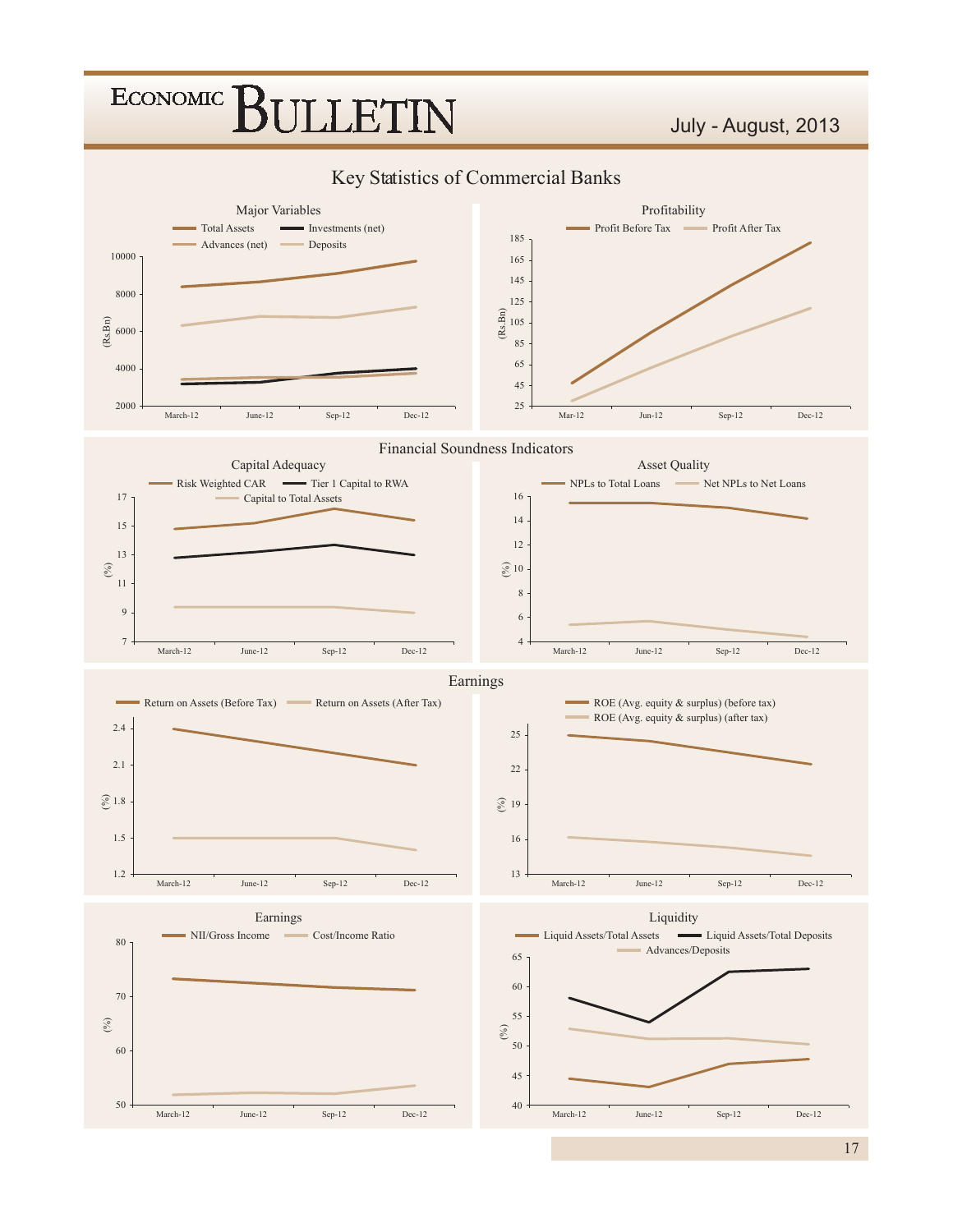#### ECONOMIC<sup>]</sup> LET

#### July - August, 2013

















Total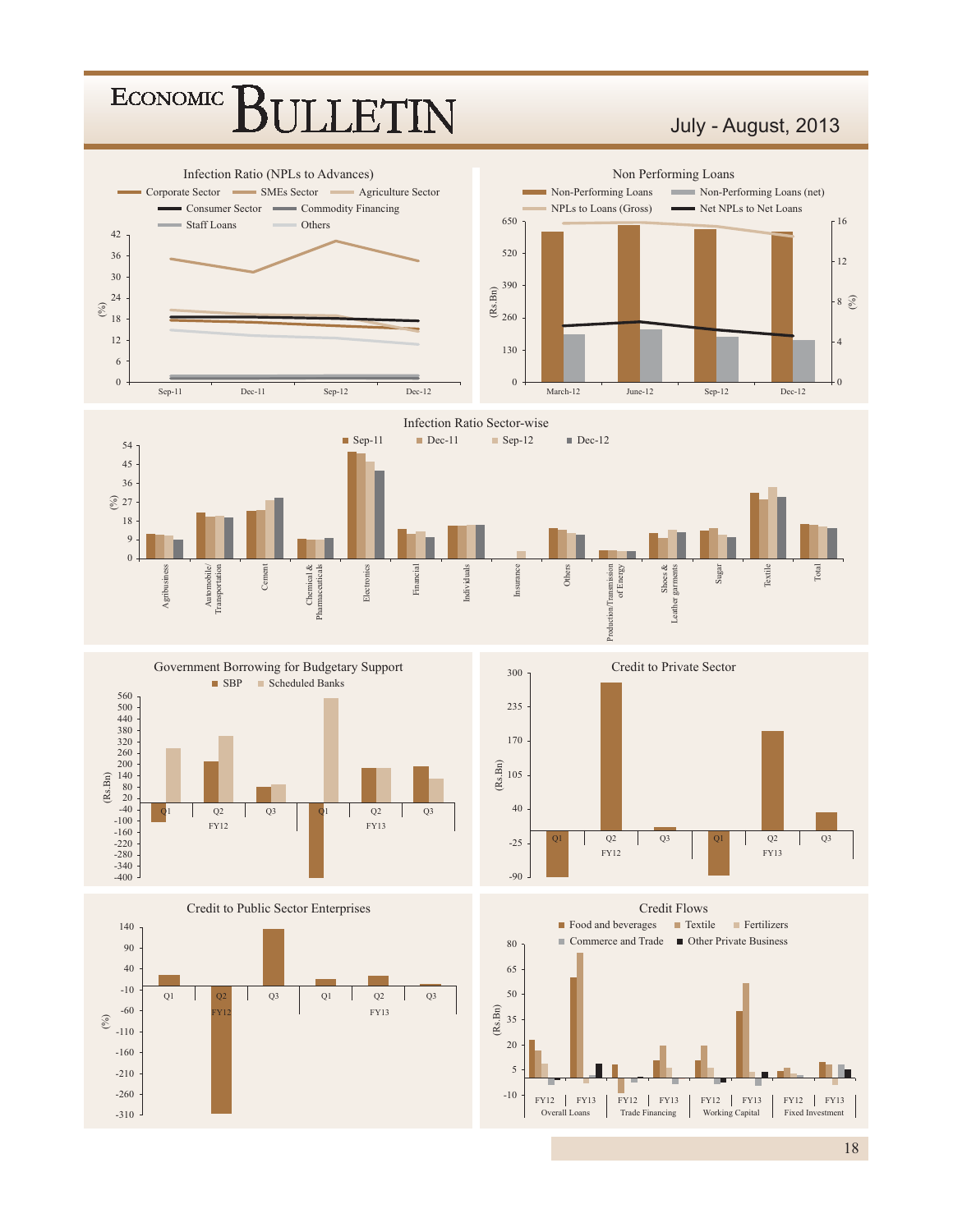#### **Market Analysis**

Market Review - July-August 2013

Time for the market to consolidate

KSE-100 index posted a stellar return of 11 percent during the month of July, with benchmark index first peaking to an all time high 23,776 points on 24 July, but has since then, started to consolidate. Clarity over a new IMF program, CPI dipping to 5.95 percent in June and corporate results expectation were the key positives going for the market in July. Overall KSE-100 index finished up by 2.3k points in July. On a MoM basis, average volumes of All Share Index declined by 29 percent, while value traded increased by 5 percent.

After witnessing a hefty 2,458 points rise in the first 20 days of July, KSE-100 closed flat during the subsequent days of July. Market seems to be taking a breather as negative news flow seems to be on the rise (hike in inflation) & secondary market yield, drastic reduction in SBP forex reserve & rupee devaluation, provinces reservation over energy policy etc). Nonetheless, robust results (Cement & Textiles) along with hefty payout (Energy Chain) should keep interest alive in the coming days.

Telecom, Cement & Banks shine, while Foods producers & Power lagged in July

KSE-100 index gained a considerable 11 percent in July, helped by robust growth in key sectors. Oil & Gas sector having the highest weight in KSE-100 index rose in line with the market. Telecom posted the highest sector wise return in July due to better than expected result of PTCL, ICH restoration rumors and government's effort to clear PTCL property issues. Cement stocks continued their rally due to margin improvement as coal prices remain subdued. Banks also saw a hefty price rise due to likely reversal in discount rate & rumors of reduction in minimum deposit rate. On the flip side, food producers were the biggest underperformer due to slowdown in growth story, while power stocks also consolidated, post rally witnessed in the sector during the preceding few months.

#### Excluding one off (Kapco deal), foreigner are still net buyers in July

In the month of July, though headline numbers show foreigners as the biggest sellers (USD115), but excluding impact of KAPCO, foreigners have remained net buyers of around USD28mn. Similarly excluding the aforesaid impact from Banks/DFI's & Individual, they remained net sellers, as per our calculation.

After witnessing a hefty 2,458 points rise in the first 20 days of July, KSE-100 closed flat during the subsequent days of July. Market seems to be consolidating as negative news flow seems to be on the rise (hike in inflation & secondary market yield, drastic reduction in SBP forex reserve & rupee devaluation,

Future outlook

provinces reservation over energy policy etc). Nonetheless, robust results (Cement & Textiles) along with hefty payout (Energy Chain) should keep interest alive in the coming days.

Foreign inflows remain the key factor propelling the market to new highs and likewise keeping the locals enthusiastic. We maintain our cautious stance especially at such high levels and advice exposure in top picks only. Our top picks at current level are PSO, DGKC, NCL, BAHL, Engro, PPL and PSMC.

Much needed correction opens up the August review valuation gap

> After a stellar return posted in July, the market took a much needed breather on the back of

July review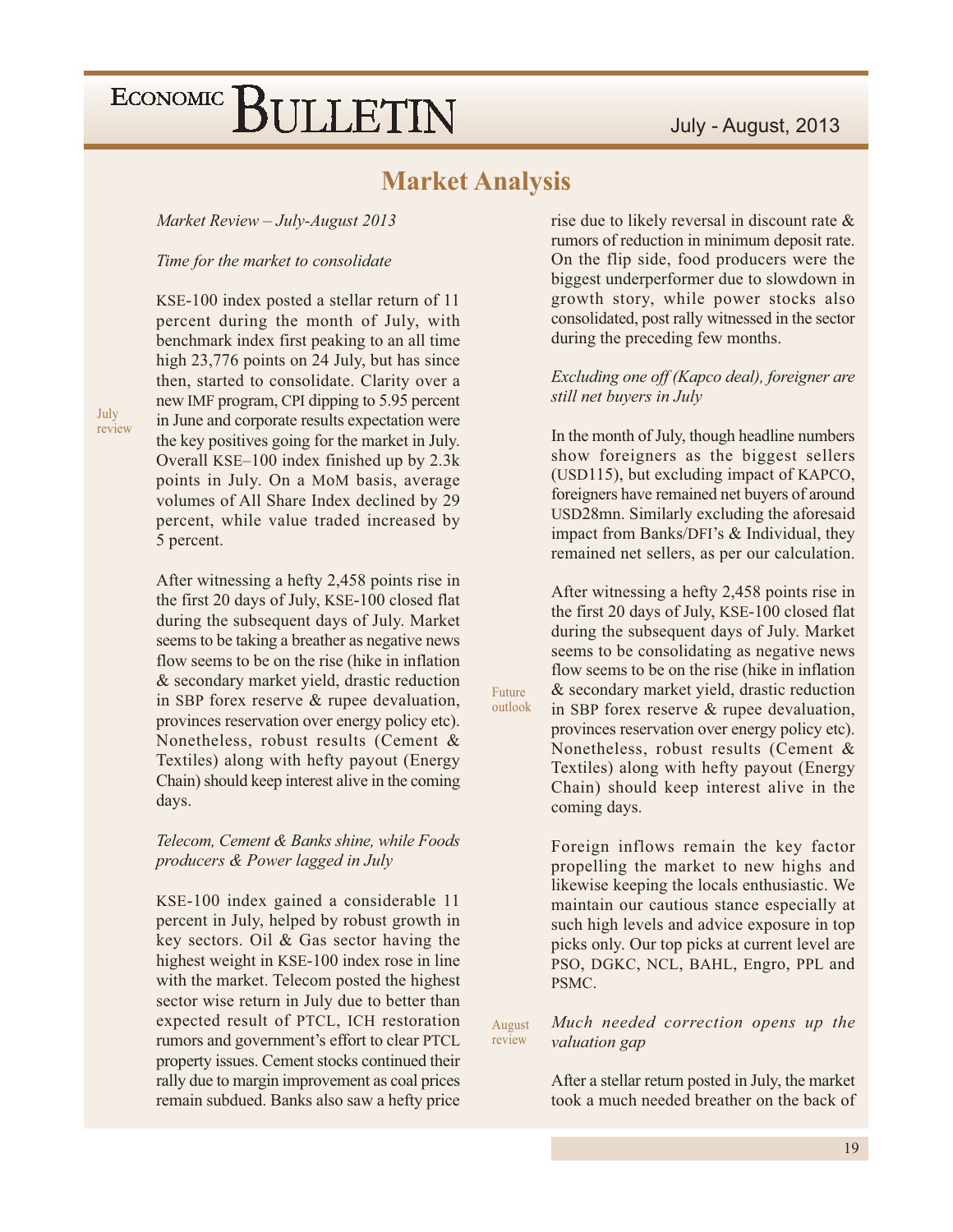subpar results and uncertainty over interest rate and exchange rate outlook. KSE-100 index posted a negative return of 5 percent during the month of August, with benchmark index falling 8 percent since mid August. On a MoM basis, average volumes of All Share Index declined by 20 percent, while value traded depicted a similar decrease of 18 percent. Market is taking a much needed breather after gaining a hefty 44 percent during the last one year.

Concerns over rupee devaluation & regional selloff and rumors of broker default will continue to keep the investors on edge in the short term. However the recent decline has opened up avenues for fresh investment. At current level, we are overweight on Cement sector (after the steep fall), Oil & Gas (benefit of rupee devaluation & oil price hike) and selected exposure in Banks.

All the key sectors declined in August except electricity, while foreigners were net buyers

KSE-100 index declined by 5 percent in August on the back of subpar results and uncertainty over interest rate and exchange rate outlook. Volumes also dipped by 20 percent MoM. Among the key sectors, only electricity closed in positive due to payout exceeding expectation. Cement sector saw a

#### July - August, 2013

steep fall owing to capacity expansion news & cartel breakup rumors.

In the month of August, foreigners remained the biggest net buyers with Mutual fund being the biggest sellers. While foreigners did remain net buyers in August, their enthusiasm towards buying side did witness a slowdown in latter half of the month with net inflow tapering to USD5mn as opposed to USD21mn in the earlier half.

Below par results  $&$  payout (in some cases), concerns over rupee devaluation & regional selloff and rumors of broker default will continue to keep the investors on edge in the short term. However the recent decline has opened up avenues for fresh investment. At current level, we are overweight on Cement sector (after the steep fall), Oil & Gas (benefit of rupee devaluation & oil price hike) and selected exposure in Banks.

Foreign inflows will continue to remain a key factor in shaping the market direction. We maintain our cautious stance and advice exposure in top picks only. Our top picks at current level are PSO, POL, DGKC, CHCC, BAHL, BAFL and Engro.

> (Contributed by Taurus Securities Ltd, a subsidiary of National Bank of Pakistan)

Future outlook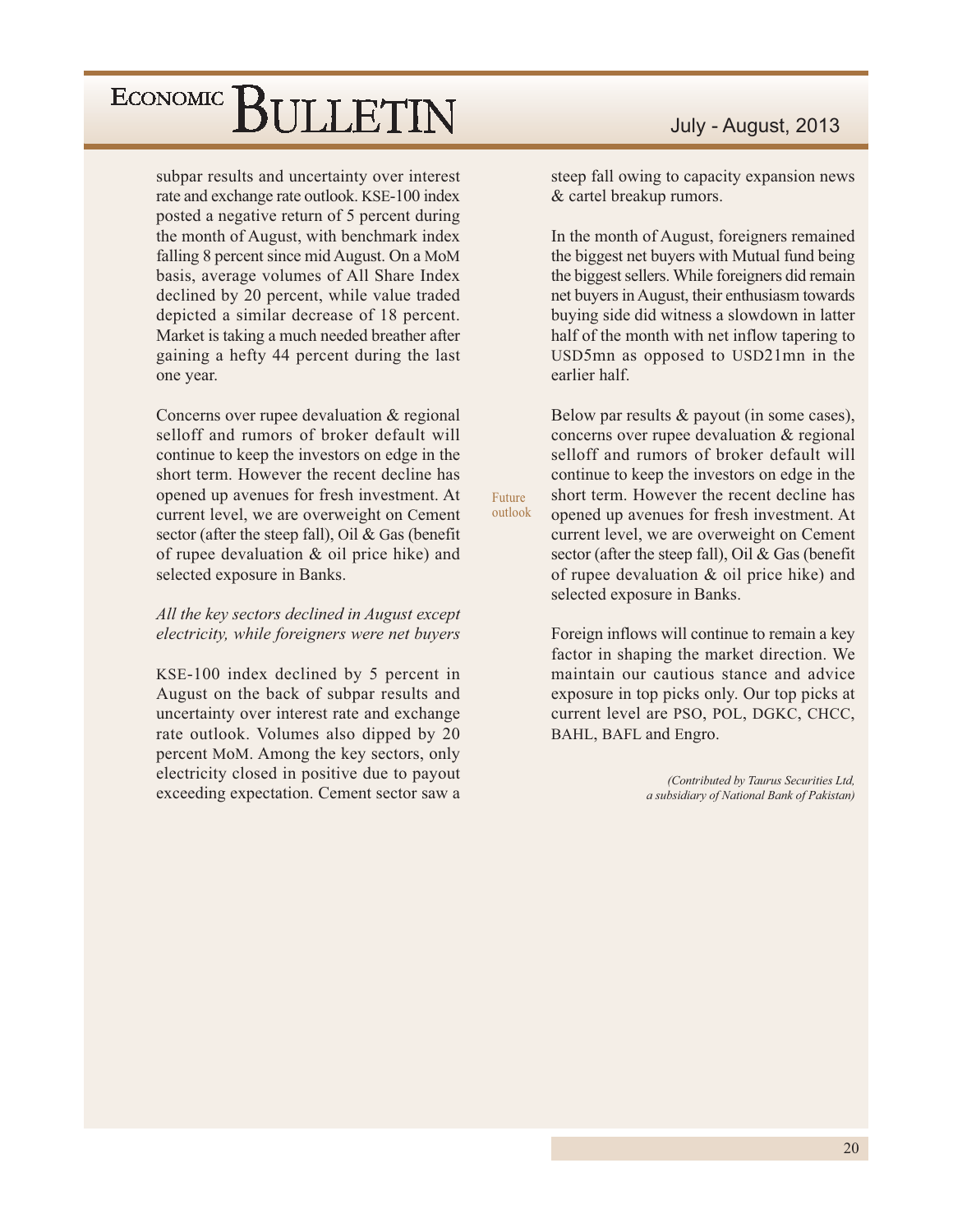#### **Book/Report Reviews**

Pakistan Moving the Economy Forward Rashid Amjad Shahid Javed Burki (Editors) Lahore School of Economics

Pakistan has been experiencing prolonged period of low growth and high inflation. Nineteen studies have been presented in this book, which seek to find solutions on how to reverse this low growth and implement measures that would move the economy onto a higher, more sustainable growth path. There are eight messages that emerge from the studies presented in the book. These can be briefly summed as; Pakistan needs to increase its investment-to-GDP ratio; economic reforms are needed to remove structural imbalances: the country needs to overcome the binding constraints to growth in order to revive the economy and ensure sustainable growth; steps to be taken to make exports a major driver of economic growth; proper management of the economy necessary; the country should aim not only for sustained and higher growth but also inclusive growth and provinces to play a major role in economic management.

The authors have written about a diverse range of issues; the economic performance over the last 65 years; followed by a chapter which covers the period of the Musharraf government and subsequent coalition rule from 1999-2000 to 2012-13. This chapter covers in some details issues related to economic management, including lessons from the IMF programs. Chapter 4 takes a broader socioeconomic political view of where the economy is today and the challenges it faces and then recommends policies to revive the economy. The chapter has shown that besides the economic factors there are other factors which have harmed the economy. The rise of extremism, which has taken many forms including sectarianism and communal violence have had an impact on economic stability. The chapter offers a 'new development paradigm.' To move the economy forward, it is essential to overcome the major constraints

to economic growth. These have been identified as energy, revenues and water.

Chapter 5 discusses the crisis of the power sector in Pakistan — its origin and challenges and suggests strategies and possible solutions for coping with it. Chapter 6 discusses Pakistan's export performance, has identified potential export drivers and proposed a strategy for focusing on a limited number of product groups to deliver a sharp acceleration in export growth. Chapter 7 presents a detailed account of the existing system of tax collection in Pakistan, and the path that tax reforms must take if tax revenues are to increase from the current low level of less than 10 percent to 15 percent of GDP over the next few years.

Chapter 8 examines whether the major reforms undertaken through the 7th NFC Award and the 18th Constitutional Amendment will work effectively and ensure higher living standards for all people in all the provinces. Chapter 9 provides an overview of Pakistan's Indus Basin irrigation system. New dams and barrages have been added, new link and branch canals built and the world's most complex and extensive irrigation system has been maintained.

The link between good governance and economic and social development has been well established in the last few decades. Chapter 10 reviews Pakistan's experience with respect to governance, and proposes a reform agenda of what can be done to improve governance and strengthen institutions in Pakistan to promote the welfare of the majority. Chapter 11 considers the role that foreign direct investment can play in moving the economy forward by improving its technological base and placing production on a more dynamic growth path, as other countries have done with great success.

Chapter 12 analyzes the remittances market in Pakistan and attempts to explain the almost tenfold increase in official remittances between 1999/2000 to 2011/12 from \$1.5 billion to over \$13 billion. Chapter 13 examines the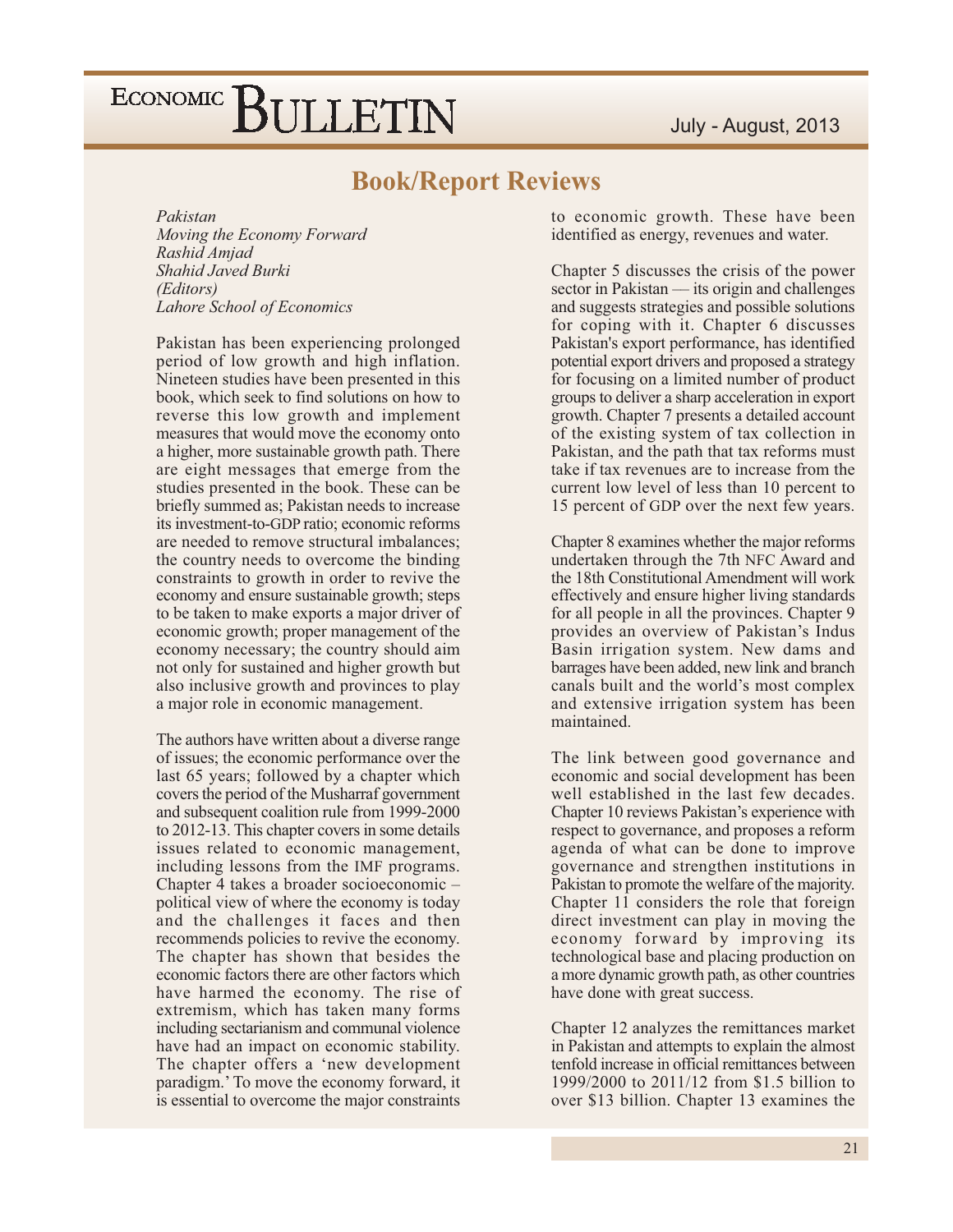prospects of India-Pakistan trade, including the level of import tariffs in the two countries and their potential impact on the volume of trade as well as non tariff barriers, and identifies the particular restrictions that need to be removed for trade to flourish. The following chapter carries this analysis further by pointing out that, over the last decade, there has been a fundamental change in Pakistan's trading partners. The fast improving regional prospects underscore the importance of Pakistan's centrality as a connector of regional markets. To realize the full benefits of a regional trading hub requires strengthening international competitiveness to become a manufacturing hub.

Chapter 16 on the Pakistani firm describes the microeconomic factors underpinning economic growth and wealth creation, focusing on enterprise level analysis. Chapter 17 is a study that moves beyond the income measurement of poverty toward a more comprehensive analysis of what makes people poor and what is the best way to target poverty in Pakistan. The principle objective of the analysis is move the debate in Pakistan beyond the poverty line toward a more comprehensive definition of what makes people 'poor'. A new approach has been adopted which looks at the factors that affect income levels in Pakistan. Factors such as education have a significant impact on determining a person's income. The following chapter provides a new perspective on the nature of the structural constraints to achieving sustained economic growth in Pakistan and overcoming poverty. This chapter argues that sustainable economic growth can be achieved through an institutional change whereby the process of saving, investment, productivity increase, and income generation can be broad-based to include the poor and the middle classes.

The last chapter shows the importance of a province level approach to economic development. If Korea and Taiwan which lack natural resources and impacted by long periods of war, could achieve so much so quickly, then it should not be impossible for Pakistan's provinces, with their abundance of natural resources, to achieve something comparable.

#### July - August, 2013

Regional Cooperation and Integration in a Changing World **Asian Development Bank** 

With Asia's continuing rise and growing impact on the global economy, regional cooperation and integration is expanding, bring with it both benefits and costs. Intraregional trade in Asia, as well as South -South trade, has grown substantially. This monograph attempts to address some of the financial and trade aspects of integration in Asia. It has two sections. Section 1 focuses on the costs and benefits of regional integration in general, while Section 2 deals with trade integration and related policy challenges.

Section 1 looks at various facets of regional integration and benefits and costs that accrue. Regional economic integration is one way countries achieve national interests, only in concert with others. The section explains the benefits and opportunities of integration. It shows how regional integration expands markets and input sources, better allocating resources across the region and accelerating economic growth. Studies have shown that regional integration appears to reduce income inequality between countries. Risk sharing is another possible benefit of integration; unfortunately, there is little empirical evidence that it happens. All in all, while the level of Asia's financial integration may have increased, its benefits in terms of consumption and investment risk sharing have been limited.

Much less is heard about the risks of integration. The main argument against excessive integration is that it exacerbates contagion in times of crisis. Examples abound of financial crisis rapidly spreading from one country to another, especially when integration is deeper due to either geographical proximity or a regional arrangement. Trade diversion is another potential risk from regional integration that can damage people's welfare. Integration tends to increase inequality within countries. The number of free trade agreement (FTAs) have grown over the years. By January 2013, ratified FTAs had more than tripled since 2002 to 109 and there were another 148 FTAs at various stages of development.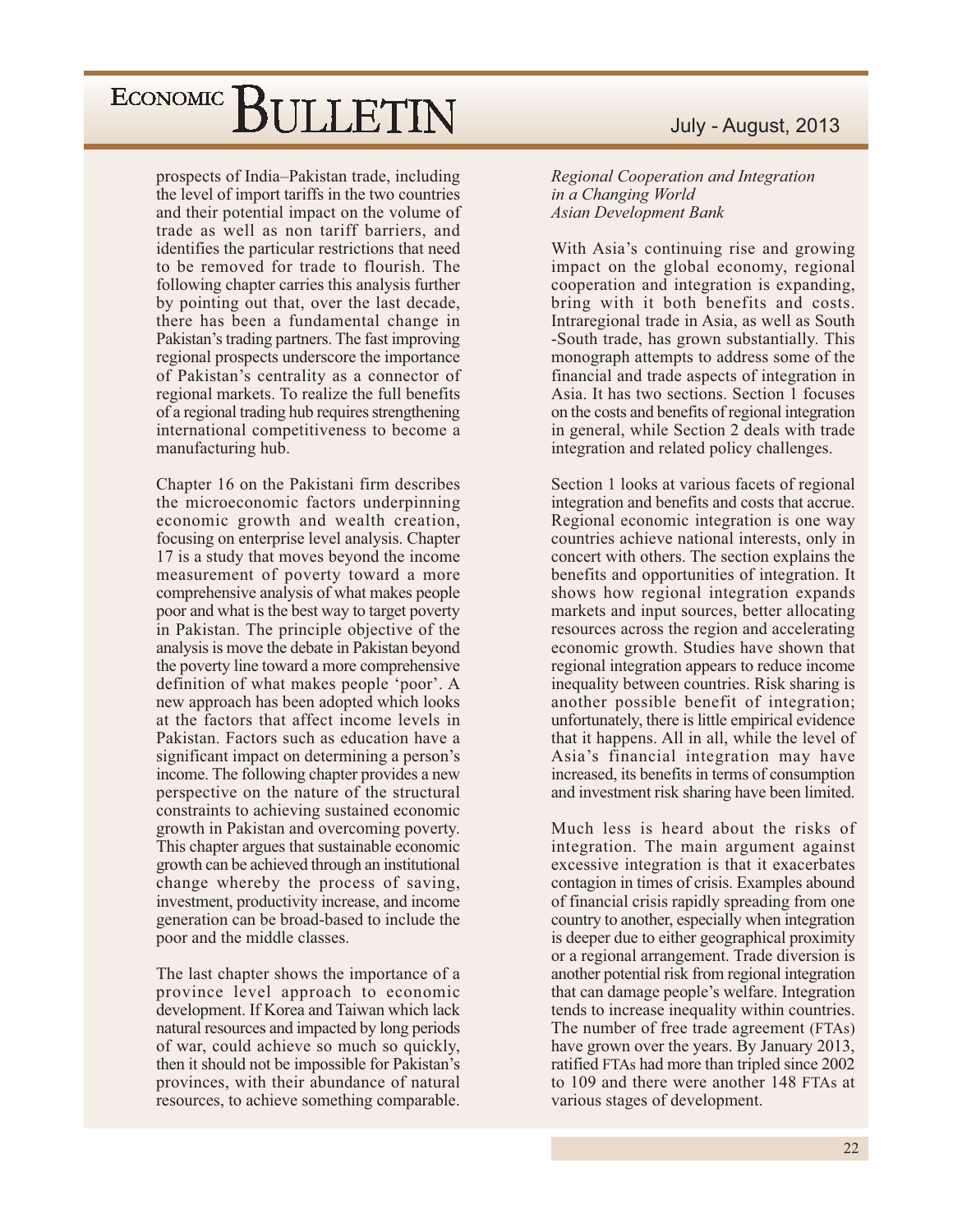### Pakistan Economy - Key Economic Indicators

|                                  | Unit         | 2006-07 | 2007-08 | 2008-09  | 2009-10 | 2010-11 | 2011-12  | $2012 - 13^{P}$     |
|----------------------------------|--------------|---------|---------|----------|---------|---------|----------|---------------------|
| <b>Output and Prices</b>         |              |         |         |          |         |         |          |                     |
| GNP Size $fc$                    | Rs.bn        | 8893    | 10564   | 12888    | 14815   | 18476   | 20442    | 22717               |
| GDP Size fc                      | Rs.bn        | 8736    | 10355   | 12542    | 14248   | 17656   | 19406    | 21616               |
| Income Per Capita                | $\mathbb{S}$ | 980     | 1053    | 1026     | 1072    | 1275    | 1323     | 1368                |
| Income Per Capita                | Rs           | 56227   | 64157   | 76635    | 86268   | 105395  | 114256   | 124459              |
| Real Growth                      | $(\%)$       |         |         |          |         |         |          |                     |
| <b>GNP</b>                       |              | 6.7     | 3.7     | 2.1      | 4.1     | 3.5     | 4.3      | 3.4                 |
| <b>GDP</b>                       |              | 5.5     | 5.0     | 0.4      | 2.6     | 3.7     | 4.4      | 3.6                 |
| Agriculture                      |              | 3.4     | 1.8     | 3.5      | 0.2     | 2.0     | 3.5      | 3.3                 |
| Manufacturing                    |              | 9.0     | 6.1     | $(-)4.2$ | 1.4     | 2.5     | 2.1      | 3.5                 |
| Services Sector                  |              | 5.6     | 4.9     | 1.3      | 3.2     | 3.9     | 5.3      | 3.7                 |
| Prices*                          | $(\%)$       |         |         |          |         |         |          |                     |
| <b>Consumer Price Inflation</b>  |              | 7.8     | 12.0    | 17.0     | 10.1    | 13.7    | 11.0     | 6.5                 |
| Wholesale Price Inflation        |              | 6.9     | 16.4    | 18.9     | 13.8    | 21.2    | 10.4     | 7.9                 |
| Food Inflation CPI               |              | 10.3    | 17.6    | 23.7     | 12.9    | 18.0    | 10.5     | 6.3                 |
| Non Food Inflation CPI           |              | 6.0     | 7.9     | 18.4     | 8.3     | 10.7    | 12.0     | 6.7                 |
| Core Inflation <sup>†</sup>      |              | 5.9     | 8.4     | 11.4     | 7.6     | 9.4     | 11.5     | 9.0                 |
| <b>GDP</b> Deflator              |              | 7.28    | 12.91   | 20.68    | 10.75   | 19.54   | 5.32     | 7.53                |
| Gold Tezabi (Karachi)            | Rs./10 grams | 12619   | 16695   | 22195    | 29587   | 37658   | 48444    | 51560 <sup>a</sup>  |
| Petrol Super                     | Rs/Ltr       | 56.00   | 57.83   | 67.68    | 67.56   | 75.70   | 91.33    | 101.49              |
| Kerosene Oil                     | Rs/Ltr       | 39.09   | 43.44   | 66.79    | 72.65   | 84.89   | 103.09   | 116.32              |
| Wheat Flour (Avg. Quality)       | Rs/Kg        | 13.64   | 18.07   | 25.64    | 27.77   | 29.56   | 30.15    |                     |
| <b>Savings and Investment</b>    | $%$ GDP      |         |         |          |         |         |          |                     |
| National Savings                 |              | 14.0    | 11.0    | 12.0     | 13.6    | 14.2    | 12.8     | 13.5                |
| Domestic Savings                 |              | 12.3    | 9.1     | 9.4      | 9.8     | 9.7     | 7.7      | 8.7                 |
| Gross Fixed Investment           |              | 17.19   | 17.61   | 15.90    | 14.20   | 12.51   | 13.32    | 12.60               |
| Public Sector                    |              | 4.6     | 4.8     | 4.3      | 3.7     | 3.2     | 3.7      | 3.9                 |
| Private Sector                   |              | 12.6    | 2.8     | 11.7     | 10.5    | 9.3     | 9.6      | 8.7                 |
| <b>Public Finance</b>            |              |         |         |          |         |         |          |                     |
| Revenue Receipts (Fed Govt)      | $%$ GDP      | 14.0    | 14.1    | 14.0     | 14.0    | 12.4    | 12.8     | $14.3^{b}$          |
| Tax Revenue                      | $%$ GDP      | 9.6     | 9.9     | 9.1      | 10.1    | 9.3     | 10.3     | $11.1^{b}$          |
| Total Expenditure                | $%$ GDP      | 19.5    | 21.4    | 19.2     | 20.2    | 18.9    | 19.6     | 19.0                |
| Overall Budget Deficit           | $\%$ GDP     | 4.1     | 7.3     | $5.2\,$  | 6.2     | 6.5     | 6.8      | 4.7                 |
| FBR Tax Collection (Fed Govt)    | Rs.bn        | 847.2   | 1008.1  | 1161.1   | 1327.4  | 1558.2  | 1882.7   | 2381.0              |
| Direct Taxes                     | $%$ share    | 39.4    | 38.4    | 38.2     | 39.6    | 38.7    | 39.2     | 39.1                |
| <b>Indirect Taxes</b>            | $%$ share    | 60.6    | 61.5    | 61.8     | 60.4    | 61.3    | $60.8\,$ | 60.9                |
| <b>Monetary Sector</b>           |              |         |         |          |         |         |          |                     |
| Growth of Broad Money (M2)       | $\%$         | 19.3    | 15.3    | 9.6      | 12.5    | 15.9    | 14.1     | 9.0                 |
| Currency in Circulation          | Rs.bn        | 840.2   | 982.3   | 1152.2   | 1295.4  | 1501.4  | 1673.7   | 1921.8 <sup>a</sup> |
| Public Sector Borrowing (net)    | Rs.bn        | 926     | 1508    | 2034     | 2441    | 3020    | 4258     | 4983ª               |
| Borrowings for Budgetary Support | Rs.bn        | $810\,$ | 1365    | 1681     | 2011    | 2602    | 3800     | $4636^a$            |
| Credit to Private Sector         | Rs.bn        | 2480    | 2890    | 2907     | 3020    | 3141    | 3376     | $3516^{\rm a}$      |

P Provisional. \* The base for price indices have been changed as 2007-08 new base year. \*non-food non-energy. \*March \*Budget estimates.